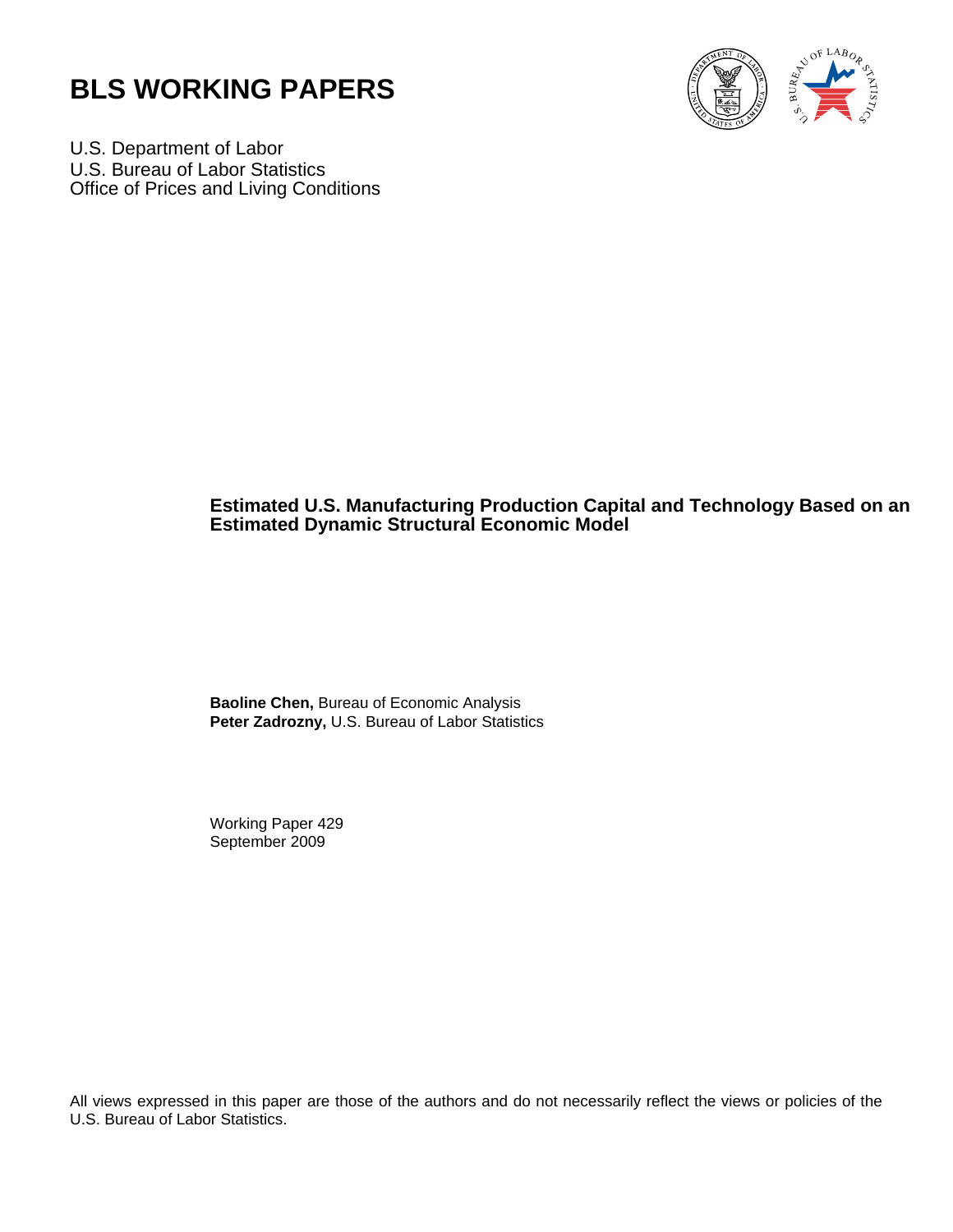## **ESTIMATED U.S. MANUFACTURING PRODUCTION CAPITAL AND TECHNOLOGY**

## **BASED ON AN ESTIMATED DYNAMIC STRUCTURAL ECONOMIC MODEL\***

Baoline Chen Bureau of Economic Analysis 1441 L Street, NW Washington, DC 20230

Ē,

e-mail: baoline.chen@bea.gov e-mail: zadrozny\_p@bls.gov Peter A. Zadrozny\*\* Bureau of Labor Statistics 2 Massachusetts Ave., NE Washington, DC 20212

April 2, 2009

JEL Classification: C50, C81, D24, L60

Additional key words: Kalman filter estimation of latent variables

#### **ABSTRACT**

Production capital and total factor productivity or technology are fundamental to understanding output and productivity growth, but are unobserved except at disaggregated levels and must be estimated before being used in empirical analysis. In this paper, we develop estimates of production capital and technology for U.S. total manufacturing based on an estimated dynamic structural economic model. First, using annual U.S. total manufacturing data for 1947-1997, we estimate by maximum likelihood a dynamic structural economic model of a representative production firm. In the estimation, capital and technology are completely unobserved or latent variables. Then, we apply the Kalman filter to the estimated model and the data to compute estimates of model-based capital and technology for the sample. Finally, we describe and evaluate similarities and differences between the model-based and standard estimates of capital and technology reported by the Bureau of Labor Statistics.<sup>\*</sup>

<sup>\*</sup> The paper represents the authors' views and does not represent any official positions of the Bureau of Economic Analysis or the Bureau of Labor Statistics. Baoline Chen acknowledges previous financial support from Rutgers University and the Ludwig Boltzmann Institute for Economic Policy Analysis in Vienna, Austria. The paper was presented at the CESifo Conference on Productivity and Growth, Munich, Germany, June 22-23, 2007. We thank an anonymous referee, Michael Binder, Michael Harper, Peter Ireland (editor), James Malley, and Randal Verbrugge for comments and William Gullickson, Kurt Kunze, Lawrence Rosenblum, and Ray Wolfe for help in obtaining data.

<sup>\*\*</sup>Affiliated as Research Fellow with the Center for Financial Studies (CFS), Goethe University, Frankfurt, Germany, and with the Center for Economic Studies and Ifo Institute for Economic Research (CESifo), Munich, Germany.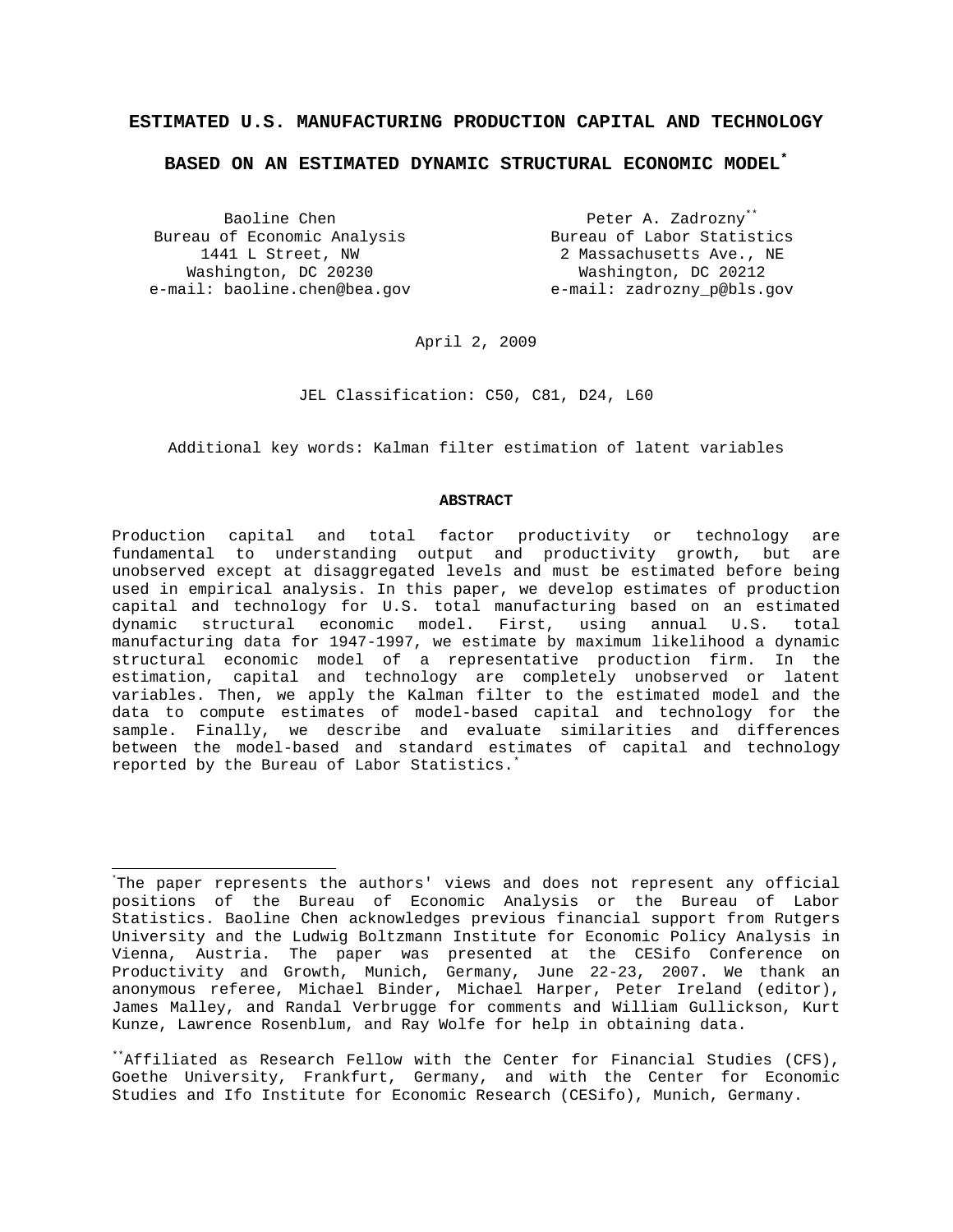## **1. Introduction.**

Time series of production capital and total factor productivity or technology, as we call it here, are fundamental to understanding output and productivity growth. Unfortunately, capital and technology are unobserved except at the most disaggregated levels of production units and capital components and must be estimated before being used in empirical analysis. Standard methods for estimating capital and technology are based largely on work by Jorgenson (1963) and Solow (1957). We develop alternative estimates of production capital and technology for U.S. total manufacturing based on an estimated dynamic structural economic model. First, using annual U.S. total manufacturing data from 1947-1997, we estimate by maximum likelihood a dynamic structural economic model of a representative production firm. In the estimation, capital and technology are completely unobserved or latent variables. Then, we apply the Kalman filter to the estimated model and the data to compute model-based estimates of capital and technology for the sample. Finally, we describe and evaluate similarities and differences between the model-based estimates and standard estimates of capital and technology, the latter reported by the Bureau of Labor Statistics.

We estimate aggregate capital for U.S. total manufacturing production capital (equipment and structures) in two major steps, a model-parameter estimation step followed by an unobserved-variable estimation step. In the first step, we specify and estimate by maximum likelihood a dynamic structural economic model of a representative production firm in an industry. We assume the firm solves a dynamic optimization problem, which is a standard convex adjustment cost problem except that adjustment costs on capital and technology are derived from a parsimoniously parameterized production function, rather than being stated directly as is usually done. We compute and incorporate the resulting optimal decision rules into the two estimation steps. We estimate the model's structural parameters without using any observations on capital or technology. We use only observations on prices and quantities of output, investment, research (short for "research and development"), labor, and materials inputs. We overcome the lack of capital and technology data by using a missing-data variant of the Kalman filter (Jones, 1980; Ansley and Kohn, 1985; Zadrozny, 1988, 1990) to compute the likelihood function and by using the overidentifying restrictions on reducedform parameters in terms of structural parameters implied by optimal decision rules. The reduced-form equations of the estimated model imply correlations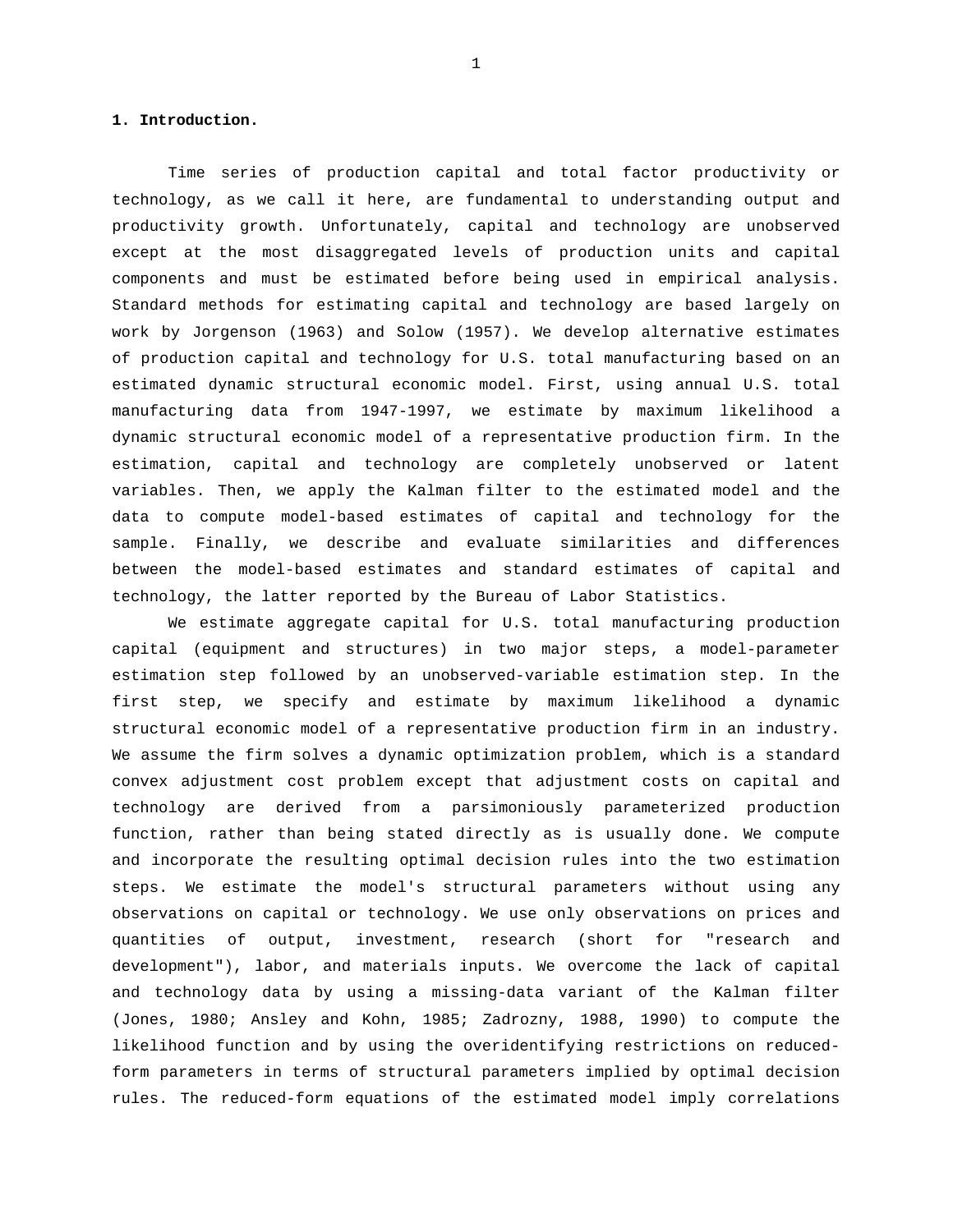between unobserved capital and technology and the observed variables in the model. In the second step, we use these correlations in the Kalman filter to compute linear least squares estimates of capital and technology in terms of the observed variables of the model and their standard errors.

We now broadly review standard methods for estimating aggregate production capital and technology and the relative advantages of the present model-based estimation method.

Standard methods for estimating capital stock are usually based on iterating on a perpetual inventory equation (PIE), starting from a chosen initial value of capital. A basic PIE is  $k_t = k_{t-1} + i_t - d_t$ , where  $k_t$  denotes (usually unobserved) capital stock at the end of period t (the time interval  $[t-1,t]$  between moments t-1 and t),  $i_t$  denotes (usually observed) investment flow over period t, and  $d_t$  denotes (sometimes observed) discarded capital flow over period t. If  $d_t$  is unobserved, then, it could be set as  $d_t = \phi_{k1}k_{t-1}$ , where  $\phi_{k1}$   $\in$  (0,1) denotes one minus a constant geometric rate of capital depreciation, which results in the most commonly used PIE. More generally, a PIE could be a rational distributed lag (Jorgenson, 1966),

(1.1)  $k_t = \phi_{k1}k_{t-1} + ... + \phi_{kp}k_{t-p} + \phi_{i0}i_t + \phi_{i1}i_{t-1} + ... + \phi_{iq}i_{t-q}$ 

where the  $\phi_k$  and  $\phi_i$  parameters determine a possibly nongeometric depreciation schedule. While  $k_t = \phi_{k1} k_{t-1} + \phi_{i0} i_t$  corresponds to a first-order autoregressive time-series model, a rational distributed-lag PIE corresponds to a higherorder autoregressive moving-average time-series model.

Aggregate production capital is also sometimes estimated as an index of service flows of capital components (equipment, structures, and other disaggregates) which are often estimated using Jorgenson's (1963) rental prices and are indexed using expenditure weights. In such cases, disaggregated data is usually used to estimate the aggregate capital and, aside from chosen initial values of capital stocks, the capital estimates depend on observed investment minus discards or on observed investment and a distributed-lag depreciation schedule.

The Solow residual (Solow, 1957) is the standard method for estimating technology in percentage change form:  $d\tau_t$  =  $dq_t$  -  $\sum_{i=1}^n s_{it}dx_{it}$ , where  $d\tau_t$ ,  $dq_t$ , and dx<sub>it</sub> denote percentage changes of technology, output, and production inputs, between periods  $t-1$  and  $t$ , and  $s_{it}$  denotes the share of input costs of input i in period t. Because noisy or short-run variations in output are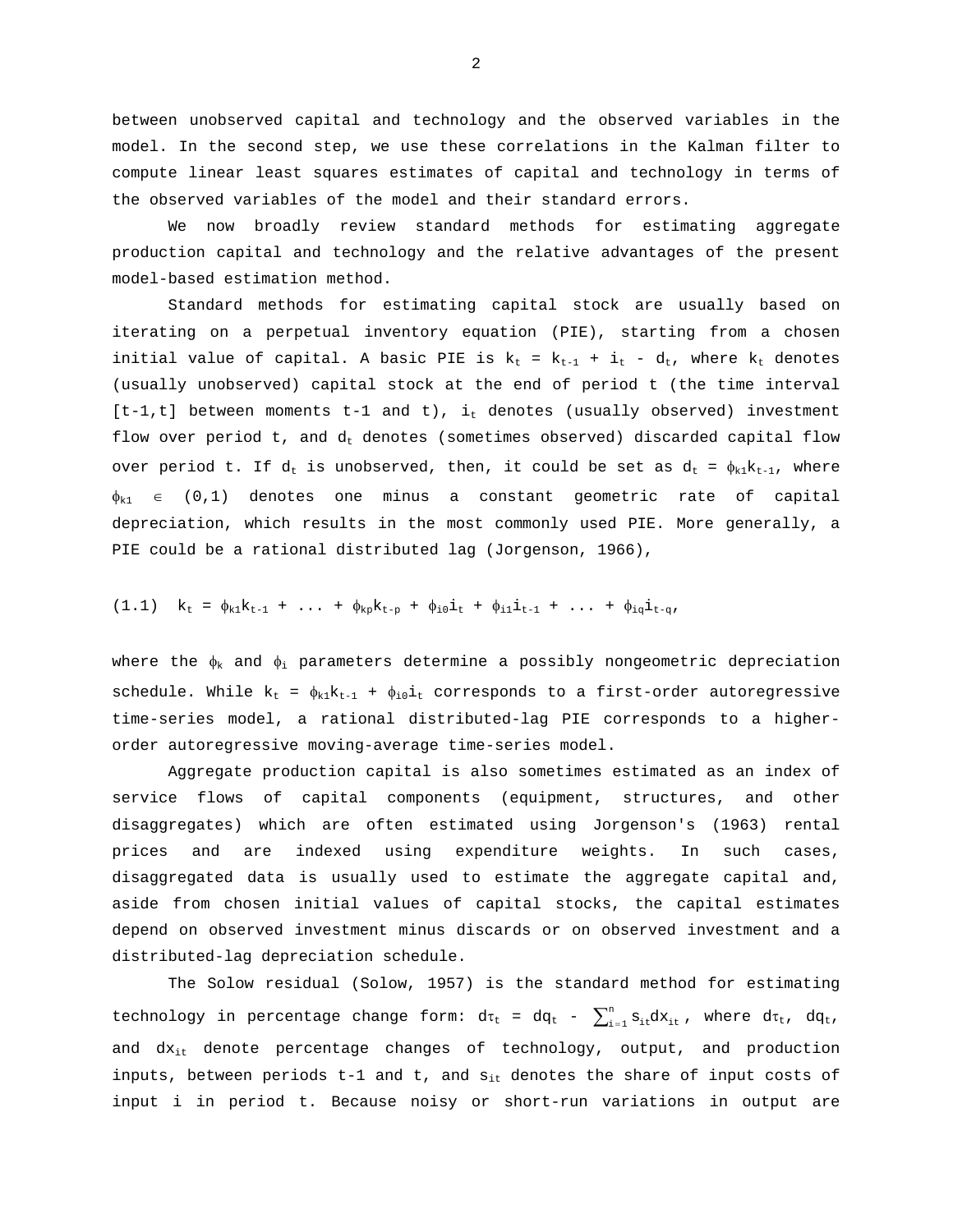often not considered to be variations in technology and output displays significant noisy variations, the Solow residual is often first smoothed by some method before it is considered to be an acceptable estimate of technological change. For example, French (2000) smooths the Solow residual using the Kalman filter.

The model-based method has the relative advantages over standard methods that a detailed and larger econometric model has over a simpler and smaller econometric model: greater generality (fewer implicit or explicit restrictions), more details, and more implications. The disadvantages are the need for more data, a greater risk of model misspecification, and greater theoretical (mathematical) and computational complexity. Standard methods for estimating capital and technology, while not in theoretical conflict with each other, are computationally independent. The model-based method views capital and technology as the result of coordinated investment and research decisions which aim to solve a single and purposeful dynamic optimization problem. By constrast, in standard Solow-residual methods, technology is an unexplained residual. Whereas the model-based method explicitly includes adjustment costs, standard methods implicitly assume there are no adjustment costs. However, standard methods are nonparametric and, except for possibly having to specify and estimate a parametric capital depreciation schedule, are conceptually easier to understand and computationally easier to implement.

The model-based method uses the Kalman filter which simultaneously computes estimates of unobserved capital and technology and their standard errors, which quantify uncertainty about the estimates. In the model-based method, disturbances in capital's and technology's PIEs and Kalman-filter estimates of the disturbances are the basis for the standard errors. By contrast, standard methods cannot similarly produce standard errors of capital and technology estimates, because they do not include disturbances in capital's and technology's PIEs. As figures 3a-4a below show, reducing the standard error of capital's disturbance in its PIE  $(2.9)$  by  $10^{-4}$  changes capital estimates from noisy, with many and large short-run variations and large standard-error bounds, to smoother ones, with fewer and smaller shortrun variations and much smaller standard-error bounds.

Recently, economists have estimated technology as filtered estimates of an unobserved estimated exogenous process (Slade, 1989; French, 2000). The present paper goes further by treating capital and technology as jointly generated endogenous processes. We are unaware of filtering methods having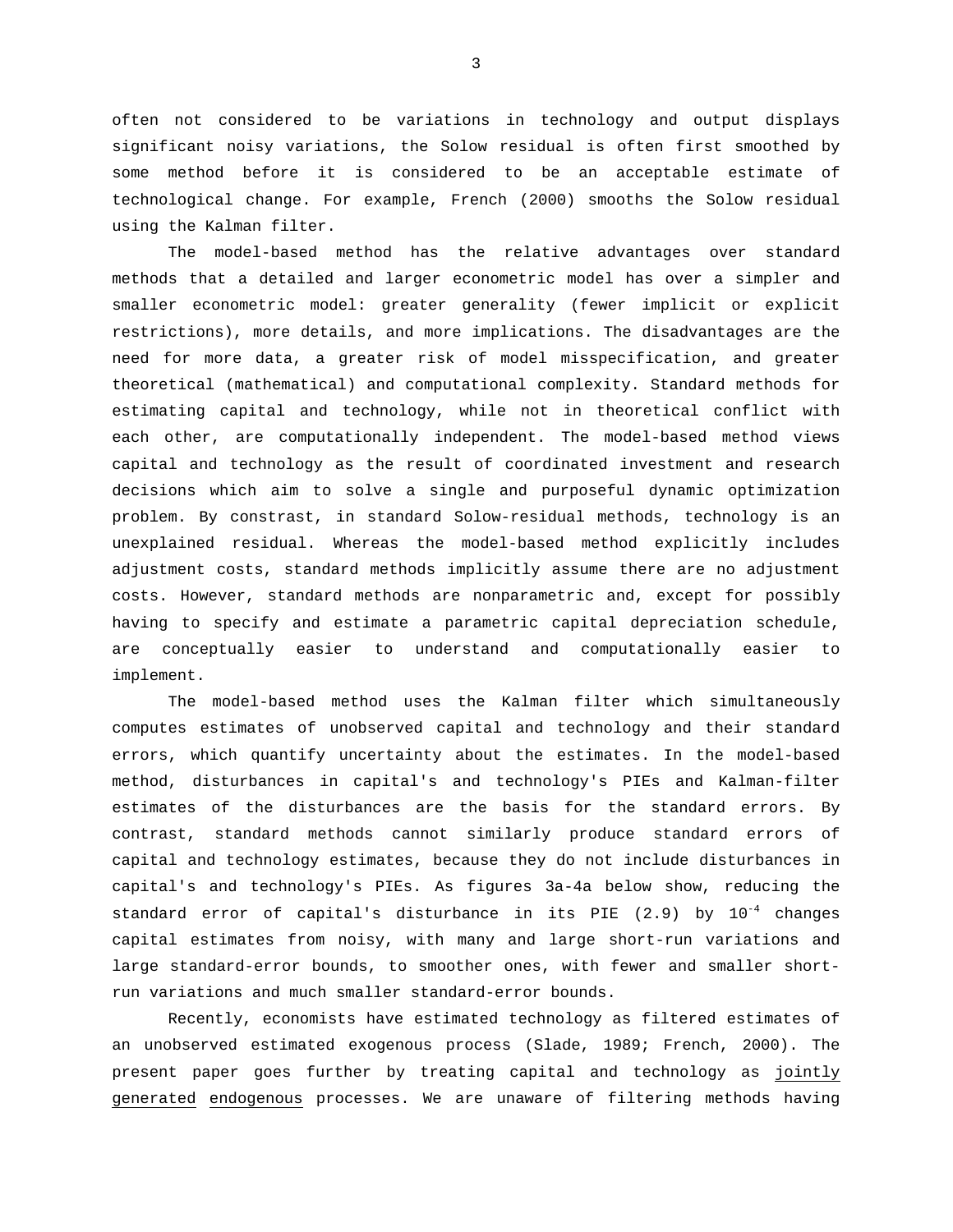been used similarly to estimate jointly generated endogenous capital and technology processes, although filtering methods have been used to estimate endogenous inflationary expectations (Burmeister and Wall, 1982; Hamilton, 1985; Zadrozny, 1997). Regression methods have been used to estimate GNP, aggregate capital, and other macroeconomic variables (Romer, 1989; Levy and Chen, 1994; Levy, 2000) but, in contrast to filtering methods, regression methods have more limited applicability and are less efficient. Unlike filtering methods, regression methods require the estimated variables to be observed in some periods and cannot exploit correlations at all leads and lags. The present model-based method for estimating capital and technology could be seen as an extension of Lucas (1967) based on more recently available computational methods. Finally, we note Jorgenson, Gollop, and Fraumeni (1987), Adams (1990), Griliches (1995), Caballero (1999), Nadiri and Prucha (2001), and references therein as more recent examples of work on production capital and technology.

The paper continues as follows. Section 2 specifies the model and explains how the representative firm's dynamic optimization problem is solved. Section 3 prepares the model for estimation of parameters, capital, and technology by assembling its equations as a vector autoregression (VAR) and, then, restating the VAR as a state representation. Section 3 also discusses the parameter identification and reconstructibility conditions underlying the estimations. Section 4 discusses the application to annual U.S. total manufacturing data for 1947-1997. It discusses sources and properties of the data, statistical and economic properties of the estimated model, and compares model-based estimates of capital and technology with standard estimates published by the Bureau of Labor Statistics. Section 5 contains concluding remarks. Some technical details are in the appendix.

#### **2. Specification and Solution of the Model.**

Following Zadrozny (1996), we describe an industry in terms of a representative firm (henceforth, "the firm"). Except for scale differences, firm- and industry-level variables are identical. Every period, t, the firm maximizes the expected present value of profits,

(2.1) 
$$
v_t = E_t \sum_{k=0}^{\infty} \delta^k \pi_{t+k}
$$
,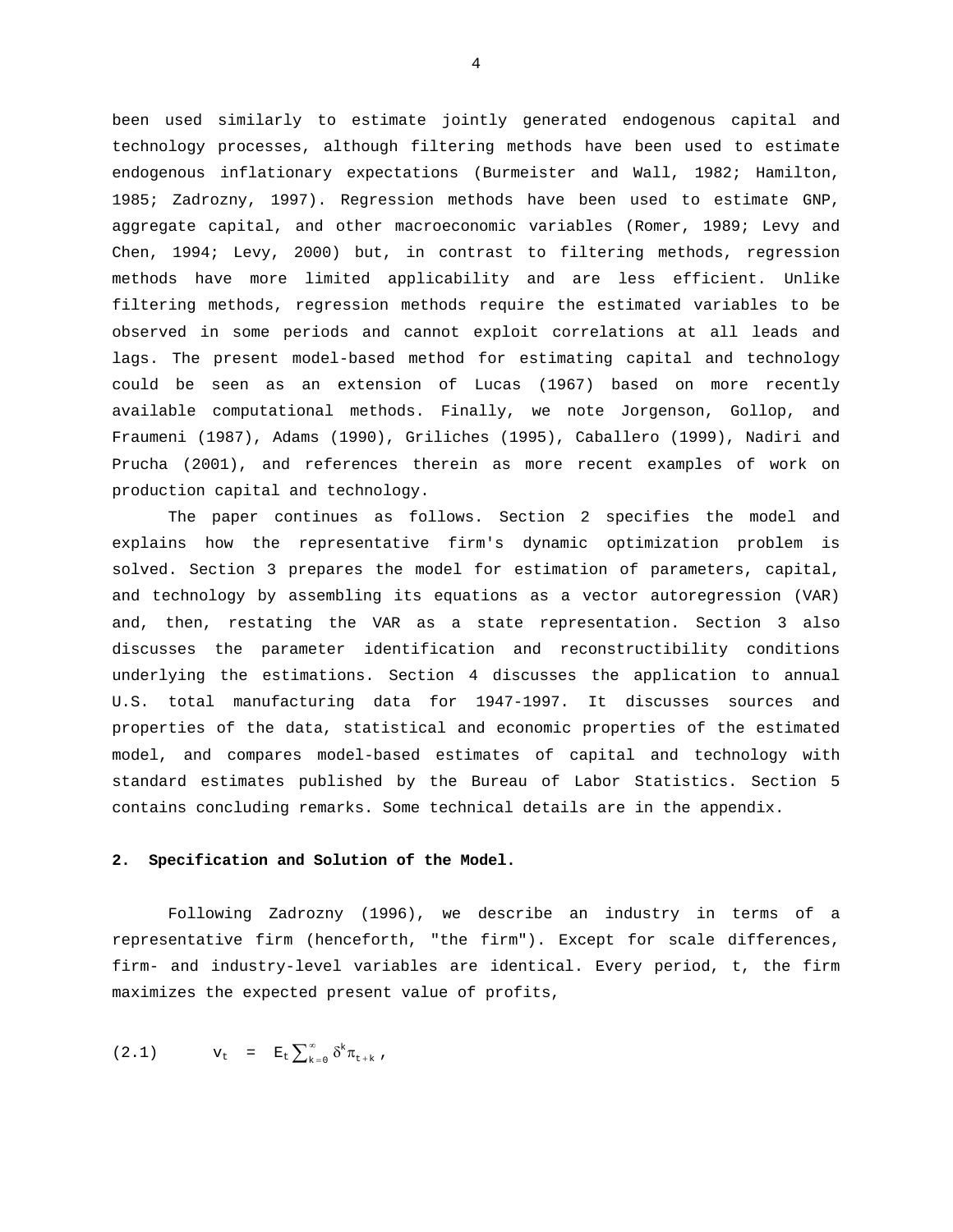with respect to a feedback decision rule, where the maximization is subject to equations to be specified,  $E_t$  denotes expectation conditional on the firm's information in period t,  $\delta \in (0,1)$  denotes a constant real discount factor, and  $\pi_{t}$  =  $r_{qt}$  - ( $c_{qt}$  +  $c_{it}$  +  $c_{rt}$ ) denotes real profits equal to revenues minus costs, where  $c_{qt}$  denotes the cost of production and  $c_{it}$  and  $c_{rt}$  denote direct (nonadjustment) costs of investment in capital and research in technology. Throughout, a real value is a nominal (current dollar) value divided by some aggregate price index like the GDP deflator. The firm's optimization problem is stated precisely at the end of this section.

 To obtain a competitive rational-expectations-equilibrium solution, following Lucas and Prescott (1971), we set revenues in  $\pi_t$  to the area under the inverse output-demand curve, as  $r_{qt} = \int_{x=0}^{q_t} p_q(x, d_t) dx$ , where  $p_q(\cdot)$  is the inverse output-demand curve,  $q_t$  is the production of saleable output, and  $d_t$  is the output-demand state. Alternatively, when  $r_{qt} = p_q(q_t, d_t)q_t$ , the solution represents the monopoly equilibrium.

 To obtain linear solution equations, which facilitate estimation and to which the Kalman filter can be applied, we specify  $r_{qt}$ ,  $c_{qt}$ ,  $c_{it}$ , and  $c_{rt}$  as quadratic forms (constant and linear terms can be ignored). Accordingly, we assume the industry's inverse output-demand curve is

(2.2) 
$$
p_{qt} = -\eta q_t + d_t + \zeta_{pq,t}
$$
,

where  $\eta > 0$  is the constant slope parameter,  $d_t$  is the demand state generated by the second-order autoregressive (AR(2)) process

(2.3)  $d_t = \phi_{d1}d_{t-1} + \phi_{d2}d_{t-2} + \zeta_{d,t}$ 

and  $\zeta_{pq,t}$  and  $\zeta_{d,t}$  are disturbances. Distributional assumptions on disturbances are stated in section 3.

To specify  $c_{qt}$ , we first assume that the firm uses capital (k), labor ( $\ell$ ), and materials (m), to produce saleable output (q), install investment goods (i), and conduct research activities (r) (subscript t is omitted sometimes). We assume that the "output activities," q, i, and r, are restricted according to the separable production function

$$
(2.4) \qquad h(q,i,r) = \tau g(k,\ell,m),
$$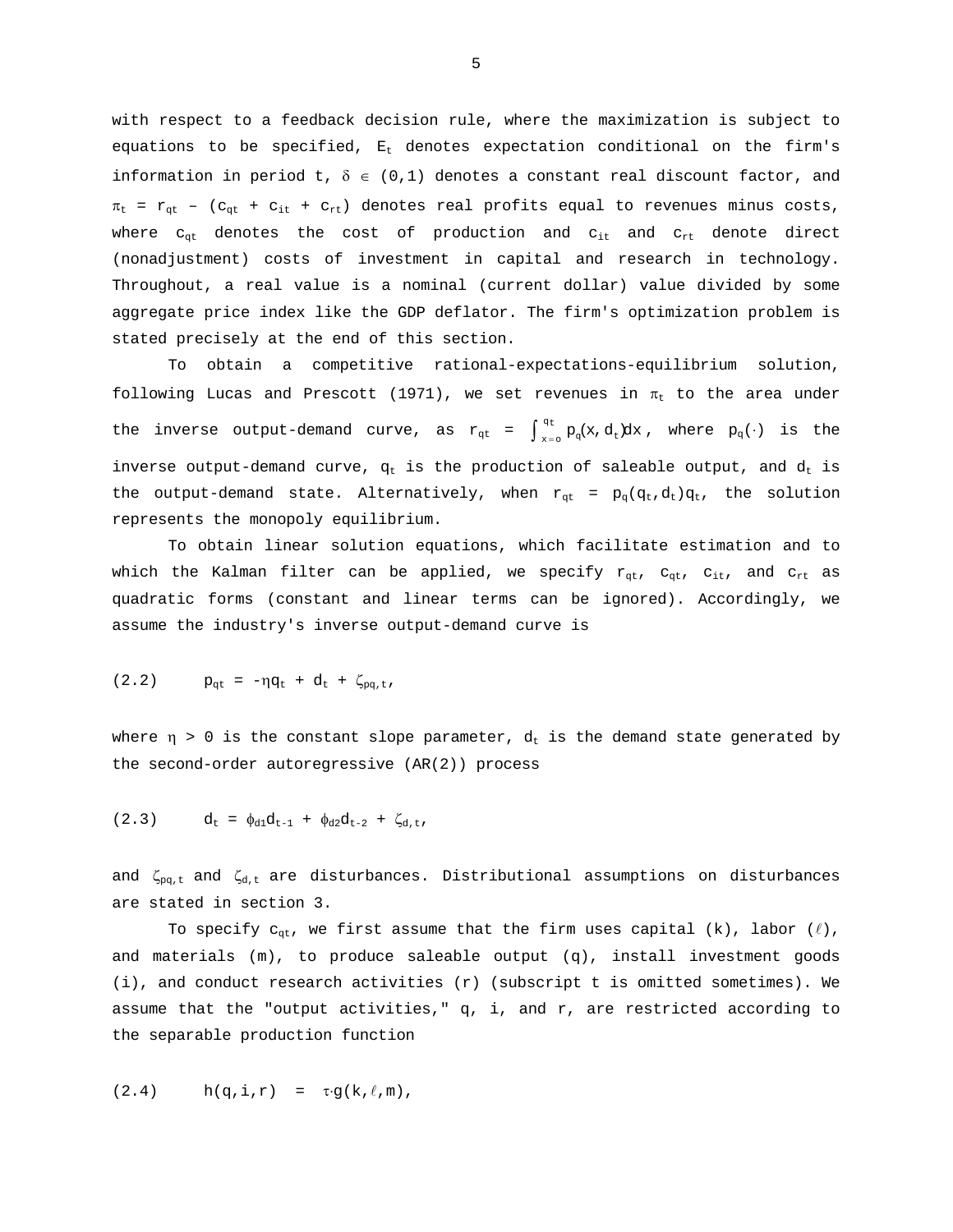where  $\tau$  is the Hicks-neutral stock of technology. Although  $\tau$  is also totalfactor productivity, because  $g(\cdot)$  and  $h(\cdot)$  are indexes of inputs and outputs, we refer to τ as technology. If τ were capital augmenting or labor augmenting, the production function would be written as  $h(q,i,r) = g(\tau k, \ell, m)$  or  $h(q,i,r) =$ g(k,τl,m). More specifically, following Kydland and Prescott's (1982) treatment of the utility function, we assume  $g(\cdot)$  and  $h(\cdot)$  are the constant elasticity functions,

$$
(2.5) \t g(k, \ell, m) = (\alpha_1 k^{\beta} + \alpha_2 \ell^{\beta} + \alpha_3 m^{\beta})^{1/\beta},
$$

$$
h(q, i, r) = (\gamma_1 q^p + \gamma_2 i^p + \gamma_3 r^p)^{1/p},
$$

where  $\alpha_1 > 0$ ,  $\alpha_1 + \alpha_2 + \alpha_3 = 1$ ,  $\beta < 1$ ,  $\gamma_1 > 0$ ,  $\gamma_1 + \gamma_2 + \gamma_3 = 1$ , and  $\rho > 1$ . CES =  $(\beta-1)^{-1}$  < 0 is the constant elasticity of substitution among inputs, and CET =  $(p-1)^{-1}$  > 0 is the constant elasticity of transformation among outputs. Including i and r in  $h(·)$  is a parsimonious way of specifying internal adjustment costs. The idea is that positive rates of investment and research use capital, labor, and materials resources, which could otherwise be used to produce more output, and that this trade-off sacrifices ever more output per unit increases in investment and research.

We need the adjustment costs to generate dynamic decision rules for the firm, which determine correlations among current and lagged variables, which are used to estimate unobserved variables in terms of observed variables. Adjustment costs are commonly specified as convex investment costs, which are incurred in addition to purchase costs of investment goods. Here "investment" means investment in production capital and research in technology. In the next step, we derive a quadratic approximation of the dual variable production cost function (DVPCF) from production function (2.4)-(2.5). The DVPCF includes convex, investment and research, adjustment costs. Thus, having already introduced investment and research purchase costs,  $p_{it}$ <sub>it</sub> +  $p_{rt}$ <sub>rt</sub><sub>r</sub>, we obtain a conventionally structured specification of investment and research adjustment costs. Although the DVPCF is conventionally structured, it is unconventionally parameterized. We derive the DVPCF from  $(2.4)-(2.5)$  to ensure that structural parameters are identifiable. If we had specified a general DVPCF, subject only to symmetry, homogeneity, and curvature restrictions, it would have 28 free parameters, too many for the structural parameters to be identified, hence,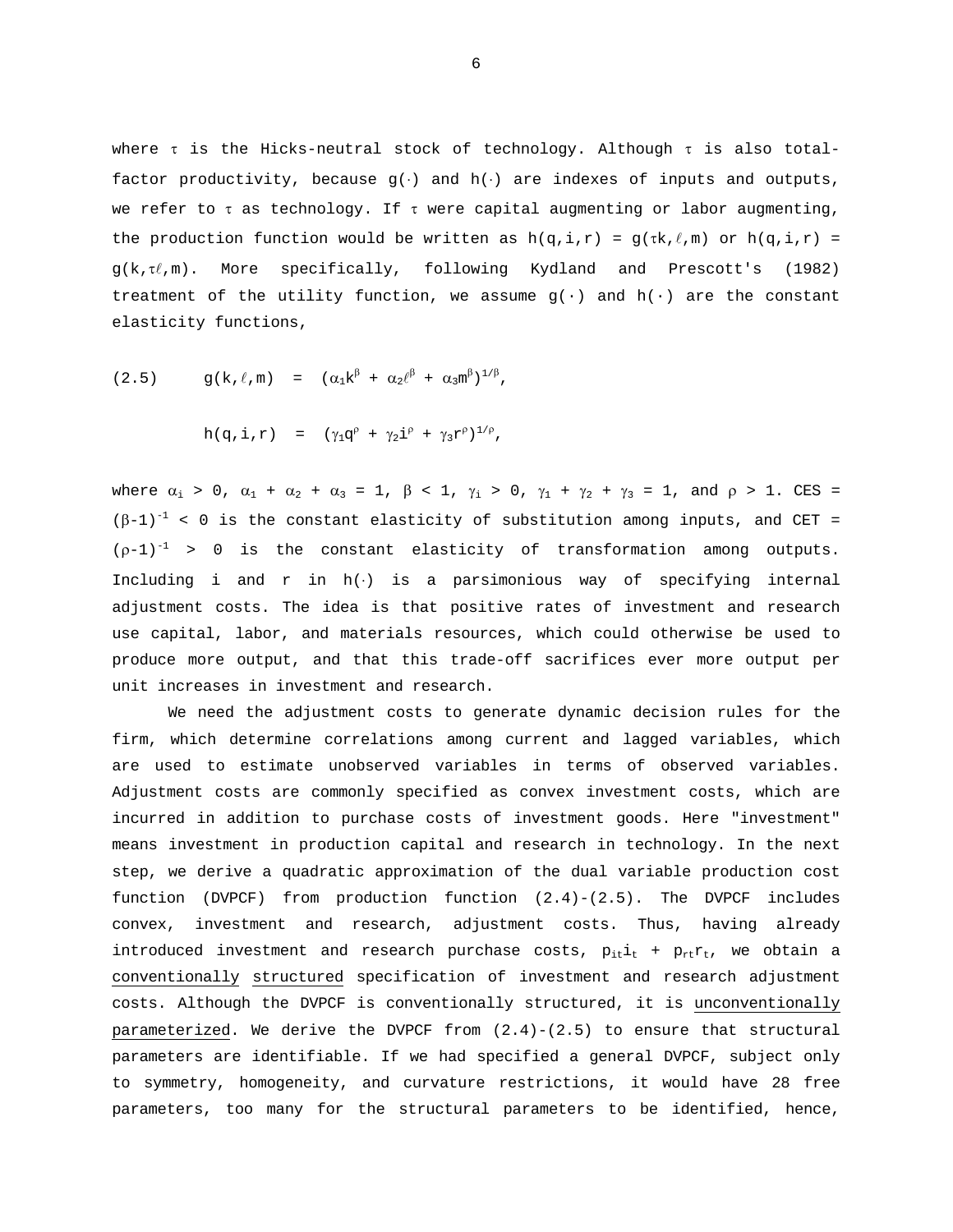estimated. The identification problem arises because 4 of 13 variables in the model are completely unobserved. The missing-data and identification problems are solved by specifying the DVPCF in terms of the 6 free parameters of  $(2.4)$ -(2.5). For recent reviews of the investment adjustment cost literature, see, for example, Caballero (1999) and Nadiri and Prucha (1999).

 Mathematically, convex internal adjustment costs arise in (2.4)-(2.5) when, for given technology,  $\tau$ , and inputs,  $(k, \ell, m)$ , the transformation surfaces of the outputs,  $(q,i,r)$ , are concave to the origin. The adjustment costs are "convex" because the derived DVPCF is convex in  $(q,i,r)$ . Hall's (1973) analysis shows that the division of the production function into two separate input and output parts, g(⋅) and h(⋅), is a necessary condition for the output transformation surfaces to be concave to the origin. Here,  $\rho > 1$  is a necessary and sufficient condition for the transformation surfaces to be concave. The transformation surfaces become more curved, hence, adjustment costs increase, as  $\rho$  increases. Similarly,  $\beta$  < 1 is a necessary and sufficient condition for the input isoquants to be convex to the origin, and the isoquants become more curved, hence, input substitutability decreases, as  $\beta$  decreases algebraically.

Let  $c_q = p_\ell \ell + p_m m$ , where  $p_\ell$  is the real hiring price of labor and  $p_m$  is the real purchase price of materials. Let  $c_i = p_i i$  and  $c_r = p_r r$ , where  $p_i$  and  $p_r$ are the real purchase prices of investment and research goods and services. Because  $\ell$  and m are variable (not subject to adjustment costs) and k and t are quasi-fixed (subject to adjustment costs), we refer to  $c_q$  as the variable cost and to  $c_i$  +  $c_r$  as the fixed cost. Let  $c_q(w)$  denote the dual variable cost function: given w =  $(w_1, ..., w_7)^T = (q, i, r, k, \tau, p_{\ell}, p_m)^T$  (superscript T denotes transposition),  $c_q(w)$  = minimum of  $p_\ell \ell + p_m m$ , with respect to  $\ell$  and m, subject to production function (2.4)-(2.5).

 In the standard approach to multifactor productivity analysis (Bureau of Labor Statistics, 1997), all inputs are treated symmetrically, as variable flows. Accordingly, c<sub>q</sub> would include all input costs as  $c_q = p_k k + p_t \tau + p_\ell \ell +$  $p_{m}$ m, where  $p_{k}$  and  $p_{t}$  are rental prices of capital and technology stocks, obtained using appropriate versions of Jorgenson's (1963) formula for converting investment purchase prices into capital rental prices. Although energy is often treated as a separate input, we merge it with materials, so that  $m_t$  denotes an aggregate of energy and materials inputs. Jorgenson's formula is based on more restrictive assumptions, notably that all inputs are variable. In this paper, we instead work with the purchase prices of investment and research because this allows greater flexibility for handling adjustment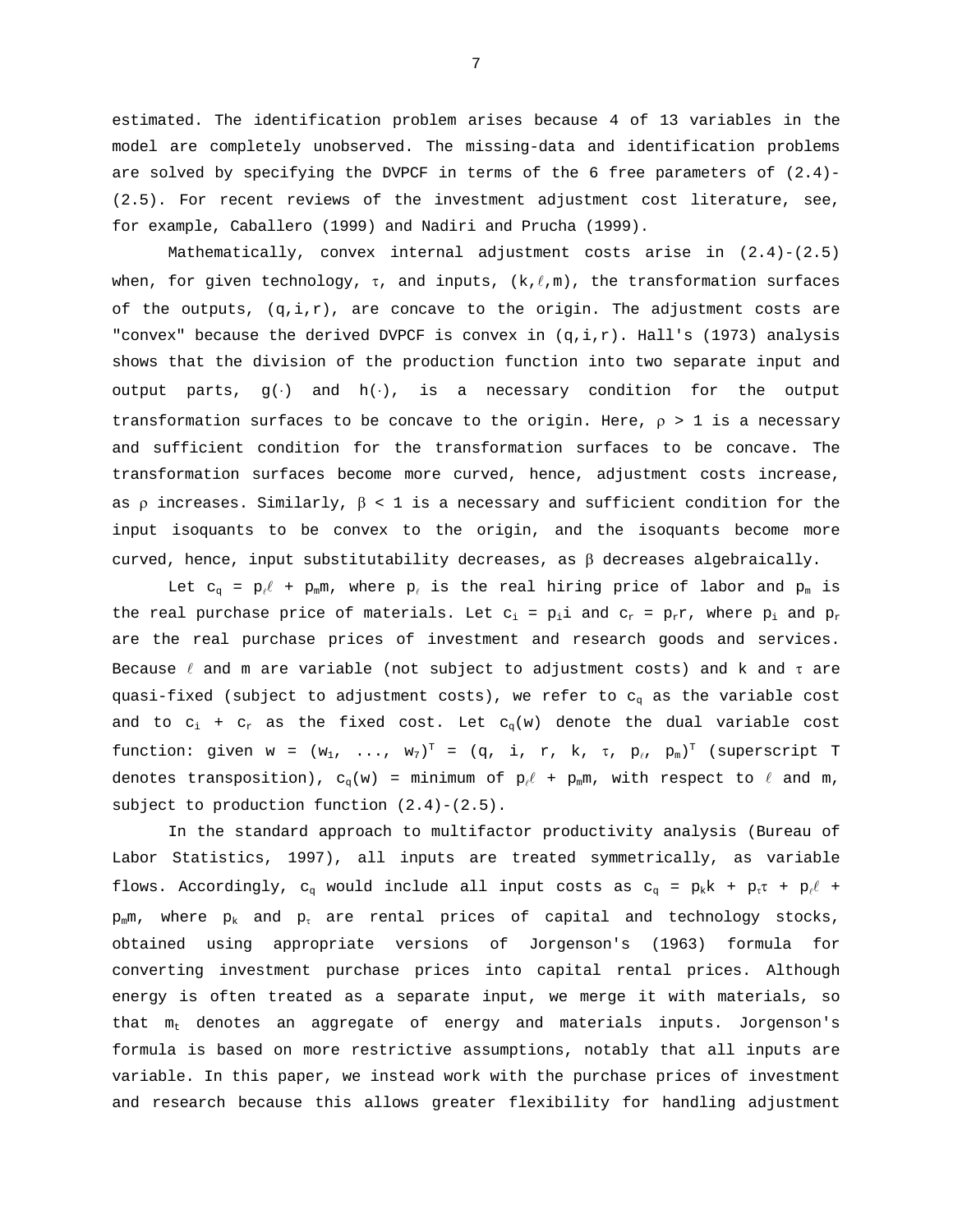costs in the firm's dynamic optimization problem. It is the explicit solution of this problem that generates the identifying conditions that allow us to estimate the structural parameters of the model in the face of unobserved capital and technology.

The constant term in  $\pi$  does not affect optimal decisions in the approximate linear-quadratic dynamic optimization problem. Linear terms in  $\pi$ contribute only an additional constant term to the optimal decision rule, which is removed by mean adjustment of the data. Therefore, ignoring constant and linear terms,  $c_q(w_t) \cong (1/2)w_t^T \nabla^2 c_q(w_0) \cdot w_t$ , where  $\nabla^2 c_q(w_0)$  denotes the Hessian matrix of second partial derivatives of  ${\tt c}_q$  evaluated at w =  ${\tt w}_0.$   $\nabla^2{\tt c}_q({\tt w}_0)$  is stated in the appendix, for  $w_0 = (1, 1, 1, 1, 1, \alpha_2, \alpha_3)^T$ , a value which results in the simplest expression for  $\nabla^2 c_q(w_0)$ . This choice of  $w_0$  works acceptably in the application in section 4. Therefore,

$$
(2.6) \t\t \pi_{t} = -(1/2)\eta q_{t}^{2} + q_{t}(d_{t} + \zeta_{pq,t}) - (1/2)w_{t}^{T}\nabla^{2}c_{q}(w_{0})\cdot w_{t} - p_{it}\dot{1}_{t} - p_{rt}r_{t}.
$$

 $\nabla^2\mathtt{c}_\mathtt{q}(\mathtt{w}_0)$  is symmetric and ideally (1/2) $\mathtt{w_t}^\mathtt{T}\cdot\nabla^2\mathtt{c}_\mathtt{q}(\mathtt{w}_0)\cdot\mathtt{w_t}$  should inherit the following properties from the exact  $c_q(w)$  function, for all values of w: (i) linear homogeneity in  $(q,i,r,k)$ ; (ii) convexity in  $(q,i,r,k)$ ; (iii) strict convexity in  $(q,i,r)$ ,  $(q,i,k)$ ,  $(q,r,k)$ , and  $(i,r,k)$ ; (iv) linear homogeneity in  $(p_\ell, p_m)$ ; and (v) strict concavity in  $p_\ell$  and  $p_m$ . In fact,  $w_t^T \cdot \nabla^2 c_q(w_0) \cdot w_t$  satisfies homogeneity restrictions (i) and (iv) for  $w = w_0$  and curvature restrictions (ii), (iii), and (v) for all w.

The difference between  $(1/2)w_t^T\cdot \nabla^2 c_q(w_0)\cdot w_t$  and the translog cost function (Christensen, Jorgenson, and Lau, 1971, 1973) is that  $\nabla^2 c_q(w_0)$  is not stated in logs of variables and that its elements are tightly restricted in terms of the parameters of the model, whereas the translog cost function is stated in logs of variables and its elements are unrestricted except for the homogeneity, convexity, and concavity restrictions. The present model could be specified in logs of variables, but the results should be similar because the data are standardized prior to estimation. As noted above and discussed more below, estimating parameters without any capital and technology data and, then, estimating the unobserved capital and technology requires having sufficient identifying parameter restrictions on the cost function. Although we do not know and would have difficulty determining the full set of identified costfunction parameterizations, we do know that the general translog cost function is not in this set.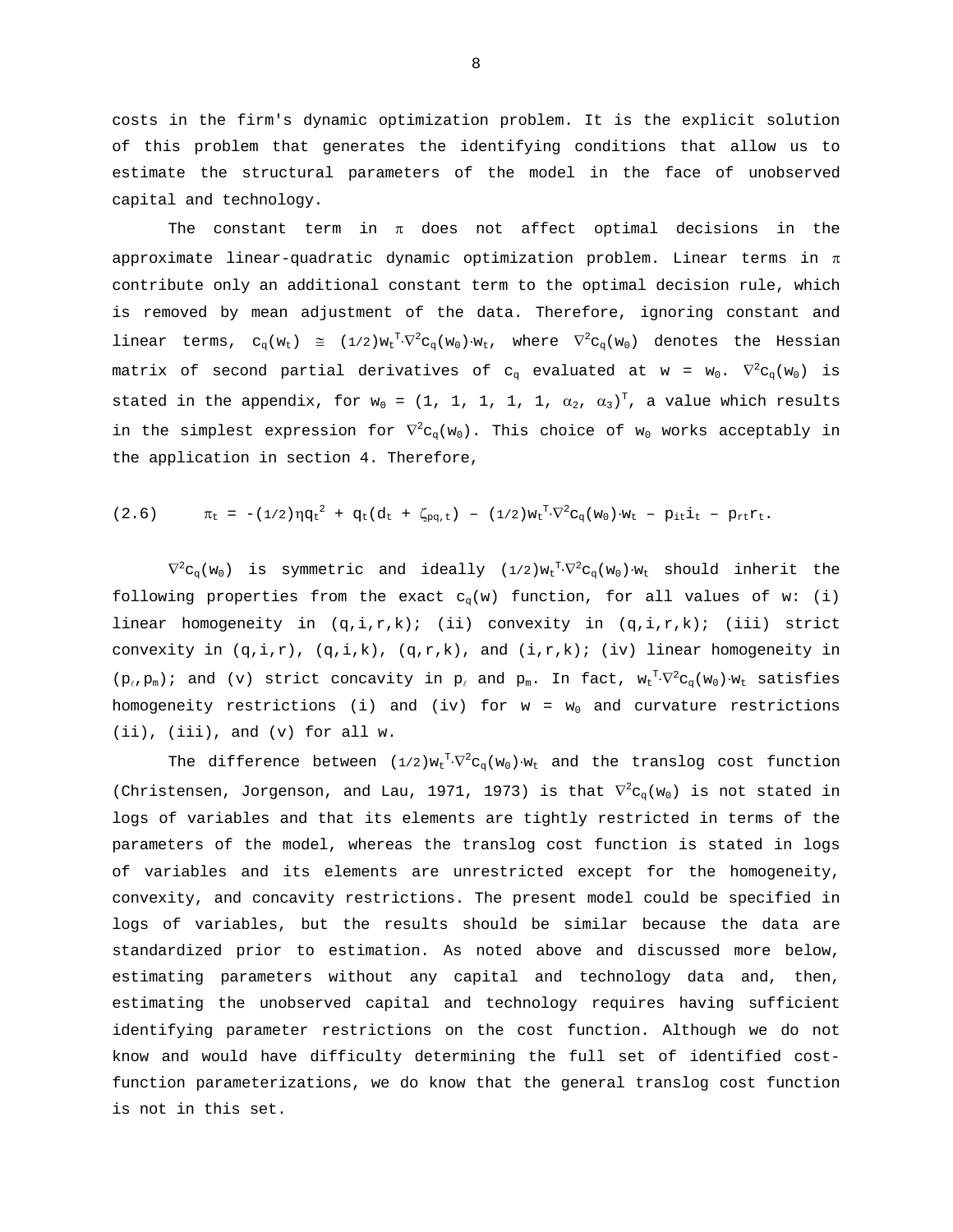We assume that  $p_i$ ,  $p_r$ ,  $p_\ell$ , and  $p_m$  are exogenous to the industry and are generated by the AR(2) processes

(2.7) 
$$
p_{it} = \phi_{pi,1}p_{i,t-1} + \phi_{pi,2}p_{i,t-2} + \zeta_{pi,t},
$$

$$
p_{rt} = \phi_{pr,1}p_{r,t-1} + \phi_{pr,2}p_{r,t-2} + \zeta_{pr,t},
$$

$$
p_{\ell t} = \phi_{p\ell,1}p_{\ell,t-1} + \phi_{p\ell,2}p_{\ell,t-2} + \zeta_{p\ell,t},
$$

$$
p_{mt} = \phi_{pm,1}p_{m,t-1} + \phi_{pm,2}p_{m,t-2} + \zeta_{pm,t},
$$

where  $\zeta_{pi,t}$ ,  $\zeta_{pr,t}$ ,  $\zeta_{pi,t}$ , and  $\zeta_{pm,t}$  are disturbances. Processes (2.7) need not be stationary. A constant-coefficient autoregressive process is stationary or asymptotically stable if and only if its characteristic roots are less than one in absolute value. For example, the  $p_{it}$  process is stationary if and only if the roots,  $\lambda_1$  and  $\lambda_2$ , which solve the characteristic equation,  $\lambda^2$  -  $\phi_{\rm pi,1} \lambda$  -  $\phi_{\rm pi,2}$  = 0, are less than one in absolute value. The only restriction that we need on processes (2.7) in order to solve the firm's dynamic optimization problem is that  $|\bar{\lambda}| < 1/\sqrt{\delta}$ , where  $|\bar{\lambda}|$  is the largest absolute characteristic root of any equation in processes (2.7).

 We assume that capital accumulates according to the continuous-time law of motion

(2.8) 
$$
\partial k(s)/\partial s = -f_k k(s) + i(s) + \tilde{\zeta}_k(s)
$$
,

where  ${\rm f}_{\rm k}$  > 0 is a depreciation parameter and  $\widetilde{\zeta}_{\rm k}({\rm s})$  is a continuous-time disturbance. Integrating equation (2.8) over the sampling period  $s \in [t-1,t)$ , on the assumption that  $i(s)$  is constant in  $[t-1,t)$ , we obtain the discrete-time capital law of motion,

(2.9) 
$$
k_t = \phi_{k1} k_{t-1} + \phi_{i0} i_t + \zeta_{kt}
$$
,

where  $\phi_{k1}$  =  $\exp(-f_k)$ ,  $\phi_{i0}$  = [(1- $\exp(-f_k)$ ]/ $f_k$ , and  $\zeta_{kt}$  =  $\int_{s=0}^{1}$   $\exp[-f_k(1-s)]\, \widetilde{\zeta}_k$ (t-1+s)ds is the implied discrete-time disturbance. It is customary to specify (2.9) directly, where  $\phi_{i0} = 1$ . However, this specification understates the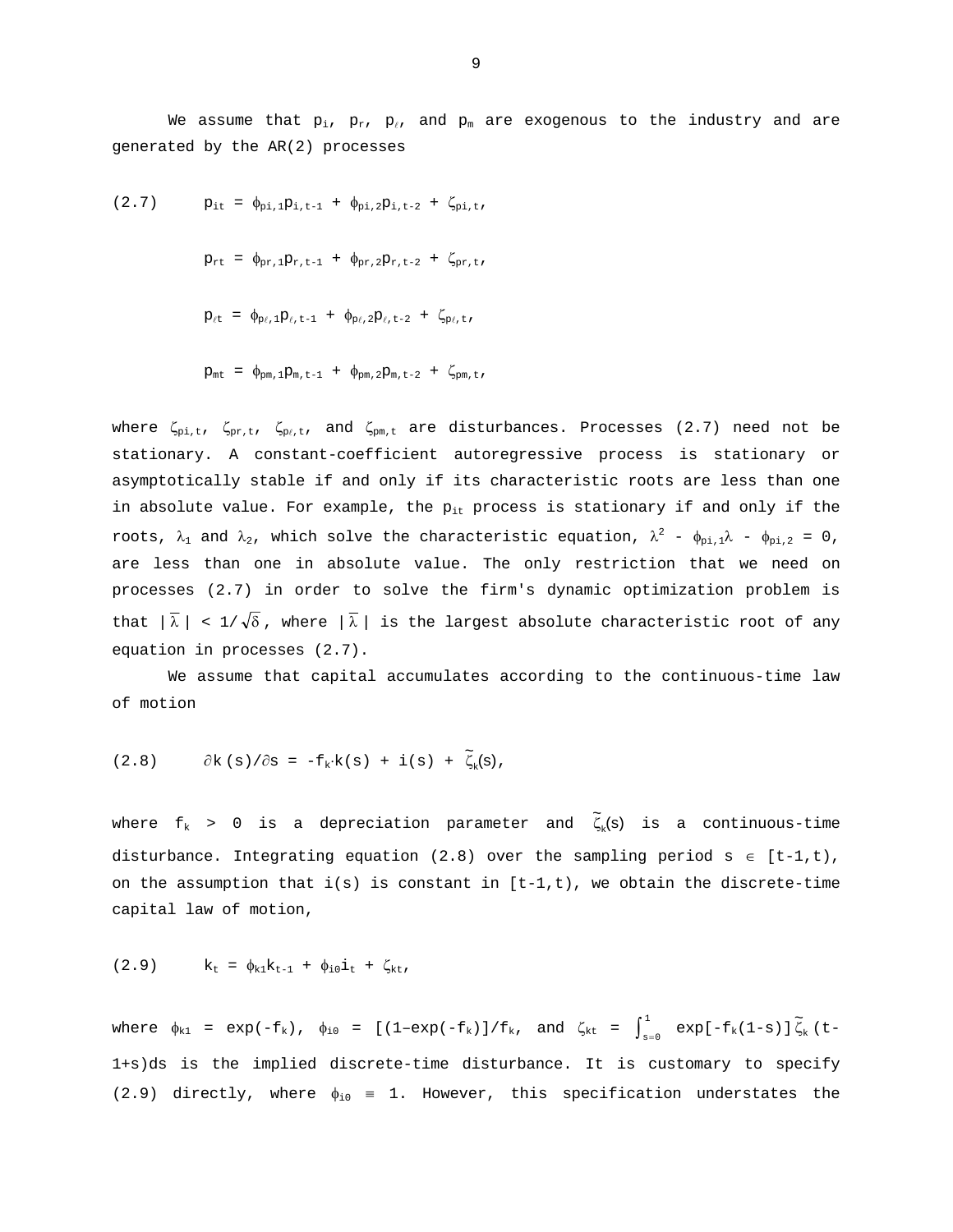depreciation of investments undertaken early in a sampling period compared to those undertaken later in the period. The problem could be avoided by treating  $\phi_{k1}$  and  $\phi_{i0}$  as separate parameters, but this specification is less natural and introduces an additional parameter. Thus, assuming that  $\zeta_{kt} \sim \text{NIID}(0, \sigma_k^2)$ , we parameterize (2.9) in  $\phi_{k1} \in (0,1)$  and  $\sigma_k^2 > 0$ , where  $\phi_{i0} = (\phi_{k1}-1)/\ln(\phi_{k1})$ . Similarly, we obtain the discrete-time technology law of motion

(2.10)  $\tau_t = \phi_{\tau 1} \tau_{t-1} + \phi_{\tau 0} \Upsilon_t + \zeta_{\tau t}$ ,

parameterized in  $\phi_{\tau1} \in (0,1)$  and  $\sigma_{\tau}^2 > 0$ , where  $\phi_{r0} = (\phi_{\tau1}-1)/\ln(\phi_{\tau1})$  and  $\zeta_{\tau\tau} \sim$ NIID( $0, \sigma_\tau^2$ ).

Equations  $(2.9)-(2.10)$  imply geometrical depreciation, in which most of capital and technology's depreciation occurs in early periods of their use. A rational-distributed-lag (RDL) specification (Jorgenson, 1966) could describe more general depreciation patterns, in particular, in which most depreciation occurs in late periods of use. A RDL could also include gestation lags as additional sources of capital and technology fixity. However, the need for parsimonious parameterization precludes RDL capital and technology equations, at least for the present data. Most RDLs could also be derived from underlying continuous-time specifications (Zadrozny, 1988).

The model's structural components have now been specified. It remains to explain how to solve the firm's dynamic optimization problem and how to assemble specified laws of motion and solved optimal decision rules into a system of linear simultaneous equations that are the equilibrium equations of the model.

To simplify the dynamic optimization problem, we eliminate  $q_t$  by maximizing  $\pi_t$  with respect to  $q_t$ . Because  $q_t$  is not a control variable in the laws of motion of  $k_t$  or  $\tau_t$ , conditional on i<sub>t</sub> and  $r_t$  being at their optimal values, the optimal value of  $q_t$  is given by maximizing  $\pi_t$  with respect to  $q_t$ . The first-order condition,  $\partial \pi_t / \partial q_t = 0$ , yields the output supply rule

$$
(2.11) \t q_t = -(c_{11} + \eta)^{-1} (c_{12}i_t + c_{13}r_t + c_{14}k_t + c_{15}r_t + c_{16}p_{\ell t} + c_{17}p_{\text{mt}} - d_t) + \zeta_{qt},
$$

where (c $_{11}$ , ..., c $_{17}$ ) is the first row of  $\nabla^2 {\rm c}_{{\rm q}}({\rm w}_0)$  and, for statistical reasons,  $\zeta_{qt}$  is an added disturbance.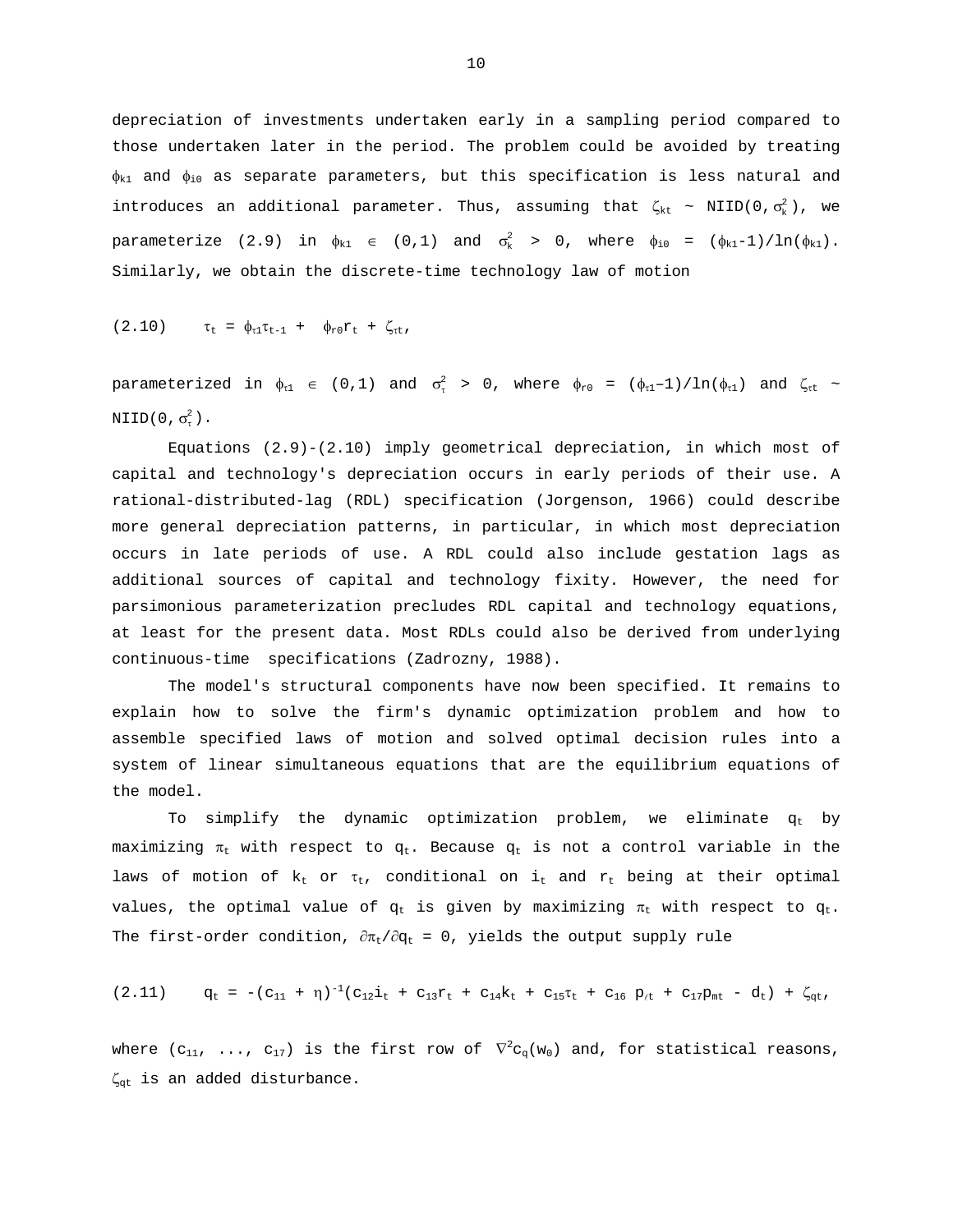In addition to adding  $\zeta_{pq,t}$  to output-demand curve (2.2) and  $\zeta_{qt}$  to output supply rule (2.11), we also add disturbances to labor and materials decision rules (2.12)-(2.13) so that each of the 13 variables in the model has its own disturbance. Although the disturbances are added for statistical reasons, to ensure that the variables in the model have a nonsingular joint probability distribution, as usual they represent our specification errors or the firm's decision errors, or some combination of both.

Similar elimination of  $\ell_t$  and  $m_t$  from the dynamic optimization problem is justified because  $\ell_{\rm t}$  and  ${\mathfrak m}_{\rm t}$  are not control variables in the laws of motion of  $k_t$  or  $\tau_t$ . Optimal values of  $\ell_t$  and  $m_t$ , conditional on  $q_t$ , i<sub>t</sub> and  $r_t$  being at their optimal values, are recovered using Shepard's lemma (a special case of the envelope theorem; Diewert 1971, p. 495),

$$
(2.12) \t\t l_{t} = \partial c_{qt}/\partial p_{\ell t} = c_{61}q_{t} + c_{62}i_{t} + c_{63}r_{t} + c_{64}k_{t} + c_{65}r_{t} + c_{66}p_{\ell t} + c_{67}p_{mt} + \zeta_{\ell t},
$$

$$
(2.13) \t m_t = \partial c_{qt} / \partial p_{mt} = c_{71} q_t + c_{72} i_t + c_{73} r_t + c_{74} k_t + c_{75} r_t + c_{76} p_{\ell t} + c_{77} p_{mt} + \zeta_{mt},
$$

where (c $_{61}$ , ..., c $_{67})$  and (c $_{71}$ , ..., c $_{77})$  are the 6th and 7th rows of  $\nabla^2\rm c_q(w_0)$  and, for statistical reasons,  $\zeta_{\ell t}$  and  $\zeta_{mt}$  are added disturbances.

 Optimality of labor and materials decision rules (2.12) and (2.13) also depends on  $c_{qt}$  =  $(1/2)w_t^{T}\nabla^2c_q(w_0)\cdot w_t$  being a good dual representation of production function (2.4)-(2.5). It is easy to derive decision rules for  $\ell_t$  and  $m_t$  from the exact cost function implied by  $(2.4)-(2.5)$ . However, such rules are nonlinear in variables, which complicates parameter estimation and filtering. Whether exact or approximate rules are used for decisions on  $\ell$  and m, the approximate linear-quadratic dynamic optimization problem remains unchanged.

 To solve the remainder of the firm's dynamic optimization problem, we restate it as a linear optimal regulator problem. We define the 2×1 control vector  $u_t = (i_t, r_t)^T$  and the 14×1 state vector  $x_t = (k_t, r_t, p_{it}, p_{rt}, p_{ft}, p_{mt}, d_t,$  $k_{t-1}$ ,  $\tau_{t-1}$ ,  $p_{i,t-1}$ ,  $p_{r,t-1}$ ,  $p_{\ell,t-1}$ ,  $p_{m,t-1}$ ,  $d_{t-1}$ )<sup>T</sup>. We assemble laws of motion (2.2)-(2.3) of output demand, (2.7) of input prices, (2.9) of capital, and (2.10) of technology, as the state equation

$$
(2.14) \t x_t = F x_{t-1} + G u_t,
$$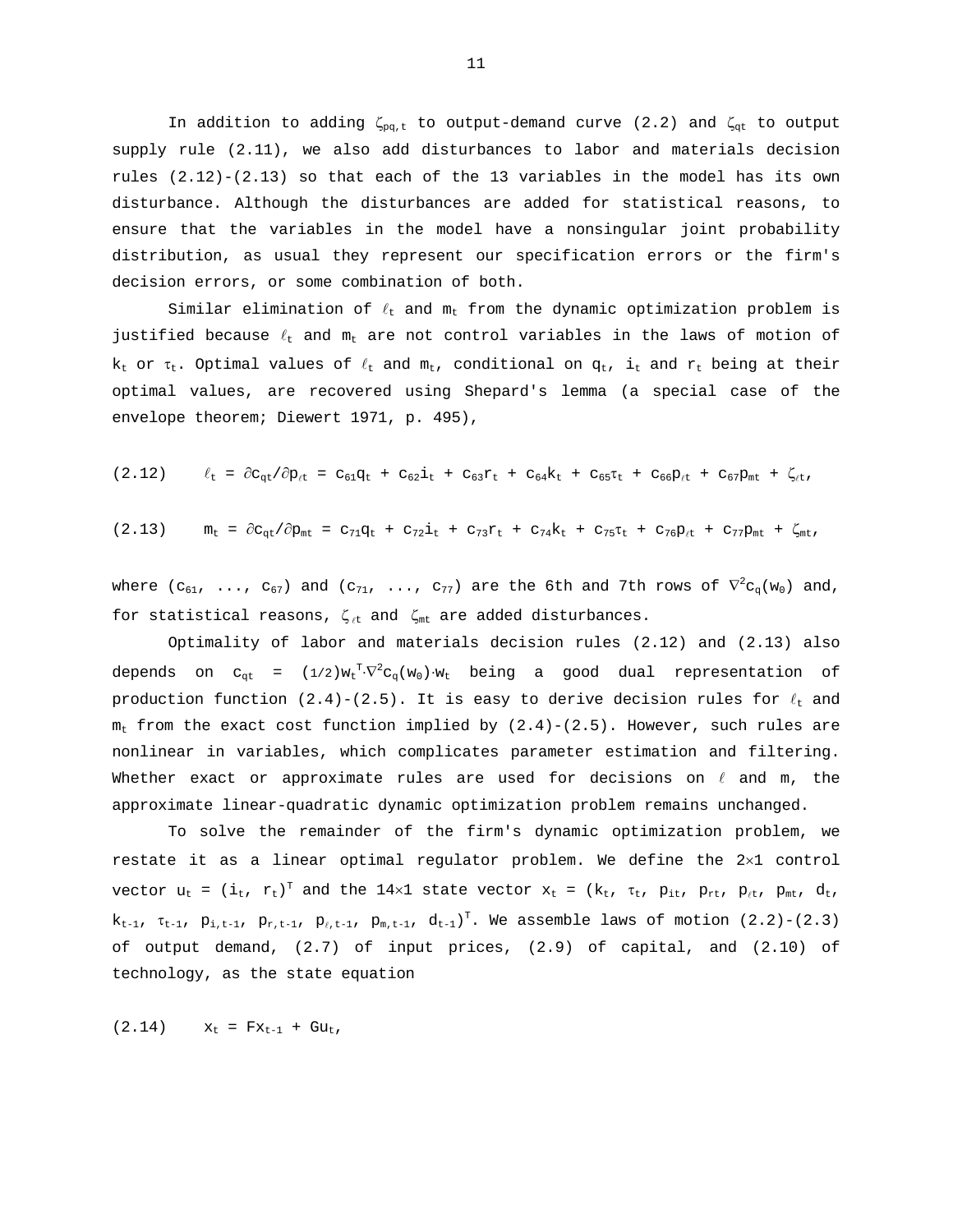$$
\mathbf{F} = \begin{bmatrix} \mathbf{F}_1 & \mathbf{F}_2 \\ \mathbf{I}_7 & \mathbf{0}_{7 \times 7} \end{bmatrix}, \quad \mathbf{G} = \begin{bmatrix} \mathbf{G}_0 \\ \mathbf{0}_{12 \times 2} \end{bmatrix},
$$

where  $F_1 = diag[\phi_{k1}, \phi_{r1}, \phi_{p1,1}, \phi_{pr,1}, \phi_{pr,1}, \phi_{pm,1}, \phi_{d1}], F_2 = diag[0, 0, \phi_{pi,2}, \phi_{pr,2},$  $\phi_{p\ell,2}$ ,  $\phi_{pm,2}$ ,  $\phi_{a2}$ ], G<sub>0</sub> = diag[ $\phi_{i0}$ ,  $\phi_{v0}$ ], I<sub>m</sub> is the m×m identity matrix, and O<sub>m×n</sub> is the m×n zero matrix. We suppress disturbances in equation (2.14) because the regulator problem is certainty equivalent. We use output-supply rule (2.11) to eliminate  $q_t$  from  $\pi_t$  and write  $\pi_t$  as the quadratic form

$$
(2.15) \t\t \pi_{t} = u_{t}^{T} R u_{t} + 2 u_{t}^{T} S x_{t-1} + x_{t-1}^{T} Q x_{t-1}.
$$

The matrices R, S, and Q are stated in the appendix in terms of η and the elements of  $\nabla^2 \mathbf{c}_\mathtt{q}(\mathtt{w}_0)$ .

The regulator problem maximizes expected present value, (2.1), stated in terms of the quadratic form (2.15), with respect to the feedback matrix K in the linear decision rule  $u_t = Kx_{t-1}$ , subject to the state equation (2.14). Under concavity, stabilizability, and detectability conditions (Kwakernaak and Sivan, 1972), we compute the optimal K matrix by solving a discrete-time algebraic matrix Riccati equation using a Schur decomposition method (Laub, 1979). Finally, we write the investment-research decision rule as

$$
(2.16) \t u_{t} = Kx_{t-1} + (\zeta_{it}, \zeta_{rt})^{T},
$$

where, for statistical reasons,  $(\zeta_{\rm it},\;\zeta_{\rm rt})^{\rm T}$  is an added 2×1 disturbance vector.

#### **3. Estimation of the Model and of Capital and Technology.**

To estimate the model's parameters by maximum likelihood and, then, to estimate unobserved capital and technology, in both steps using the Kalman filter, we express the reduced form of the model in a state representation. To this end, we collect the variables of the model in the 13x1 vector  $y_t = (p_{gt}, p_{gt})$  $q_t$ ,  $\ell_t$ ,  $m_t$ ,  $i_t$ ,  $r_t$ ,  $k_t$ ,  $\tau_t$ ,  $p_{it}$ ,  $p_{rt}$ ,  $p_{\ell t}$ ,  $p_{mt}$ ,  $d_t$ )<sup>T</sup> and their disturbances in the  $13\times1$  vector  $\zeta_t$  =  $(\zeta_{pq,t}, \zeta_{qt}, \zeta_{lt}, \zeta_{mt}, \zeta_{it}, \zeta_{rt}, \zeta_{kt}, \zeta_{rt}, \zeta_{pi,t}, \zeta_{pr,t}, \zeta_{pq,t}, \zeta_{dt})^T$ . We assume that the disturbances are mutually independent, normally distributed, stationary processes, such that the first 6 disturbances are AR(1) processes and the last 7 disturbances are serially independent. That is, we assume  $\zeta_t$  =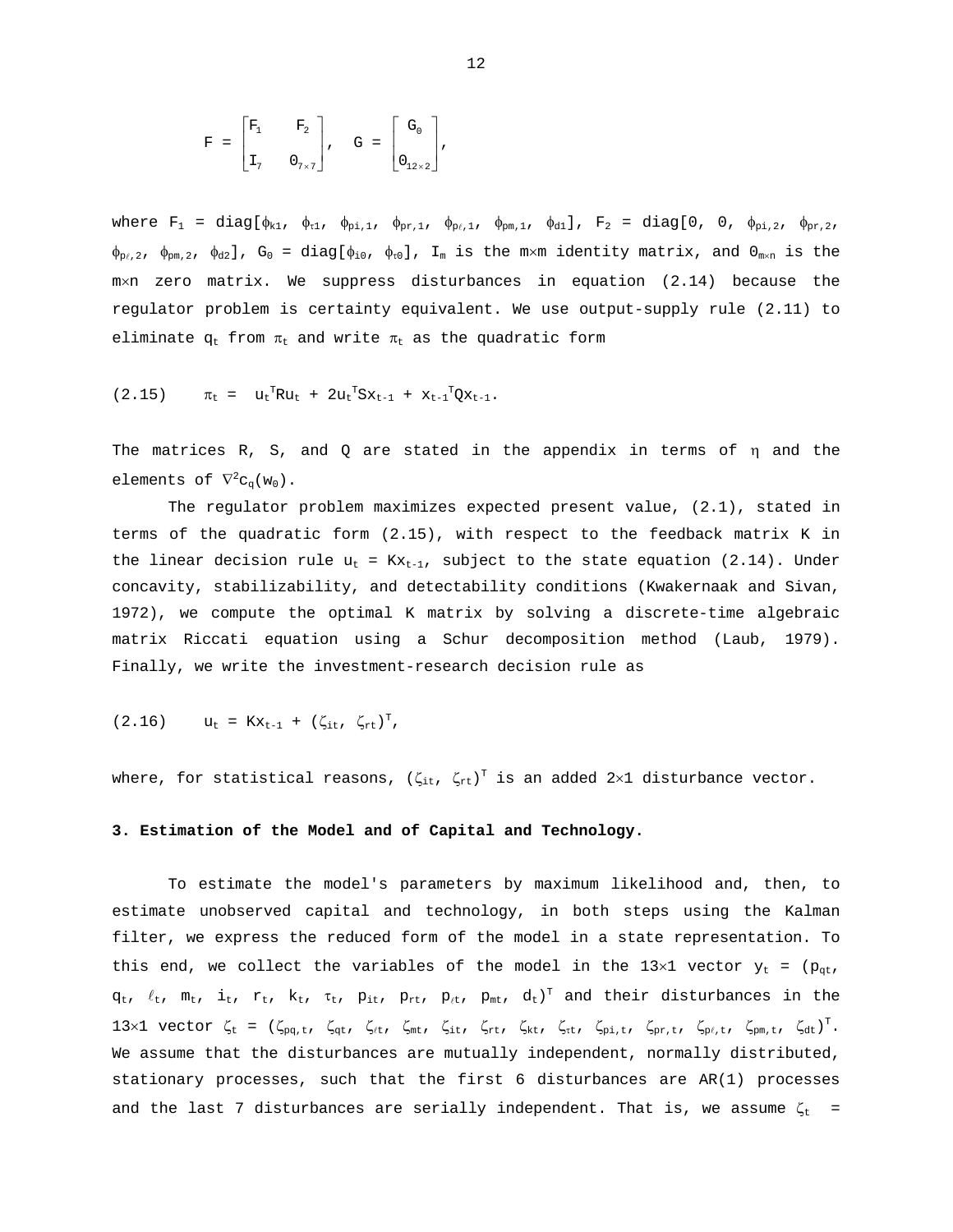$(I_{13} - \Theta L)^{-1} \varepsilon_t$ , where  $\varepsilon_t \sim \text{NIID}(0, \Sigma_{\varepsilon})$ , L is the lag operator,  $\Theta = \text{diag}(\theta_{pq}, \theta_q, \theta_\ell, \Theta_{\varepsilon})$ θ<sub>m</sub>, θ<sub>i</sub>, θ<sub>r</sub>, 0, 0, 0, 0, 0, 0, 0), where the θ's  $\in$  (-1,1), and  $\Sigma_{\epsilon}$  = diag( $\sigma_{pq}^2$ ,  $\sigma_q^2$ ,  $\sigma_{\ell}^2$ ,  $\sigma_{\rm m}^2$ ,  $\sigma_{\rm i}^2$ ,  $\sigma_{\rm k}^2$ ,  $\sigma_{\rm k}^2$ ,  $\sigma_{\rm e}^2$ ,  $\sigma_{\rm p i}^2$ ,  $\sigma_{\rm p r}^2$ ,  $\sigma_{\rm p \ell}^2$ ,  $\sigma_{\rm p m}^2$ ,  $\sigma_{\rm d}^2$ ).

 The equations which form the basis of the parameter and capitaltechnology estimation are (2.2), (2.3), (2.7), (2.9)-(2.13), and (2.16), or more concisely,  $(2.2)$ ,  $(2.11)-(2.14)$ , and  $(2.16)$ . These 13 scalar-level equations constitute the complete set of linear simultaneous equations which, for given values of parameters, past variables, and current and past disturbances, determine unique values of the 13 variables of the model. Concisely, the equations are

$$
(3.1) \t\t\t A_0Y_t = A_1Y_{t-1} + A_2Y_{t-2} + (I_{13} - \Theta L)^{-1}\varepsilon_t,
$$

where the elements of  $A_0$ ,  $A_1$ , and  $A_2$  are stated in the appendix in terms of  $\eta$ ,  $\phi$ 's, elements of  $\nabla^2 \mathtt{c}_\mathtt{q}(\mathtt{w}_0)$ , and elements of K. Rewriting (3.1), we obtain the reduced-form VAR(2) process

$$
(3.2) \t Yt = B1Yt-1 + B2Yt-2 + \xit,
$$

where  $\texttt{A}_0$  is nonsingular for admissible values of parameters,  $\texttt{B}_1$  =  $\texttt{A}_0^{-1}$  ( $\texttt{A}_1$  +  $\Theta \texttt{A}_0$ ),  $B_2$  =  $A_0^{-1}$  ( $A_2$  -  $\Theta A_1$ ),  $\xi_t$  =  $A_0^{-1} \epsilon_t$  ~ NIID(0, $\Sigma_\xi$ ), and  $\Sigma_\xi$  ~  $A_0^{-1} \Sigma_\epsilon A_0^{-T}$ . Because the inputprice equations map unchanged into equation (3.2), they are both structural and reduced-form equations.

 A complete state representation comprises a state equation, which expresses the dynamics of the model, and an observation equation, which accounts for how variables in the model are observed. Corresponding to state equation (2.14), we write reduced-form equation (3.2) as state equation

(3.3)  $Z_t = \overline{F} Z_{t-1} + \overline{G} \xi_t$ ,

$$
\overline{F} = \begin{bmatrix} B_1 & B_2 \\ I_{13} & 0_{13 \times 13} \end{bmatrix}, \quad \overline{G} = \begin{bmatrix} I_{13} \\ 0_{13 \times 13} \end{bmatrix},
$$

where  $z_t$  = ( $y_t^T$ ,  $y_{t-1}^T$ )<sup>T</sup> is a 26×1 state vector and  $\overline{F}$  is a 26×26 state-transition matrix. Associated with the state equation is the observation equation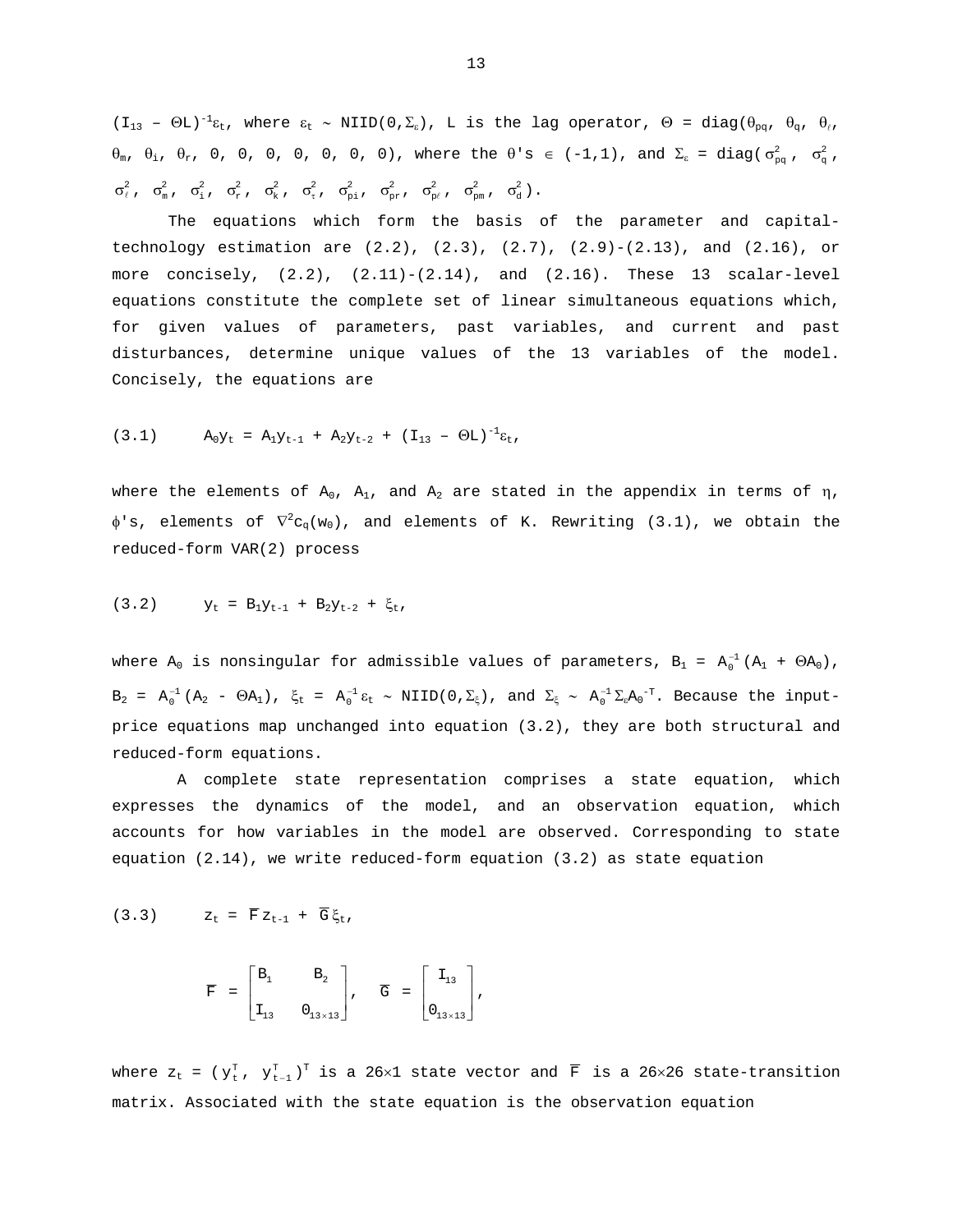$$
(3.4) \qquad \overline{Y}_{t} = \overline{H}_{t} Z_{t},
$$

where  $\overline{y}_t$  is the vector of variables observed in period t and  $\overline{H}_t$  is a timevarying observation matrix.

Because  $\overline{H}_t$  is completely flexible in assuming any values in any dimensions, including the null matrix if no observations are available, observation equation (3.4) can account for any pattern of missing data. For most sampling periods in the present application,  $\overline{H}_{t}$  = [J, 0], where J =  $I_{13}$ with rows of unobserved variables deleted and 0 is the identically dimensioned zero matrix. Thus, when variables 4, 7, 8, and 13 are unobserved,  $J = I_{13}$  with rows 4, 7, 8, and 13 deleted and  $0 = 0_{9\times13}$ . Also,  $\overline{H}_t$  accounts for observations on different observed variables starting and ending in different periods. We call the Kalman filter applied to such a state representation the missing-data Kalman filter (MDKF).

The likelihood function is computed for maximum likelihood estimation (MLE) as follows. Let  $\tilde{y}_t = \overline{y}_t - E[\overline{y}_t | \overline{Y}_{t-1}]$  denote the innovation vector, where  $\overline{Y}_t$  = ( $\overline{Y}_t^T$ , ...,  $\overline{Y}_1^T$ )<sup>T</sup> denotes the vector of observations through period t, and let  $\Omega_{\rm t}$  = E[ $\widetilde{{\rm{y}}}_{\rm t} \cdot \widetilde{{\rm{y}}}_{\rm t}^{\rm \scriptscriptstyle T}$ ] denote the innovation covariance matrix. In general, reducedform disturbance vector,  $\xi_{\rm t}$ , and innovation vector,  $\tilde{\mathrm{y}}_{\rm t}$ , coincide only when all variables are observed throughout the sample. Then, except for terms independent of parameters, -2 × log-likelihood function of the sample,  $\overline{Y}_N$ , is given by

(3.5) 
$$
L(\vartheta, \overline{Y}_N) = \sum_{t=1}^N [ln|\Omega_t| + \tilde{Y}_t^T \Omega_t^{-1} \tilde{Y}_t],
$$

where  $9$  is the 39×1 vector of structural parameters, which partitions as  $9 =$  $(\vartheta_1^T, \vartheta_2^T)^T$ , where  $\vartheta_1 = (\delta, \alpha_1, \alpha_2, \gamma_1, \gamma_2, \sigma_{pq}^2, \sigma_{q}^2, \sigma_{m}^2)^T$  is  $8 \times 1$  and  $\vartheta_2 = (\varphi_{pi,1}, \varphi_{pi,2}^T)^T$  $\phi_{\text{pr},1}$ ,  $\phi_{\text{p}\ell,1}$ ,  $\phi_{\text{pm},1}$ ,  $\phi_{\text{pi},2}$ ,  $\phi_{\text{pr},2}$ ,  $\phi_{\text{p}\ell,2}$ ,  $\phi_{\text{pm},2}$ ,  $\sigma_{\text{p}\ell}^2$ ,  $\sigma_{\text{p}\ell}^2$ ,  $\sigma_{\text{p}\ell}^2$ ,  $\sigma_{\text{p}\ell}^2$ ,  $\theta_{\text{p}\ell}$ ,  $\theta_{\text{q}}$ ,  $\theta_{\text{q}}$ ,  $\theta_{\text{m}}$ ,  $\theta_{\$ η, β, ρ, φ<sub>k1</sub>, φ<sub>τ1</sub>, φ<sub>d1</sub>, φ<sub>d2</sub>, σ<sub>4</sub>, σ<sub>1</sub>, σ<sub>1</sub>, σ<sub>κ</sub>, σ<sub>τ</sub>, σ<sub>2</sub>, σ<sub>3</sub>)<sup>T</sup> is 31×1. We used the MDKF to compute  $L(\vartheta, \overline{Y}_N)$  accurately and quickly in the MLE. See Anderson and Moore (1979), Zadrozny (1988, 1990), and references therein for further details. For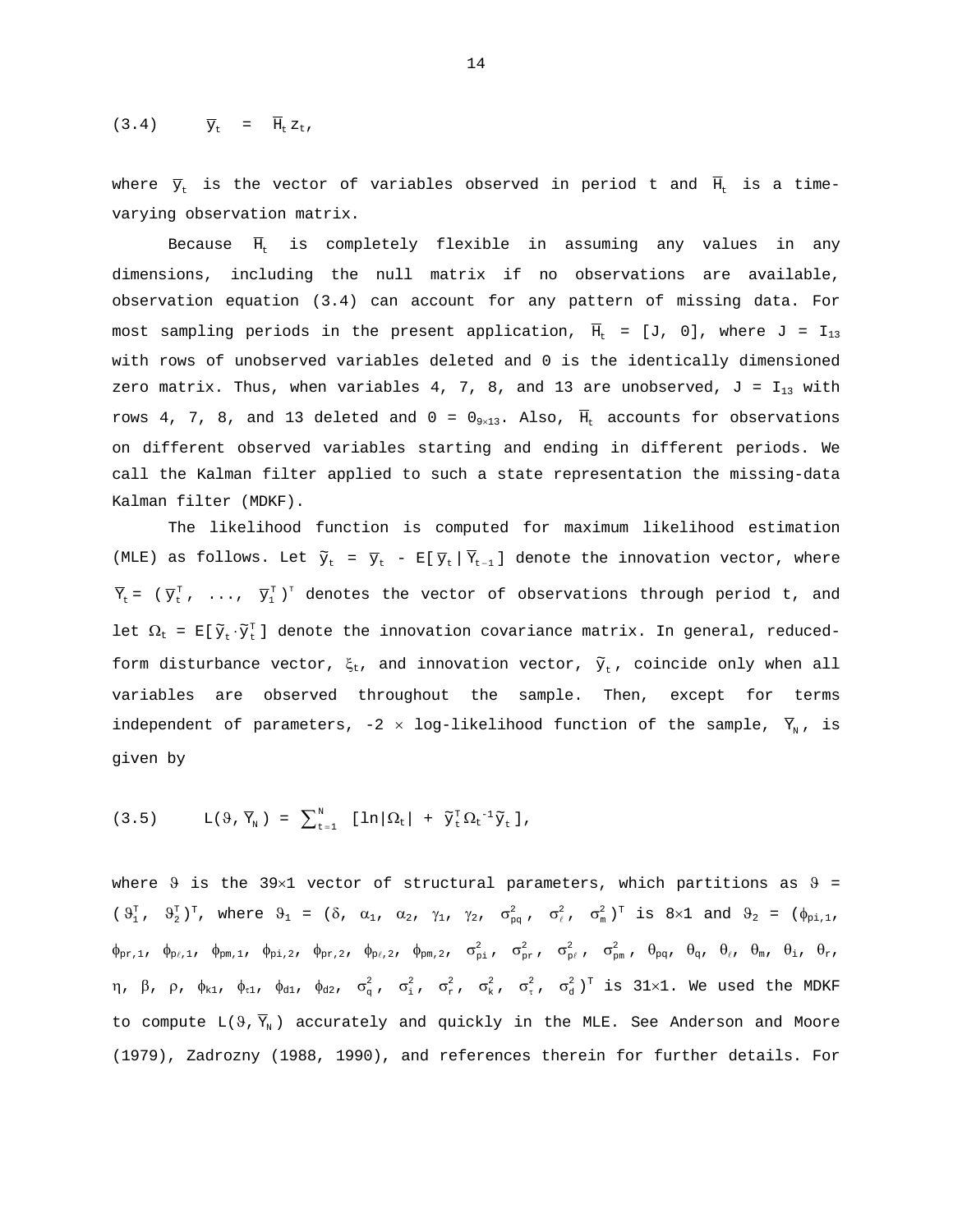$\vartheta_1$  set according to identifying restrictions, L( $\vartheta$ ,  $\overline{Y}_N$ ) was minimized with respect to  $\vartheta_2$  using a trust-region method (More' et al., 1980).

Because the 39 parameters in ϑ are not identified without further a priori restrictions, we imposed the following 8 identifying restrictions on  $9<sub>1</sub>$ to ensure that  $\vartheta_2$  is identified and estimatable. We set  $\delta$  = .935, which corresponds to a real interest rate of  $\delta^{-1}$  - 1 = .0695. In production function  $(2.4)-(2.5)$ , we set  $\alpha_1 = \alpha_2 = \alpha_3 = \gamma_1 = \gamma_2 = \gamma_3 = 1/3$ . It seems we need to set one disturbance variance for each unobserved variable. Capital  $(k_t)$ , technology  $(\tau_t)$ , and the output-demand state  $(d_t)$  are actually unobserved and, after some experimentation to obtain an acceptable estimated model, materials  $(m_t)$  was also treated as unobserved. However, it turned out that setting  $\sigma_{pq}^2 = \sigma_{\ell}^2 = \sigma_m^2$  $\widetilde{=} 10^{-10}$  was sufficient to identify the unrestricted and estimated parameters. We set the 3 variances to small positive values, rather than exactly to zero, because doing so resulted in more accurate computations using the MDKF. We considered other identifying restrictions (e.g., of  $\delta$  and the  $\alpha$ 's and  $\gamma$ 's), but all of them resulted in approximately the same reduced-form parameter estimates, hence, in approximately the same estimates of capital and technology.

The mapping from structural to reduced-form parameters is too complicated to try to derive necessary or sufficient conditions on parameters under which parameters are identified. Here, the parameters in  $\vartheta_1$  were set directly, which rendered the parameters in  $\Theta_2$  identified and estimatable. Analytical determination of the boundaries of identification is unnecessary, because after terminating at an estimate, the MLE program checks for identification numerically by checking whether the Hessian matrix of  $L(\vartheta, \overline{Y}_N)$  is numerically positive definite. In practice, we can at best choose a set of "reasonable" identifying restrictions on  $\vartheta_1$ , attempt to estimate  $\vartheta_2$  under these restrictions, and, if the MLE computations converge and the Hessian matrix is positive definite, then, we consider the chosen restrictions to be sufficient for identification.

Identifying restrictions could alternatively be considered calibrations based on other information, either particular economic theories or data sets or general notions or experience. Because the model makes predictions for all of its variables, the identifiable parameter space depends not just on the model's structure, but on the extent of unobserved variables, and expands as more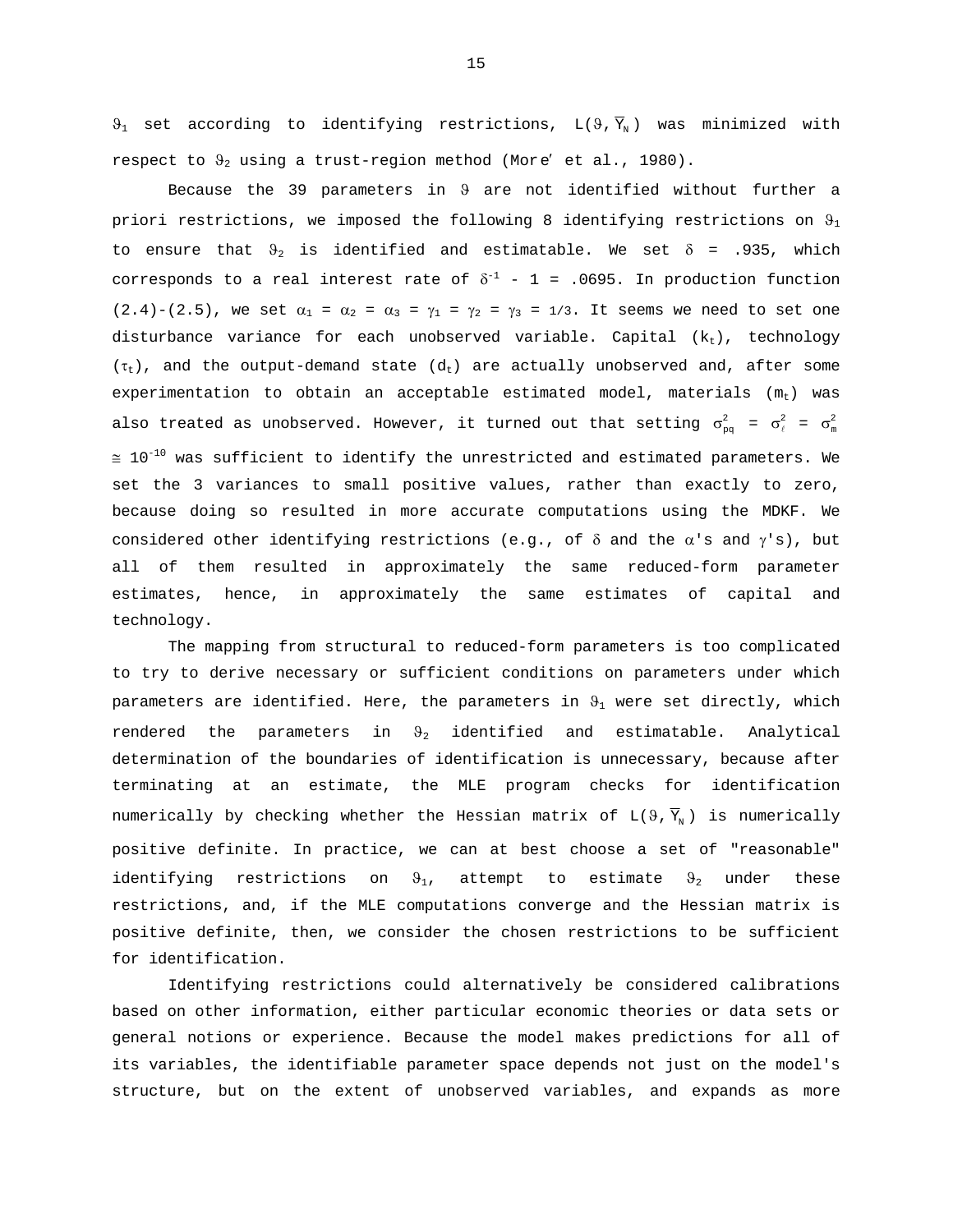unobserved variables become observed. In such case, previously unidentified parameters, which could only be set or calibrated, become identified and can be estimated. The practical challenge is imposing sufficient identifying restrictions to compensate for unobserved variables.

Because input prices are assumed to be generated exogenously by univariate AR(2) processes (2.7), the processes can be estimated (asymptotically) efficiently and individually using ordinary least squares (OLS), which is much simpler than estimating simultaneously all parameters in  $\vartheta_2$  using MLE. Thus, in the application, first, we estimated input-price parameters using OLS and, then, conditional on these estimates, estimated the remaining parameters in  $\Theta_2$  using MLE. The resulting set and estimated parameters and maximized likelihood are denoted by  $\hat{9}$  and L( $\hat{9}$ , $\overline{Y}_{\textrm{\tiny N}}$ ).

Two separate general identification conditions must be satisfied in order to estimate the structural parameters and, then, to estimate capital and technology for given estimated parameters. The first parameter identification condition is the standard condition that the Hessian matrix of 2nd-partial derivatives of L( $9$ , $\overline{\text{Y}}_\text{\tiny N}$ ) with respect to  $9_2$  is positive definite at set  $\hat{9}_1$  and estimated  $\hat{\vartheta}_2$ . The condition for estimating capital and technology  $\;$  is that state representation (3.3)-(3.4) is reconstructible at  $\hat{9}$ . Briefly, let R<sub>t</sub> =  $[\ \overline{H}_1^T$ ,  $\overline{F}^T \ \overline{H}_2^T$ , ...,  $(\ \overline{F}^{t-1} \ )^T \overline{H}_t^T \ ]^T$ , where  $\overline{F}$  and  $\overline{H}_t$  denote the state-transition and observation matrices in state representation  $(3.3)-(3.4)$  at  $\hat{9}$  . Reconstructibility holds if  $R<sub>r</sub>$  has full column rank for a sufficiently large t. See Kwakernaak and Sivan (1972), Anderson and Moore (1979), and references therein for further details. Both the parameter identification and reconstructibility conditions were verified numerically in the application.

## **4. Estimation Results.**

#### **4.1. Description of the Data.**

We used annual U.S. total manufacturing data on prices and quantities of output and inputs for 1947-1997. Investment and GDP-deflator data were obtained from the Bureau of Economic Analysis (BEA), research data from the National Science Foundation (1998), and all other data from the Bureau of Labor Statistics (BLS). All data were obtained in annual form, even though all except research price and quantity are also available monthly or quarterly, seasonally adjusted or not. All data were previously released to the public and are not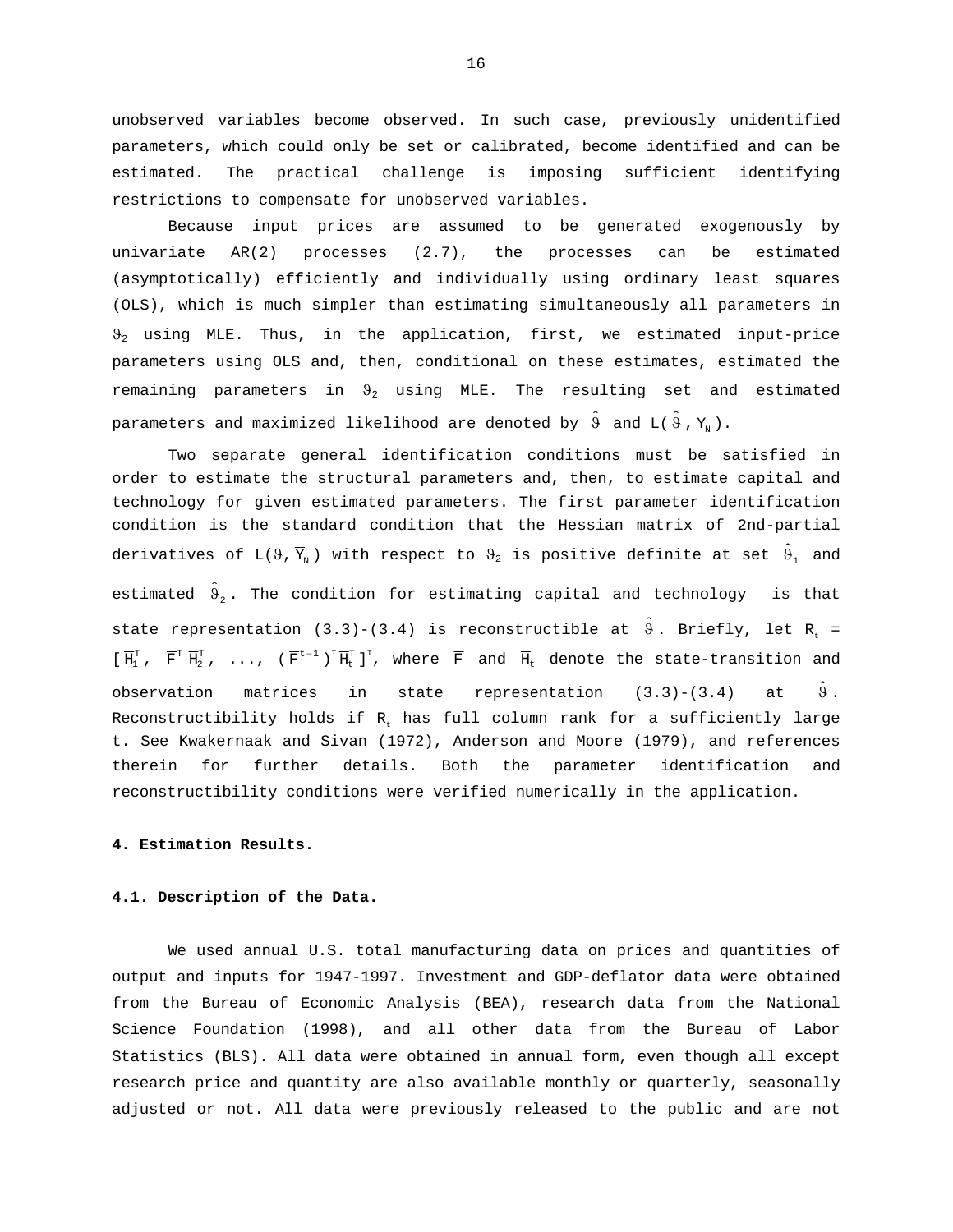confidential. Thus, we obtained data on 10 of the 13 variables in the model:  $p_{qt}$ and  $q_t$  for 1958-1996,  $p_{ft}$  and  $\ell_t$  for 1948-1997,  $p_{it}$  and  $i_t$  for 1947-1996,  $p_{rt}$  and  $r_t$  for 1953-1995,  $p_{mt}$  for 1958-1996, and  $m_t$  for 1958-1989.

Except for labor quantity measured by the number of production workers, all prices and quantities were computed as indexes based on given nominal price indexes, real quantity indexes, and nominal expenditures. Real quantities were computed as nominal expenditures divided by nominal price indexes and nominal prices were computed as nominal expenditures divided by real quantity indexes. Then, all given or computed nominal price indexes were converted to real form by dividing them by the GDP deflator.

 Resulting real prices and real quantities of U.S. total manufacturing output and inputs are depicted in figure 1. For viewing convenience, the data were first standardized and were then shifted up and rescaled to lie between 0 and 4. The graphs suggest the following brief economic interpretation: increasing demand for output driven partly by a declining real price of output induced manufacturers to increase production capacity. Increasing quantities of investment and research built increasing stocks of capital and technology, hence, increased production capacity. As the price of labor increased, manufacturers used approximately the same labor input and more materials, capital, and technology inputs to produce more output, which resulted in increased productivity.

Initially, we considered total hours worked (total production workers multiplied by average hours worked per worker) as an alternate labor input measure. The graph of total hours worked (not shown) is very similar to that of total production workers in figure 1f. The main difference is that total hours worked is a somewhat noisier series. We chose total production workers as the labor input because it resulted in a slightly better fitting, but insignificantly different, estimated model. Choosing total production workers as the labor input caused the  $R^2$ s of output price and quantity, investment, and research to increase by .01 to .02 and that of labor to increase by .16 (throughout, an  $R^2$  refers to the reduced-form equation of a variable). Choosing total production workers (a "stock" concept) instead of total hours worked (a "flow" concept) is theoretically more consistent with adjustment costs arising from production function (2.4)-(2.5).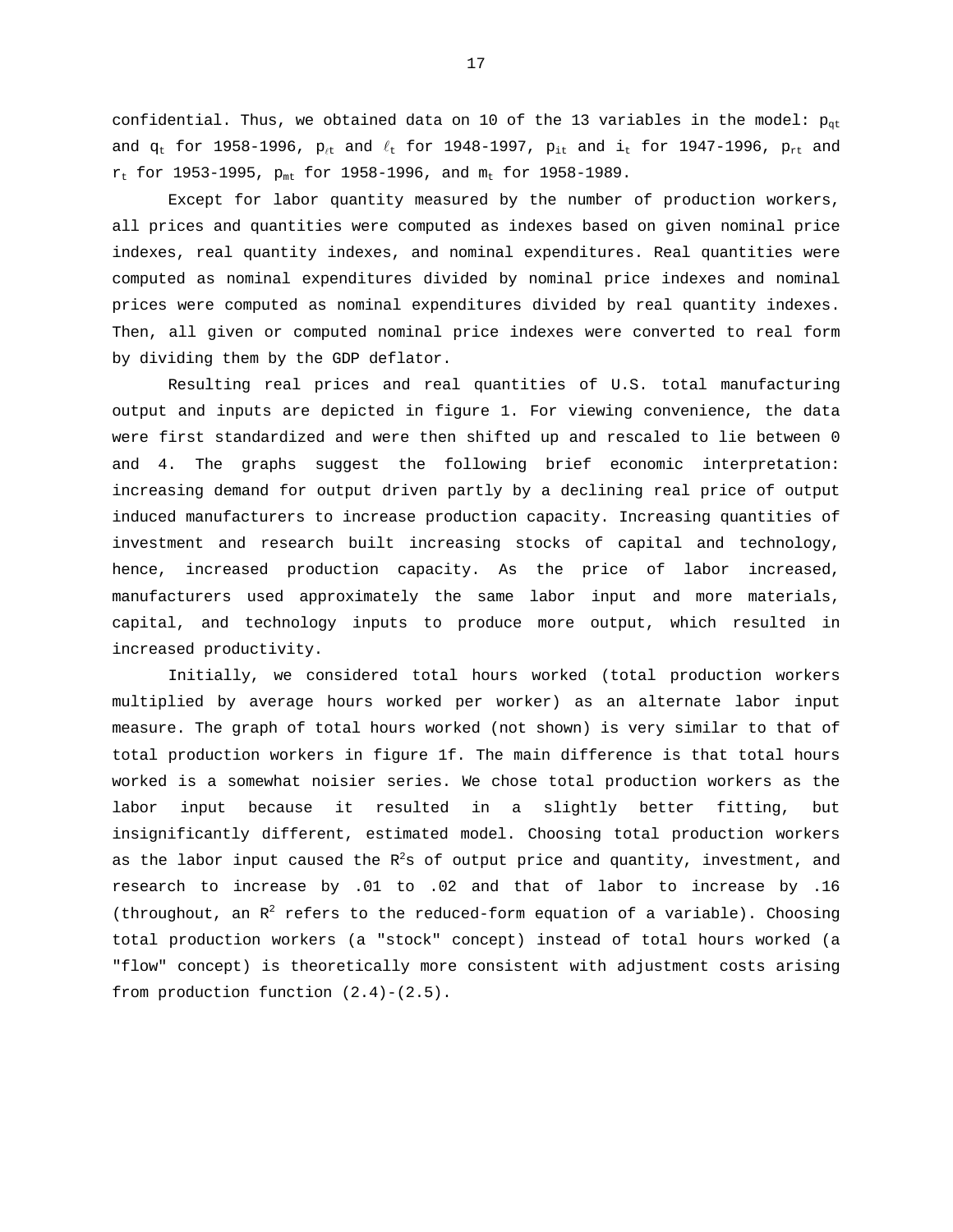

**Figure 1: U.S. Total Manufacturing Prices and Quantities of Output and Inputs, 1947-1997**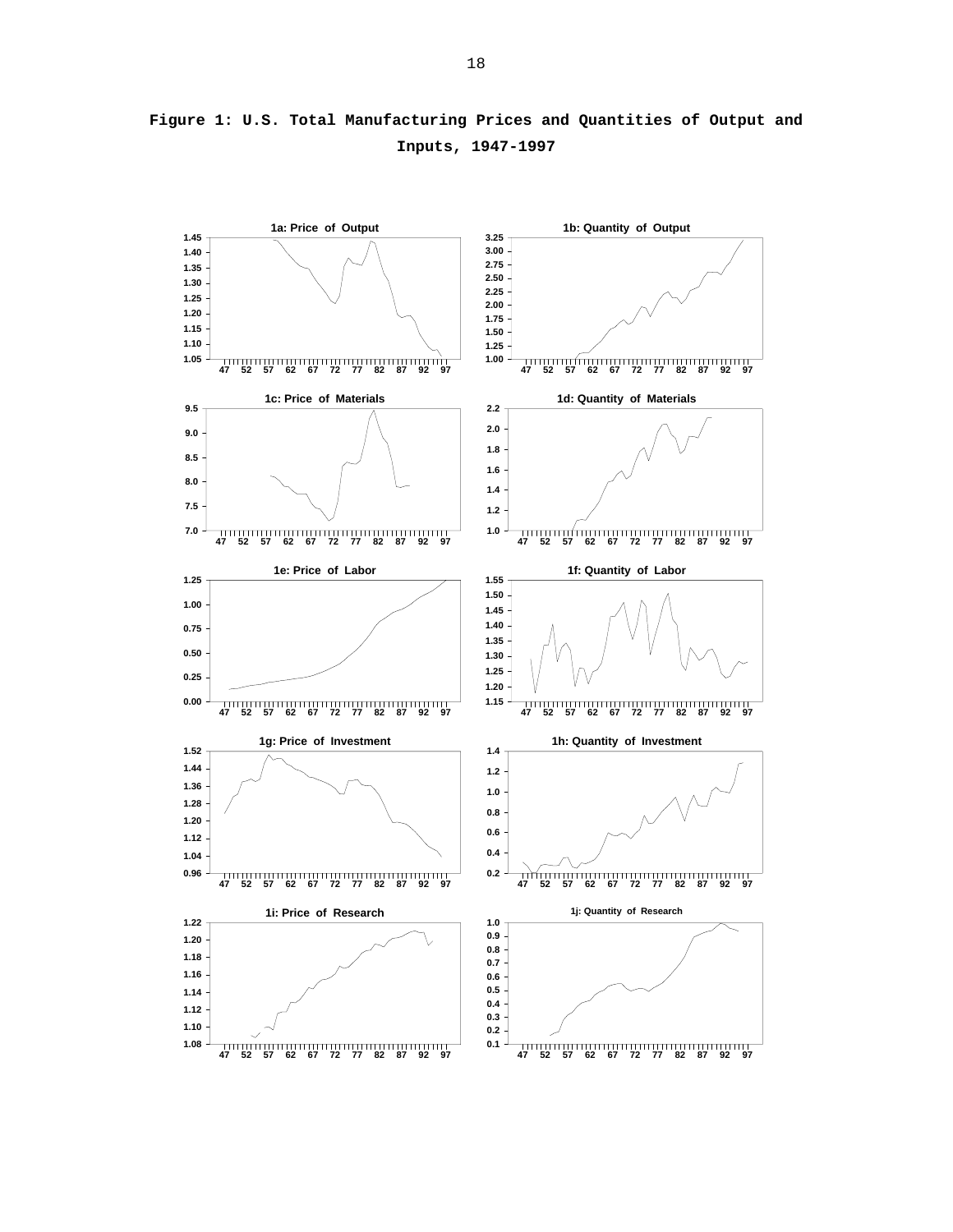Initially, we estimated the model using the data described above, but this resulted in a nearly zero  $R^2$  for labor. The problem appeared to be misspecification of materials in the production function. The production function's form and the model's simulations indicate symmetrical roles for labor and materials, while the data in figures 1b and 1d show that the time path of materials matches closely that of output, not that of labor. The solution options were: (i) drop materials price and quantity from the analysis; (ii) assume materials quantity is in fixed proportions to the output good; or (iii) keep materials price and quantity in the model, as they are, continue to use materials price data in the parameter and capital and technology estimation, but treat materials quantity as unobserved. Options (i) and (ii) would be implemented implicitly by measuring the output good as value added instead of shipments and dropping materials as a production input. We chose option (iii), which required only that the materials quantity column in the data matrix be filled in with the missing-value indicator. Therefore, in the reported final estimates, materials quantity was treated as unobserved, along with unobserved capital, technology, and output-demand state.

#### **4.2. Statistical Properties of the Estimated Model.**

Table 1 reports OLS estimates of input-price-process parameters in  $\vartheta_2$ . The table reports estimated coefficients, their absolute t ratios in parentheses, implied absolute characteristic roots,  $\mathtt{R}^2$ , Ljung-Box Q statistics for testing absence of residual autocorrelations at lags 1-10, and their p values in parentheses. Estimated equations fit expectedly for level-form data, having  $R^2 \geq .90$ . Residuals show no significant autocorrelations, having p values of Q > .25. Except for the clearly stationary materials price equation and the possibly nonstationary research price equation, the investment price and labor price equations have borderline unit roots. All estimated characteristic roots satisfy the growth condition  $|\bar{\lambda}| \leq 1/\sqrt{\delta}$ , which is necessary for solving the firm's dynamic optimization problem. Although a cointegration analysis might seem appropriate, we did not attempt it because the input-price equations are needed only to provide input-price forecasts for the firm's dynamic optimization problem and they appear to do this adequately.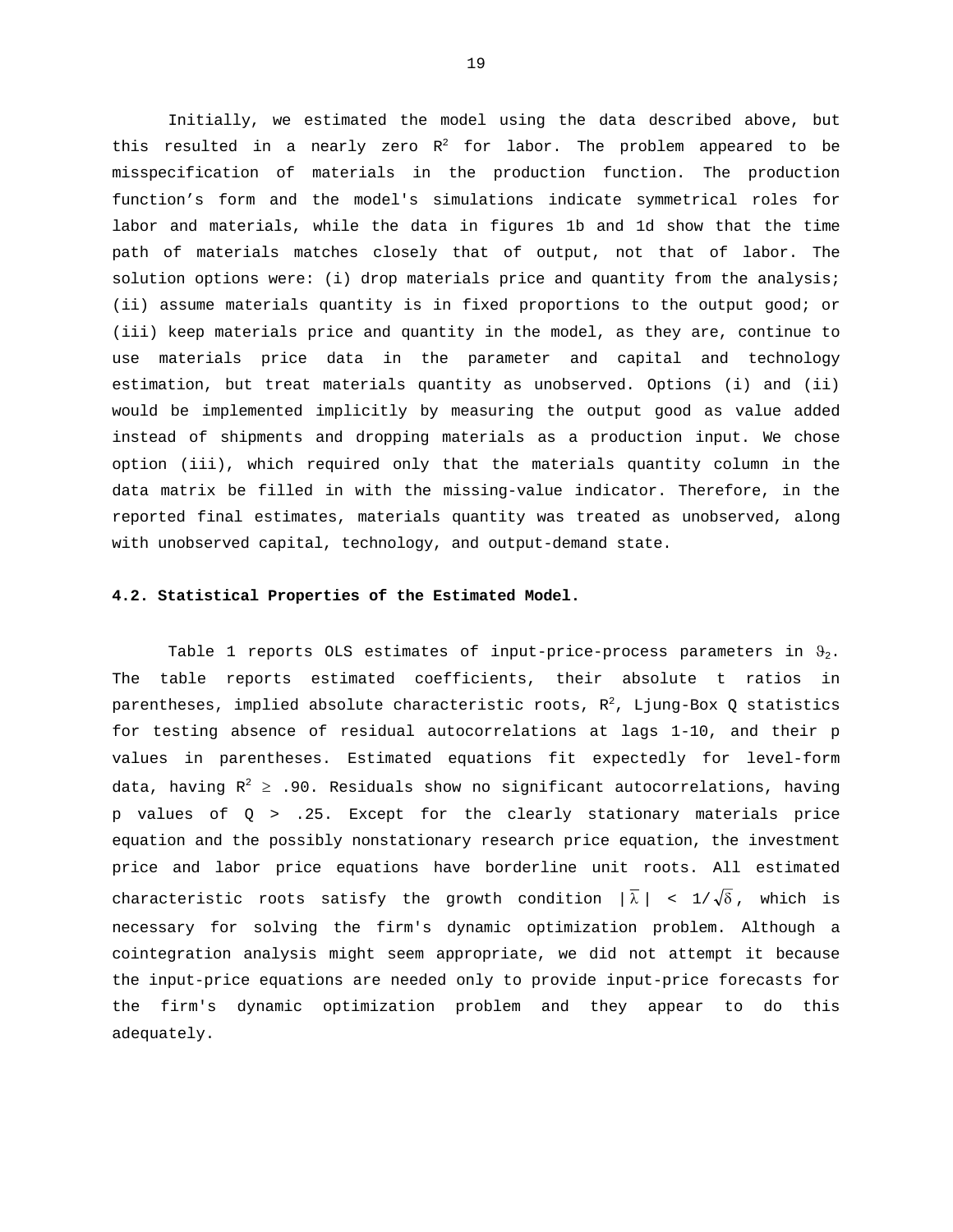**Table 1: Ordinary Least Squares Estimates of Input-Price Process Parameters** 

|--|--|

| Var.       |                        | Parameter Estimates    | Fit Statistics    |       |                |
|------------|------------------------|------------------------|-------------------|-------|----------------|
|            | $\hat{\phi}_{\cdot,1}$ | $\hat{\phi}_{\cdot,2}$ | $ \bar{\lambda} $ | $R^2$ | Q              |
| $P_{i}$    | 1.45<br>(11.1)         | $-.441$<br>(3.30)      | 1.02              | .971  | 5.64<br>(.933) |
| $P_T$      | .652<br>(4.01)         | .282<br>(1.81)         | .949              | .979  | 4.67<br>(.968) |
| $P_{\ell}$ | 1.88<br>(24.8)         | $-.883$<br>(11.3)      | 1.01              | .999  | 14.8<br>(.254) |
| $P_{m}$    | 1.49<br>(9.79)         | $-.617$<br>(4.06)      | .785              | .903  | 9.13<br>(.692) |

Columns 2-6 display estimates of  $\phi_{n,1}$  and  $\phi_{n,2}$ , their absolute t statistics in parentheses, implied maximum absolute characteristic roots (solutions of  $\lambda^2$  - $\hat{\phi}_{1,1}\lambda$  -  $\hat{\phi}_{1,2}$  = 0),  $R^2$ , Ljung-Box Q statistics for testing absence of residual autocorrelations at lags 1 to 10, and their p values in parentheses.

Table 2 reports MLE of the remaining structural parameters in  $\vartheta_2$ , conditional on OLS estimates of the input-price-process parameters, and fit statistics of the resulting estimated reduced-form equations of observed endogenous variables. The ML-estimated parameters in  $\vartheta_2$  are individually insignificant and their questionable numerical standard errors, based on the inverse information matrix, are not reported. Possibly more accurate standard errors could be computed using bootstrapping (Efron and Tibshirani, 1993). More importantly, the ML-estimated parameters in  $\Theta_2$  are jointly identified in the sense that the Hessian matrix of  $L(\vartheta, \overline{Y}_N)$  with respect to  $\vartheta_2$ , evaluated at set and estimated parameters,  $\hat{9}$ , is numerically positive definite. But, most importantly, a likelihood-ratio test, discussed in detail below, does not reject overidentifying restrictions on the parameters. Reduced-form equations of observed endogenous variables fit expectedly for level-form data: moderate  $(\cong .50)$  R<sup>2</sup> for labor and high (> .90) R<sup>2</sup> for other endogenous variables reflect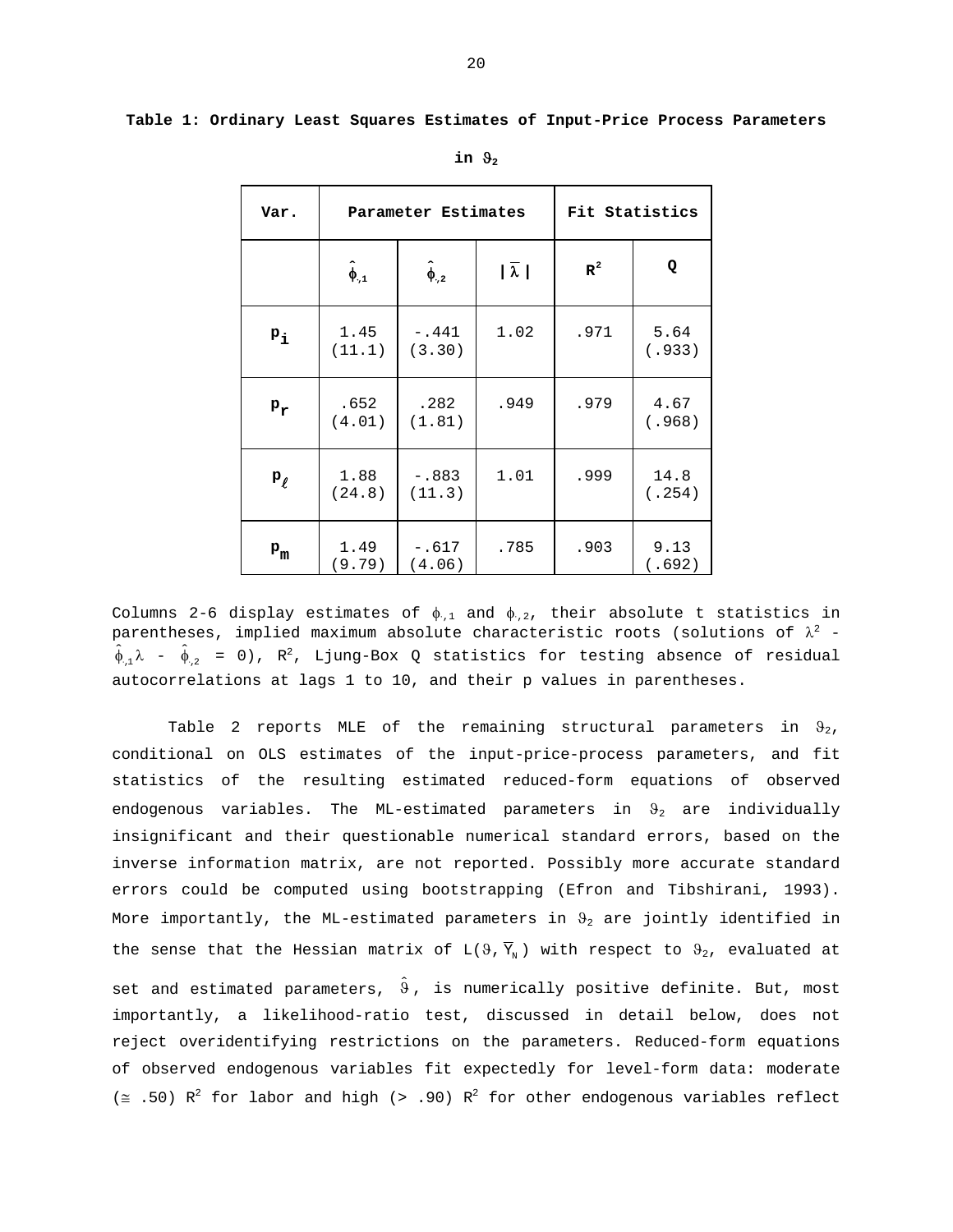labor's noisiness and the other variables' smoothness. Estimated 5 of 6 residual autocorrelation parameters in  $\theta$  are near one, which raises the question of whether residual autocorrelations or the economic part of the model account for most of the sample variations of observed endogenous variables. However, reestimation with all  $\theta$ s set to zero produced  $\mathrm{\,R_{pq}^2}$  = .918,  $\mathrm{\,R_{q}^2}$  = .879,  $R_{\ell}^2$  = .436,  $R_i^2$  = .772, and  $R_r^2$  = .944 for the reduced-form equations, which means that the economic part of the model accounts for most of the sample variations of endogenous variables.

**Table 2: Maximum Likelihood Estimates of Remaining Structural Parameters in** ϑ**<sup>2</sup>**

| Production Function Parameters                                                                                                                                                                           |  |  |  |  |
|----------------------------------------------------------------------------------------------------------------------------------------------------------------------------------------------------------|--|--|--|--|
| $\hat{\beta}$ = -9.14 (CES = -.099), $\hat{\rho}$ = 267. (CET = .004)                                                                                                                                    |  |  |  |  |
| Output-Demand Curve Parameters                                                                                                                                                                           |  |  |  |  |
| $\hat{\eta}$ = .605, $\hat{\phi}_{d1}$ = 1.39, $\hat{\phi}_{d2}$ = -.518                                                                                                                                 |  |  |  |  |
| Capital and Technology Equation Coefficients                                                                                                                                                             |  |  |  |  |
| $\hat{\phi}_{k_1}$ = .589, $\hat{\phi}_{i_0}$ = .774, $\hat{\phi}_{r_1}$ = .161, $\hat{\phi}_{r_0}$ = .459                                                                                               |  |  |  |  |
| Residual Autocorrelation Coefficients                                                                                                                                                                    |  |  |  |  |
| $\hat{\theta}_{\text{net}}$ = .999, $\hat{\theta}_{\text{a}}$ = .914, $\hat{\theta}_{\ell}$ = .999, $\hat{\theta}_{\text{m}}$ = .999, $\hat{\theta}_{\text{i}}$ = .840, $\hat{\theta}_{\text{a}}$ = .920 |  |  |  |  |
| Structural Disturbance Standard Deviations                                                                                                                                                               |  |  |  |  |
| $\hat{\sigma}_{\alpha}$ = .417, $\hat{\sigma}_{\beta}$ = .514, $\hat{\sigma}_{r}$ = .362, $\hat{\sigma}_{k}$ = .994, $\hat{\sigma}_{r}$ = .055, $\hat{\sigma}_{d}$ = .465                                |  |  |  |  |
| Reduced-Form Equation Fit Statistics                                                                                                                                                                     |  |  |  |  |
| $R_{\text{tot}}^2$ = .945, $R_{\text{tot}}^2$ = .948, $R_{\text{tot}}^2$ = .498, $R_{\text{tot}}^2$ = .926, $R_{\text{tot}}^2$ = .957                                                                    |  |  |  |  |
| $Q_{pq} = 10.8$ , $Q_q = 5.96$ , $Q_\ell = 5.97$ , $Q_i = 18.6$ , $Q_r = 21.4$<br>(.378) (.819) (.818) (.158) (.019)                                                                                     |  |  |  |  |

Ljung-Box Q statistics are as in table 1.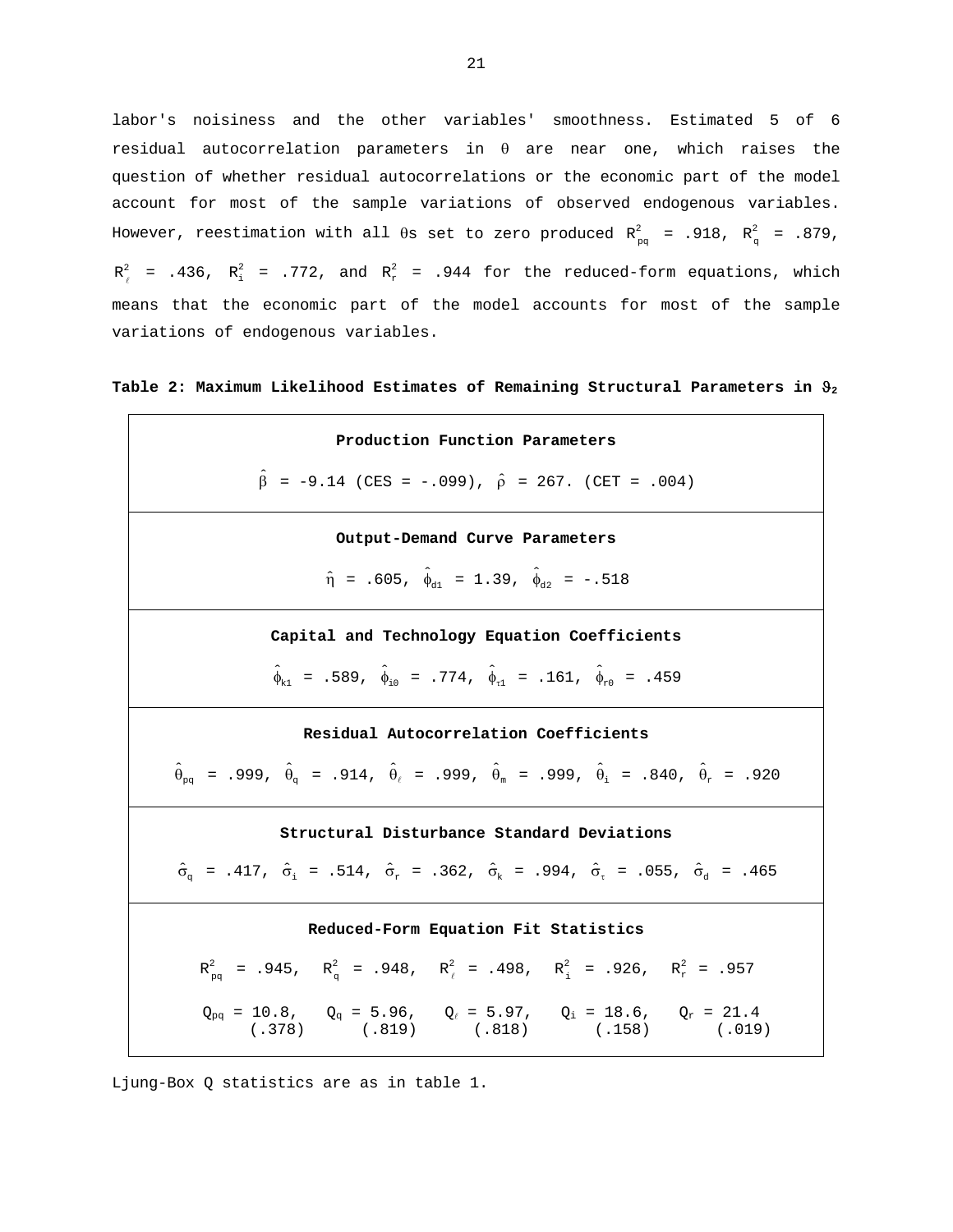The following likelihood ratio (LR) test of the overall validity of the overidentifying restrictions on the structural parameters is the key statistical test in the analysis. We obtained several different estimates of  $\vartheta_2$  based on several different restrictions on  $\vartheta_1$ . In each case,  $\vartheta_1$ restrictions and  $\vartheta_2$  estimates implied approximately the same maximized likelihood values and reduced-form parameter estimates, hence, approximately the same Kalman-filter-based capital and technology estimates. Reduced-form parameters are identified by the model form and the data, but structural parameters are identified only with additional restrictions. The fact that structural parameters have particular set and estimated values is less important here, because the goal is to obtain Kalman-filter-based capital and technology estimates, which depend only on the data, the model form, and the reduced-form parameter values. The LR test is the key statistical test in the analysis because the Kalman-filter-based capital and technology estimates can be considered empirically valid if and only if the estimated reduced form is empirically valid and this occurs if and only if the overidentifying restrictions are not rejected for set and estimated structural parameter values.

L(  $\hat{9}$  ,  $\overline{Y}_{_{\rm N}}$  ) = N·ln|  $\hat{\Omega}_{_{\rm N}}$  | , where  $\hat{\Omega}_{_{\rm N}}$  = (1/N)  $\sum_{\rm t=1}^{\rm N}$  $\sum_{t=1}^{N} \widetilde{Y}_t \widetilde{Y}_t^T$  and  $\widetilde{Y}_t$  denotes innovations of  $\gamma_t$  evaluated at  $\hat{\vartheta}$  , so that LR = N(ln $|\: \hat{\Omega}_{_{\rm N,R}} \: |$  -ln $|\: \hat{\Omega}_{_{\rm N,U}} \: |$  ), where  $\: \hat{\Omega}_{_{\rm N,R}} \:$  and  $\: \hat{\Omega}_{_{\rm N,U}} \:$ denote  $\Omega_{\text{N}}$  based on restricted and unrestricted innovations, i.e., from maximizing the likelihood function with the model's restrictions, respectively, imposed and relaxed. The MDKF automatically produces restricted innovations as part of MLE. We obtained unrestricted innovations as follows. We performed the test using the subsample 1960-1990 because only during this period were observations available for all 9 observed variables. For this period, the observation matrix,  $\overline{H}_{t}$ , is time invariant and given by H = [J,  $0_{9\times13}$ ], where J =  $I_{13}$  with rows 4, 7, 8, and 13 deleted. Then, combining state and observation equations  $(3.3)-(3.4)$ , we obtained the infinite autoregressive representation of  $\overline{y}_t$  and its finite p-lag approximation,

$$
(4.1) \qquad \overline{Y}_{t} = \Phi_{1} \overline{Y}_{t-1} + \ldots + \Phi_{p} \overline{Y}_{t-p} + \widetilde{\tilde{Y}}_{t},
$$

where the residual  $\widetilde{\widetilde{y}}_{\rm t}$  is an approximation of the innovation  ${\widetilde{y}}_{\rm t}$ . We want to test the economic restrictions of the model, excluding the zero restrictions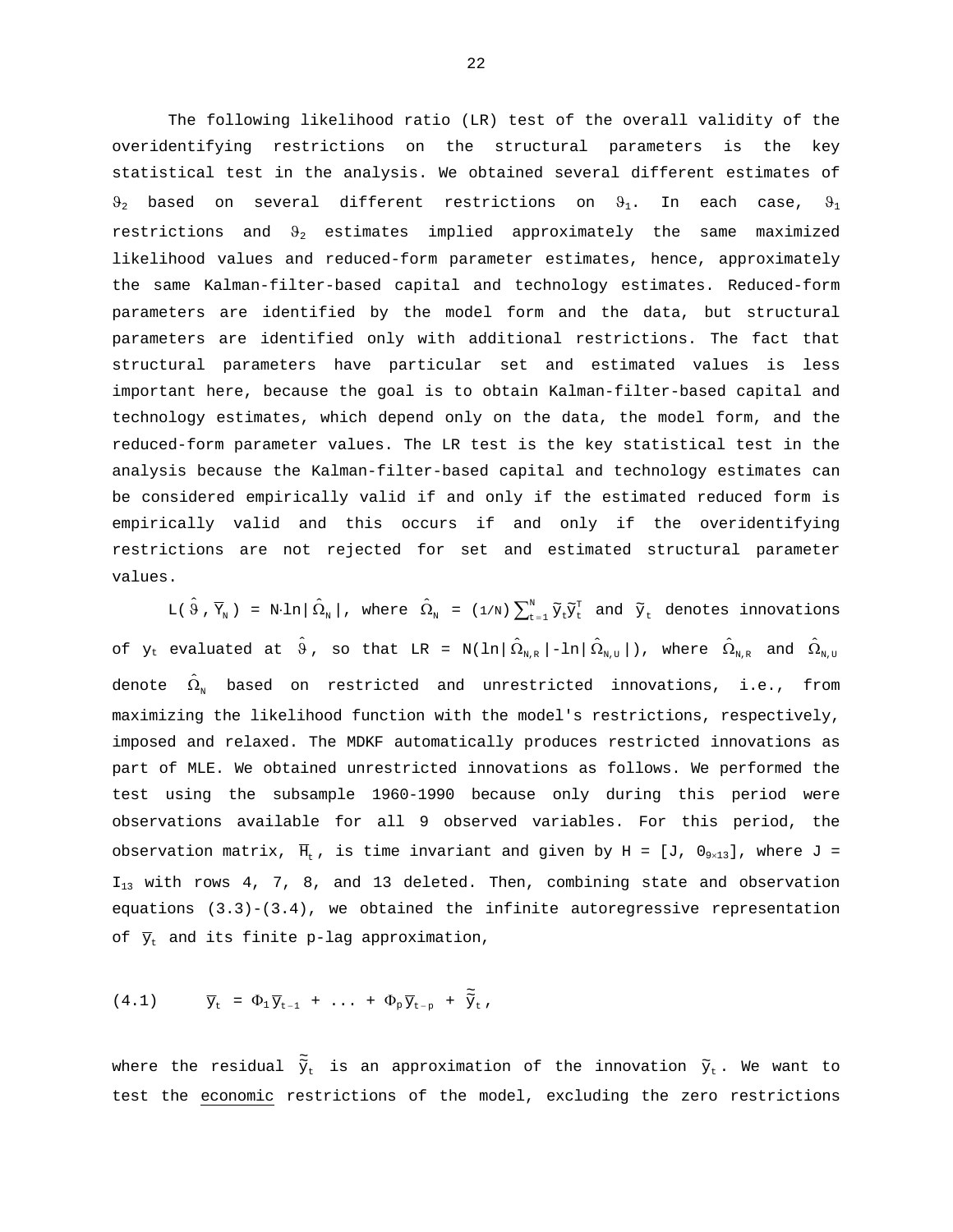implied by exogeneity and mutual independence of input-price processes (2.7). Therefore, except for these zero restrictions, we considered the Φ's to be free parameters. For p = 2, we estimated the endogenous-observed-variable equations of (4.1) by applying OLS to data for 1960-1990 and reestimated the exogenousinput-price equations using the shorter sample. The resulting residuals were insignificantly serially correlated and were used to compute  $\Omega_{N,U}$ .

Under the null hypothesis that the overidentifying restrictions are valid, LR is distributed asymptotically  $\chi^2(\kappa)$  as N  $\rightarrow$  ∞, where  $\kappa$  denotes the number of overidentifying restrictions. LR rejects the null hypothesis when it exceeds critical value  $c_{\alpha}$  for significance level  $\alpha$ . The period 1960-1990 implies the small values  $N = 31$  and  $N/\kappa = 0.15$ , for  $\kappa = 118$ . For such situations, Sims (1980, p. 17, fn. 18) suggested replacing N with N - ν in LR, where, in this case, ν is the number of estimated parameters divided by the number of observed endogenous variables. Thus,  $N - v = 31 - (143/9) = 15.1$  and  $\kappa$  = 118, imply LR = 142, with a p value of 6.66% so that the overidentifying restrictions are not rejected at a conventional 5% significance level. Although unit roots, discussed at the end of this section, could modify the test results, it seems unlikely that accounting for their effects would change the nonrejection of the test result to strong rejection.

## **4.3. Economic Properties of the Estimated Model.**

 Because the estimates of capital and technology depend critically on the economic model, to be confident in the estimates we should be confident in the economic properties of the model. Therefore, we present and briefly discuss some structural variance decompositions (Sims, 1986) and impulse responses of the estimated model.

We begin by explaining how the variance decompositions are computed. Let  $M = I_{13}$  with columns 1, 3, and 4 deleted. Then, combining state and observation equations (3.3)-(3.4), we obtain the structural infinite moving-average representation of  $\overline{y}_t$  in terms of the structural disturbance vector,  $\varepsilon_t$ ,

$$
(4.2) \t\t \overline{y}_{t} = \Psi(L)\varepsilon_{t} = (\sum_{i=0}^{\infty} \Psi_{i}L^{i})\varepsilon_{t} = \sum_{i=0}^{\infty} \Psi_{i}\varepsilon_{t-i},
$$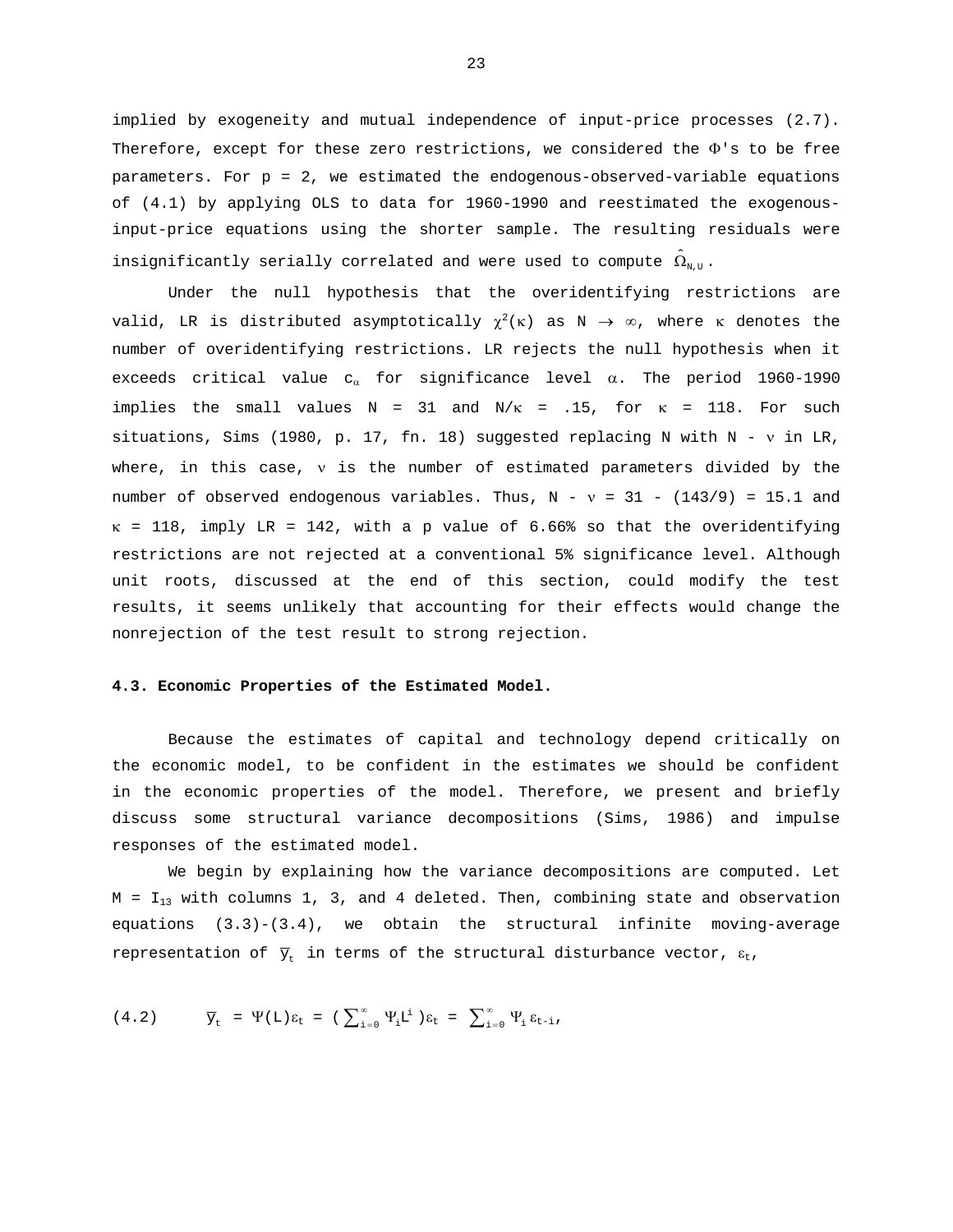where  $\Psi_i = J \begin{bmatrix} 1 & 0 & 0 \ 0 & 0 & 0 \end{bmatrix}$ ⎦ ⎤ ⎢  $\mathsf I$ ⎣  $\mathsf{L}$  $\overline{\phantom{a}}$ ⎥ ⎦ ⎤ ⎢  $\mathsf I$ ⎣  $\mathsf{L}$ ×13 J L<sup>U</sup>13×13 13 i  $13 \t 13 \times 13$  $\mathbf{p}_1$   $\mathbf{p}_2$ 0 I  $I_{13}$  0  $B_1$  B M and J is defined as in (4.1). M has been

introduced to delete the three structural disturbances,  $\varepsilon_{pq,t}$ ,  $\varepsilon_{\ell t}$ , and  $\varepsilon_{mt}$ , whose variances are set to near zero. Let  $E[\overline{Y}_{t+k} | \overline{Y}_t]$  denote the k-step-ahead forecast of  $\overline{Y}_{t+k}$ , let  $\tilde{Y}_{t,k}$  =  $\overline{Y}_{t+k}$  - E[ $\overline{Y}_{t+k}$  | $\overline{Y}_t$ ] denote the forecast error, and let  $V_k$  =  $E \tilde{Y}_{t,k} \tilde{Y}_{t,k}^T$  denote the error covariance matrix, given by

(4.3) 
$$
V_k = \sum_{i=0}^{k-1} \Psi_i \Sigma_i \Psi_i^T
$$
.

We decompose the k-step-ahead forecast-error variances of the 8 endogenous variables and their sum in terms of the 10 estimated structural disturbance variances. That is, we decompose  $v_{k,ii}$ , for i = 1, ..., 8, and  $\sum_{i=1}^8 v_{k,i i}$  , where  $v_{k,i i}$  denotes the (i,i) diagonal element of  $V_k$ , in terms of  $\sigma_j^2$ , for j = 2, 5, 6, ..., 13. Let  $s_{k,i,j}$  and  $\overline{s}_{k,j}$  denote the fractions of  $v_{k,ii}$  and  $\sum_{i=1}^8 v_{k,ii}$  due to  $\sigma_j^2$ ; let  $\Sigma_{\varepsilon}^{1/2}$  denote the square-root of  $\Sigma_{\varepsilon}$ , obtained by replacing the diagonal elements of  $\Sigma_{\varepsilon}$  with their positive square roots; let e<sub>i</sub> denote the 13×1 vector with one in position i and zeroes elsewhere; and, let  $\overline{e}$ denote the 13×1 vector with ones in the first 8 positions and zeros elsewhere. Then, for  $i = 1, \ldots, 8$  and  $j = 2, 5, 6, \ldots, 13$ , the percentage variance decompositions of  $v_{k, i i}$  and  $\sum_{i=1}^8 v_{k, i i}$  are given by

$$
(4.4) \qquad \ \ s_{k,i,j} \ = \ e_{i}^{ \mathrm{\scriptscriptstyle T} } \! \bigl\{ \! \sum_{i=0}^{k} \Psi_{i} \Sigma_{\epsilon}^{1/2} \! e_{j} e_{j}^{ \mathrm{\scriptscriptstyle T} } \! \Sigma_{\epsilon}^{1/2} \Psi_{i}^{ \mathrm{\scriptscriptstyle T} } \bigr) \! e_{i} \ / \ e_{i}^{ \mathrm{\scriptscriptstyle T} } \! \bigl\{ \! \sum_{i=0}^{k} \Psi_{i} \Sigma_{\epsilon} \Psi_{i}^{ \mathrm{\scriptscriptstyle T} } \bigr) \! e_{i} \ ,
$$

$$
(4.5) \qquad \overline{s}_{k,j} \ = \ \overline{e}^T \left( \sum_{i=0}^k \Psi_i \Sigma_i^{1/2} e_j e_j^T \Sigma_k^{1/2} \Psi_i^T \right) \overline{e} \ / \ \overline{e}^T \left( \sum_{i=0}^k \Psi_i \Sigma_i \Psi_i^T \right) \overline{e} \ .
$$

Table 3 shows the structural decompositions of  $k = 10$  year ahead forecast-error variances. Rows 2-9 show decompositions of variances of endogenous variables; row 10 shows the decomposition of the sum of variances of endogenous variables. For example, elements 2, 3, 4, 7, and 11 in row 2 indicate that, according to the estimated model, 12.8, 5.2, 7.0, 5.5, and 66.8 percent of the variance of  $p_q$  is, respectively, accounted for by the variances of disturbances of output, investment, research, price of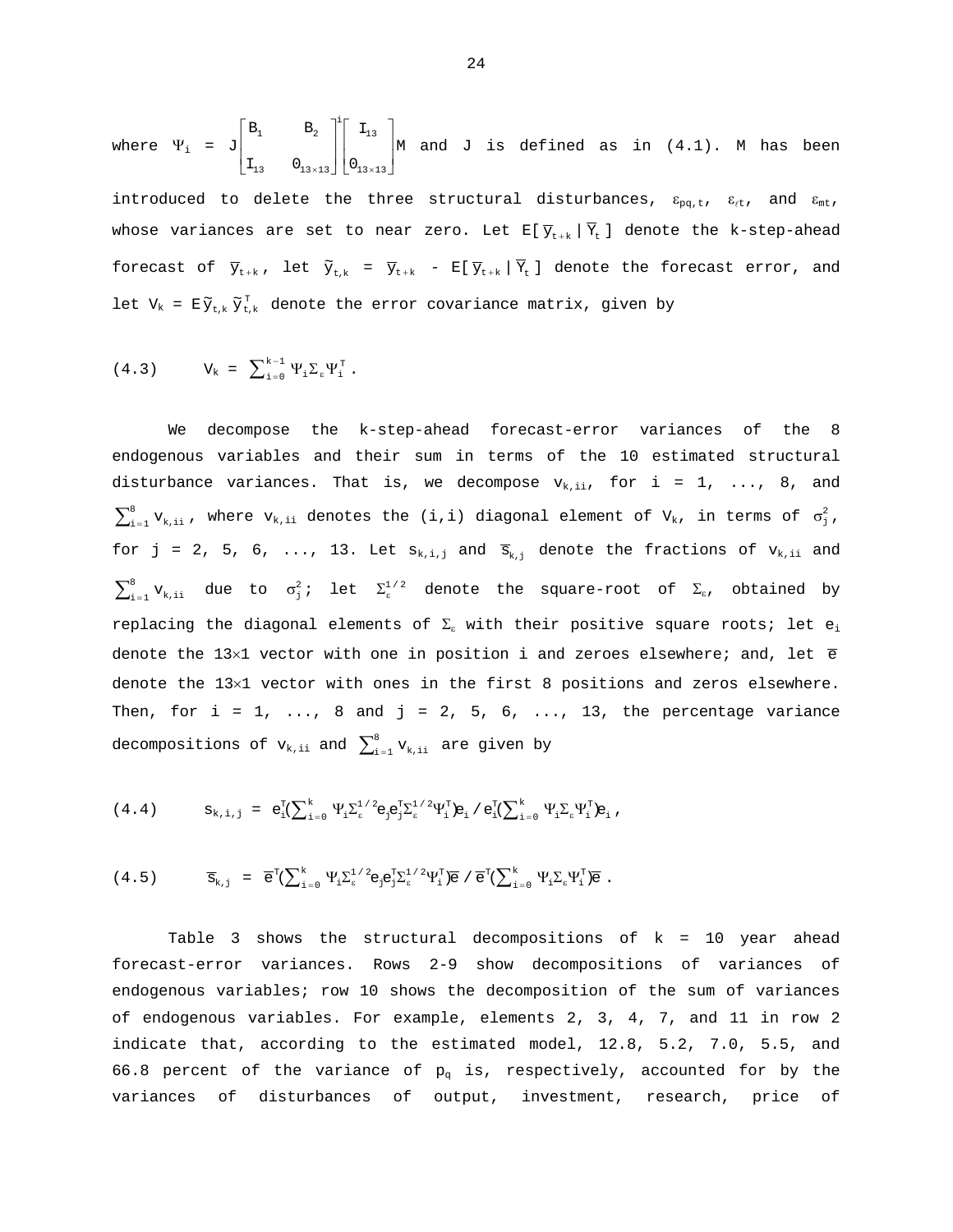investment, and output demand or  $\sigma_q^2$ ,  $\sigma_i^2$ ,  $\sigma_{r}^2$ ,  $\sigma_{pi}^2$ , and  $\sigma_d^2$ . Because the model is estimated using standardized data, the decompositions are unit free. Different restrictions of disturbance variances in  $9$  result in different scales of responses.

|                                |            |      | $\sigma_{\tt q}^2$   $\sigma_{\tt i}^2$   $\sigma_{\tt r}^2$   $\sigma_{\tt k}^2$   $\sigma_{\tt r}^2$   $\sigma_{\tt pi}^2$   $\sigma_{\tt pr}^2$   $\sigma_{\tt p\ell}^2$   $\sigma_{\tt pm}^2$   $\sigma_{\tt q}^2$ |      |     |      |              |         |     |      |
|--------------------------------|------------|------|------------------------------------------------------------------------------------------------------------------------------------------------------------------------------------------------------------------------|------|-----|------|--------------|---------|-----|------|
| $S_{10, pq, j}$                | $12.8$ 5.2 |      | 7.0                                                                                                                                                                                                                    | .74  | .14 | 5.5  | $\vert$ . 29 | 1.1     | 1.1 | 66.8 |
| $S_{10,q,j}$                   | 35.2       | 14.2 | 19.2                                                                                                                                                                                                                   | .20  | .38 | 15.2 | .81          | 3.0     | 3.0 | 8.8  |
| $S_{10,\ell,j}$                | 7.9        | 4.0  | .40                                                                                                                                                                                                                    | 79.2 | 1.5 | .29  | .04          | .40     | 5.7 | .60  |
| $S_{10,m,j}$                   | 7.9        | 4.0  | .40                                                                                                                                                                                                                    | 79.4 | 1.5 | .29  | $.04\,$      | .28     | 5.6 | .60  |
| $S_{10,i,j}$                   | .00        | 62.8 | 4.8                                                                                                                                                                                                                    | .51  | .41 | 15.9 | .78          | 3.2     | 3.6 | 8.0  |
| $S_{10,r,j}$                   | .00        | .01  | 58.7                                                                                                                                                                                                                   | .03  | .50 | 20.0 | 1.1          | $4.2\,$ | 4.5 | 10.9 |
| $S_{10,k,j}$                   | .00        | 22.6 | 1.9                                                                                                                                                                                                                    | 63.7 | .09 | 5.8  | .30          | 1.1     | 1.4 | 3.1  |
| $S_{10,7,1}$                   | .00        | .01  | 56.6                                                                                                                                                                                                                   | .03  | 4.3 | 19.1 | 1.1          | 4.0     | 4.4 | 10.5 |
| $\overline{\mathbf{s}}_{10,j}$ | 5.7        | 17.6 | 8.3                                                                                                                                                                                                                    | 46.2 | .52 | 7.4  | .39          | 1.5     | 2.7 | 9.6  |

**Table 3: Structural Variance Decomposition of the Estimated Model** 

Rows 2-9 give percentage decompositions of 10-step-ahead forecast-error variances of the 8 endogenous variables in terms of the variances of the 10 estimated structural disturbances. Row 10 gives percentage decomposition of the sum of the variances of the 8 endogenous variables. Each row's numbers sum to 100.

All disturbances except technology, price of research, and price of labor disturbances account for significant fractions (say, > 5%) of individual (rows 2-9) and overall (row 10) variations of endogenous variables. Interestingly, investment and capital disturbances account for slightly more of individual variations and signficiantly more of overall variations than do research and technology disturbances, which counters the real-business-cycle premise that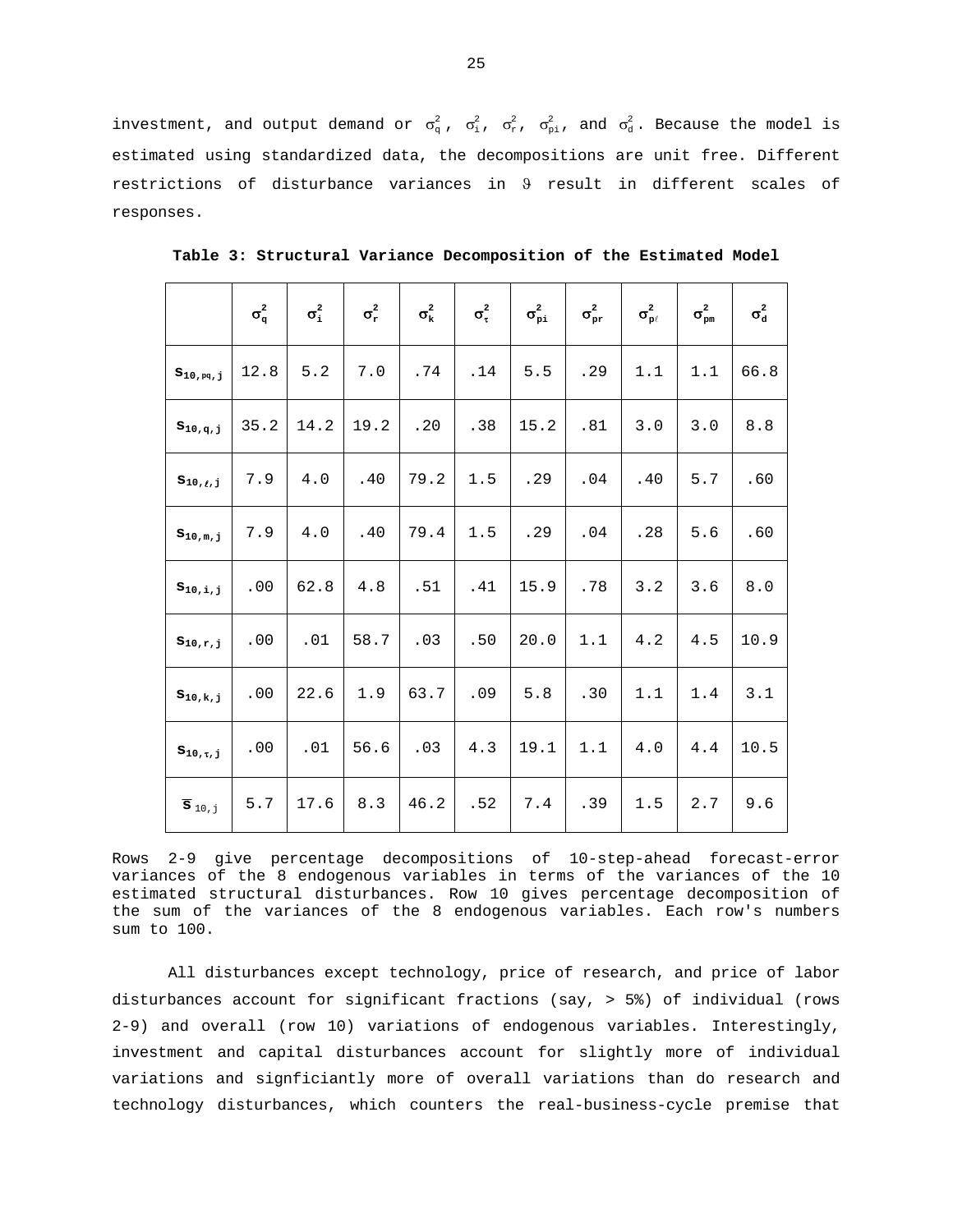technology disturbances are the primary source of variations of variables. Possibly, this could be because the research data here reflect a minor portion of the actual research by U.S. manufacturing firms and because the perpetualinventory technology equation misspecifies the correct pattern of technology depreciation. Overall, in row 10 the decompositions indicate that investment, capital, price of investment, price of materials, and output demand disturbances are the leading sources of variations of the 8 endogenous variables.

The simulations in figure 2, respectively, display the dynamic adjustment-cost behavior in the model in response to unit impulses in outputdemand and technology disturbances. The simulations in figure 2a match the general interpretation of figure 1. The simulations depict responses to a unit one-period shock (impulse) to the output-demand state in period 1, starting from an initial long-run equilibrium represented by the origin. The estimate ή = .605 implies a moderately sloped output-demand curve. The estimates  $\hat{\beta}$  =  $-9.14$  and  $\hat{\rho}$  = 267 imply CES = -.099 and CET = .004, hence, low input substitutability and very high adjustment costs on capital and technology. High adjustment costs imply a steep marginal-cost-of-production curve. Therefore, after the output-demand shock occurs, the price of output rises sharply but output increases only slightly. Initially, the extra output is produced using additional freely-adjusted labor and materials inputs and pre-shock stocks of capital and technology. Because the shocked demand state declines moderately slowly, firms have an incentive to increase their production capacities. Thus, they increase their investment and research rates and substitute capital and technology for labor and materials. Eventually, all variables return to the origin.

Figure 2b depicts responses to a unit one-period shock to technology in period 1, again starting from an initial long-run equilibrium at the origin. In figure 2b, output-demand conditions remain unchanged so there is little change in price or quantity of output. The shock mainly causes technology to be substituted for labor and materials until the windfall addition to technology has depreciated fully. Again, eventually all variables return to the origin.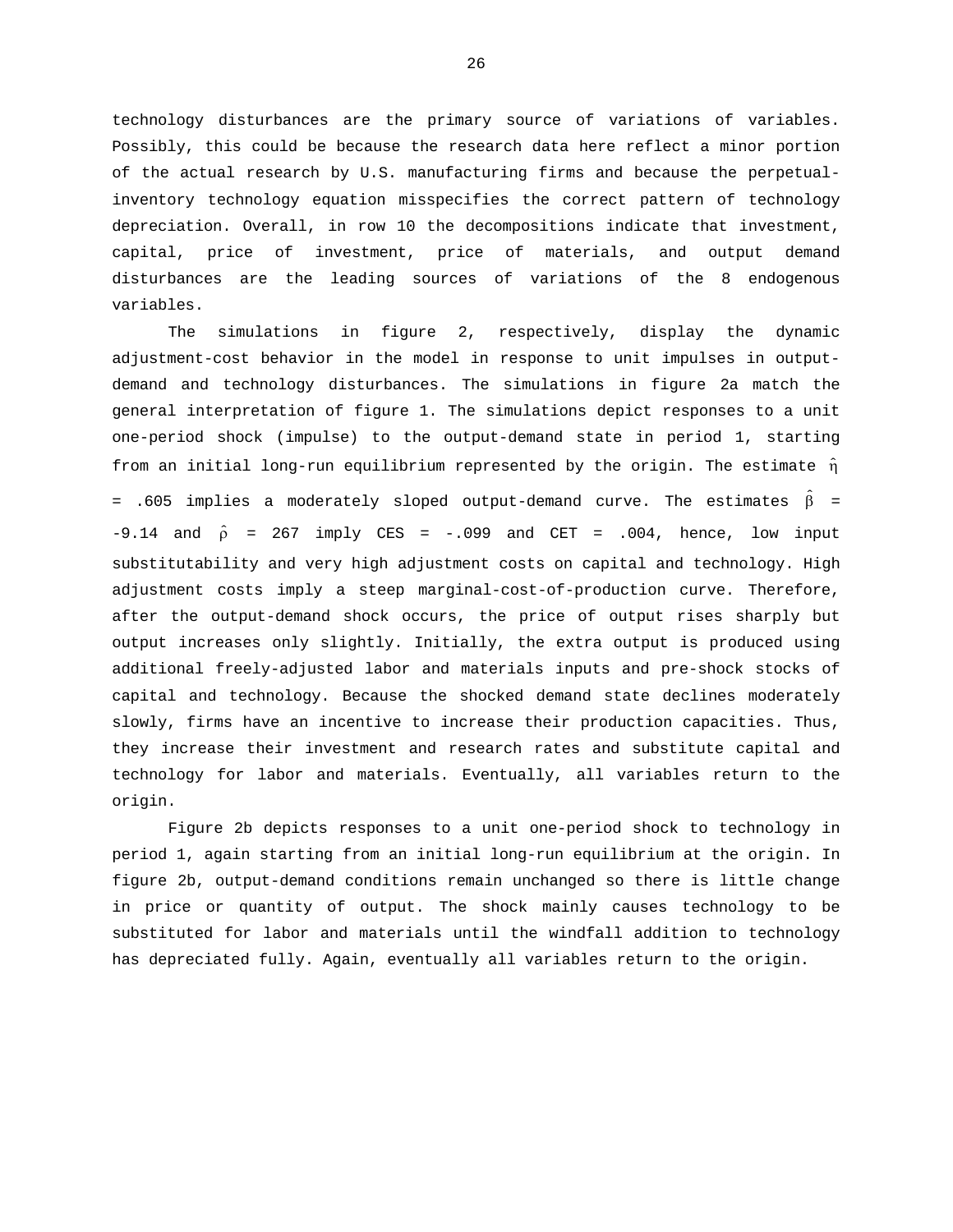

## **Figure 2: Impulse Responses of the Estimated Model**

**a: To an Impulse in the Output-Demand Disturbance** 

**b: To an Impulse in the Technology Disturbance** 

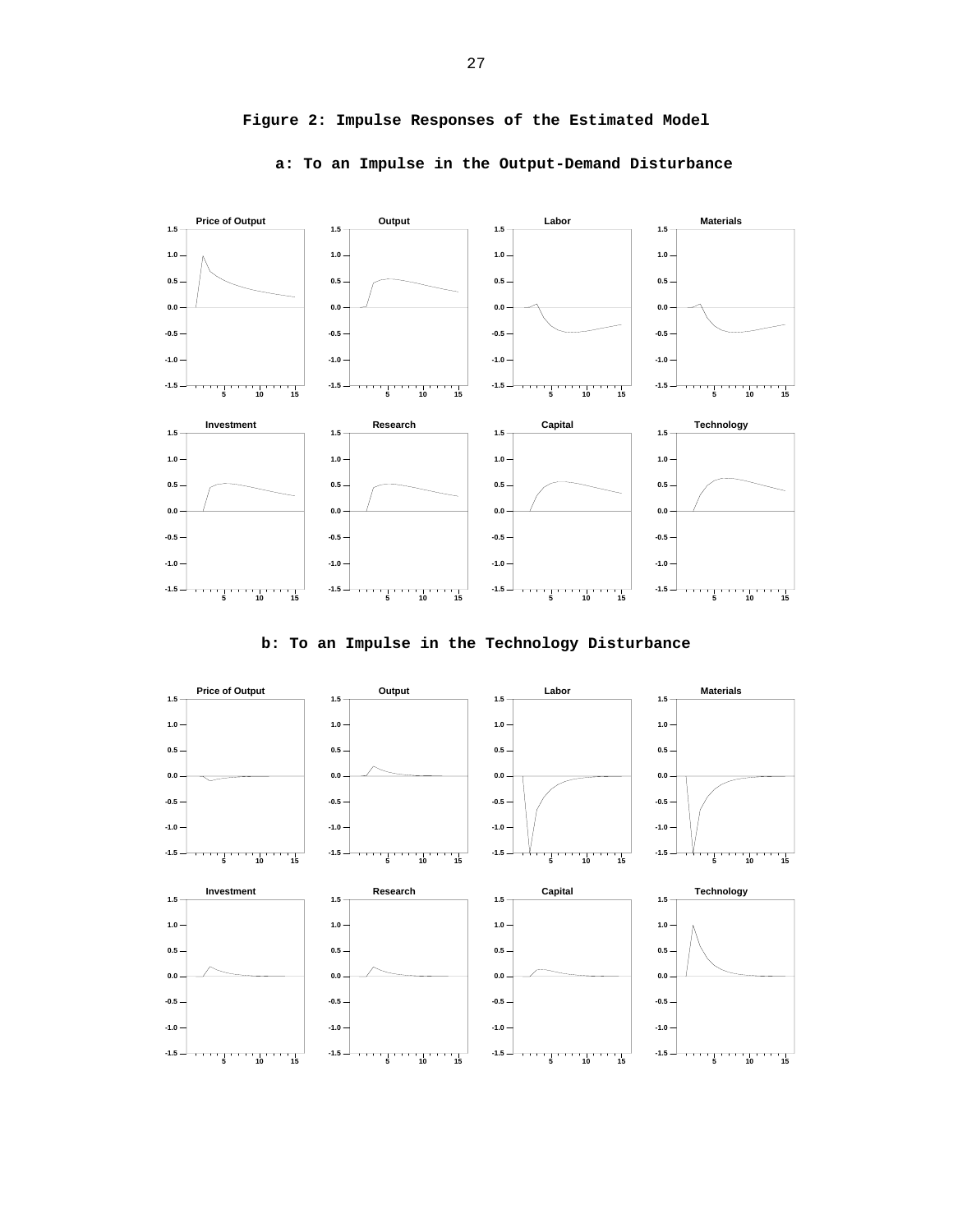## **4.4. Model-Based and Standard Capital and Technology Estimates.**

We applied the missing-data Kalman filter (MDKF) to the estimated model and data and, thereby, computed filtered state estimates,  $\hat{z}_{t|t}$ , and their error covariance matrices,  $E(z_t - \hat{z}_{t|t} | (z_t - \hat{z}_{t|t} )^T$ , for 1958-1997. Then, we picked elements 7 and 8 of  $\hat{z}_{\text{t}|t}$  as the model-based estimates of capital and technology,  $\hat{k}_{\text{t}|t}$  and  $\hat{\tau}_{tlt}$ , and square roots of diagonal elements 7 and 8 of the error covariance matrix as their estimated standard errors. Figures 3-4 depict model-based and standard estimates of (production) capital and technology for U.S. total manufacturing industries for 1958-1997. Solid lines depict model-based estimates and their 2-standard-error confidence bounds. For capital, dashed lines depict weighted sums of BLS stock estimates of equipment, structures, inventories, and land, based on nonstochastic perpetual inventory equations (PIE). In addition, BLS produces service-flow estimates and BEA produces stock estimates of equipment, structures, inventories and land, but weighted sums of these estimates are very similar to the BLS stock estimates and are, thus, not depicted or considered further. For technology, dashed lines depict BLS estimates of total factor productivity (TFP) based on Solow residuals. BLS capital stock and TFP estimates are graphed in figures 3-4 as examples of standard capital and technology estimates.

Because MLE is tractable generally only when data are scaled similarly, the data were standardized prior to estimation, by subtracting sample means and dividing by sample standard deviations. To make standard (BLS) capital (stock) and technology (TFP) estimates and their standard errors comparable with modelbased ones, we standardized all estimates and their standard errors. Also, to make the estimates and standard-error confidence bounds look more sensible by being positive, before graphing them, we shifted them all up by the same amount. However, because the graphed values are arbitrary, vertical differences between them should not be interpreted as percentage differences. The graphs start in 1958 because output, a critical determinant of the estimates, is first available in 1958.

Figure 3 shows that 1958-1997 trends of model-based and standard capital and technology estimates are broadly similar, which makes them mutually reinforcing. However, being produced by government agencies and commonly used, standard estimates might be considered the "truer" ones. The intention here is not to challenge this view but to consider alternative capital and technology estimates based on an estimated dynamic structural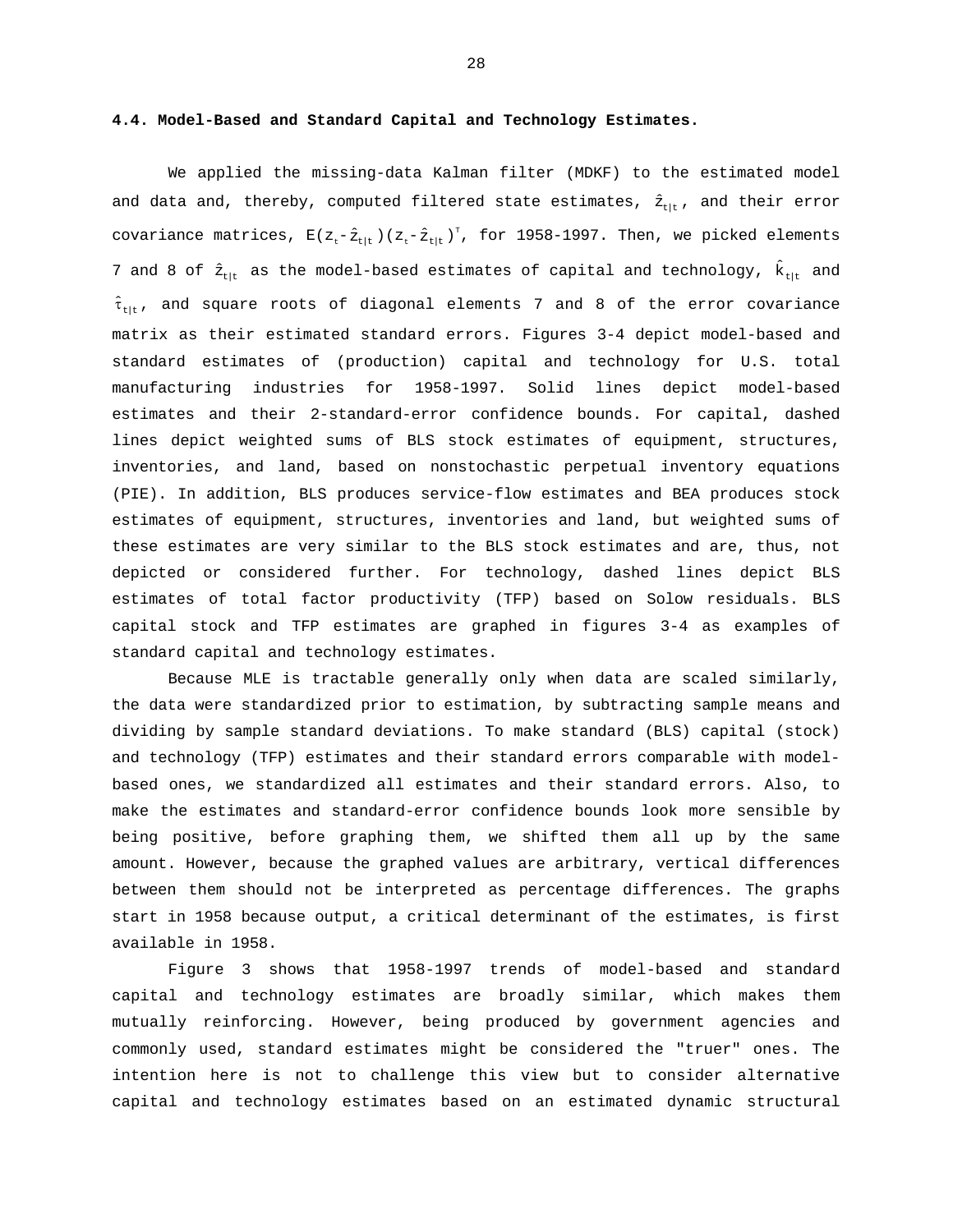economic model which has the following key features: the variables of primary interest, capital and technology, are endogenous in the model; production firms solve an explicitly considered dynamic optimization problem; resulting dynamics of endogenous variables arise naturally from elementary structural components, in particular, adjustment costs from the CES-CET production function; the model is identified and estimated using real (not simulated) data.

Suppose "short run" means cycles with periodicities less than about 5.6 years long (about the average business cycle length in the U.S. after World War II) and "long run" means longer cycles. Some short-run variations of capital and technology, either model-based or standard, are correlated with and, hence, may be considered explained by large known events such as the Vietnam War (1965-73) or oil-price shocks (1973, 1979). Remaining unexplained short-run variations may, then, be considered random noises. Figure 3 shows that the model-based capital estimates have more and larger noisy short-run variations than the model-based technology estimates. Consequently, the model-based capital estimates appear to be more uncertain than the modelbased technology estimates, an interpretation supported by the standard errors produced by the MDKF. In figure 3, the two-standard-error confidence bounds of the model-based capital and technology estimates are, respectively, about 1.01 and .036, which says that the model-based capital estimates are about 28 times more uncertain than the model-based technology estimates. Being in unit-free standardized form, the model-based capital and technology estimates and their confidence bounds are comparable.

Do investment and capital disturbances or do research and technology disturbances better account for variations of endogenous variables in the 1990s, in particular, output (Gordon, 2000; Oliner and Sichel, 2000; Stiroh, 2001)? Nonrejection of the estimated model's overidentifying restrictions by the likelihood-ratio test suggests that the estimated model is an econometrically acceptable explanation of the data for 1947-1997. Variance decompositions of the estimated model in table 3 indicate that investment and capital disturbances account for slightly more of individual variations in endogenous variables (rows 2-9) and significantly more overall (row 10) than do research and technology disturbances, which counters the real-business-cycle premise that research and technology disturbances are the primary source of variations in variables.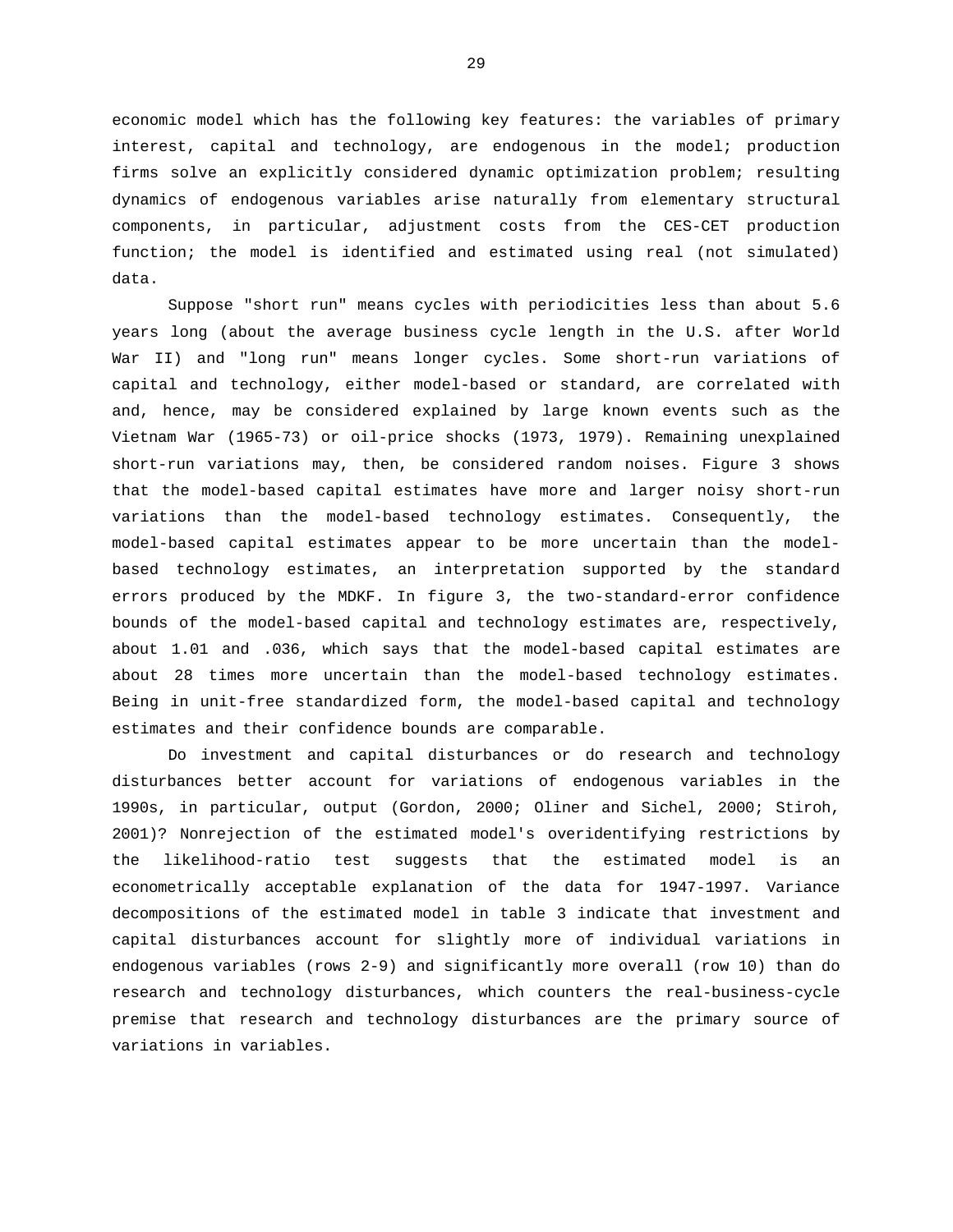

**Figure 3: Estimated Model-Based and Standard Capital (Stock) and Technology** 

**(TFP) Estimates for U.S. Total Manufacturing, 1958-1997** 

Model-based capital and technology estimates are based on  $\hat{9}$ , including  $\hat{\sigma}_{_\mathrm{k}}$  = .994 and  $\hat{\sigma}_{\tau}$  = .055. Solid lines depict model-based capital and technology estimates and 2-standard-error confidence bounds produced by the Kalman filter. Dashed lines depict standard capital (stock) and technology (total factor productivity) estimates produced by BLS.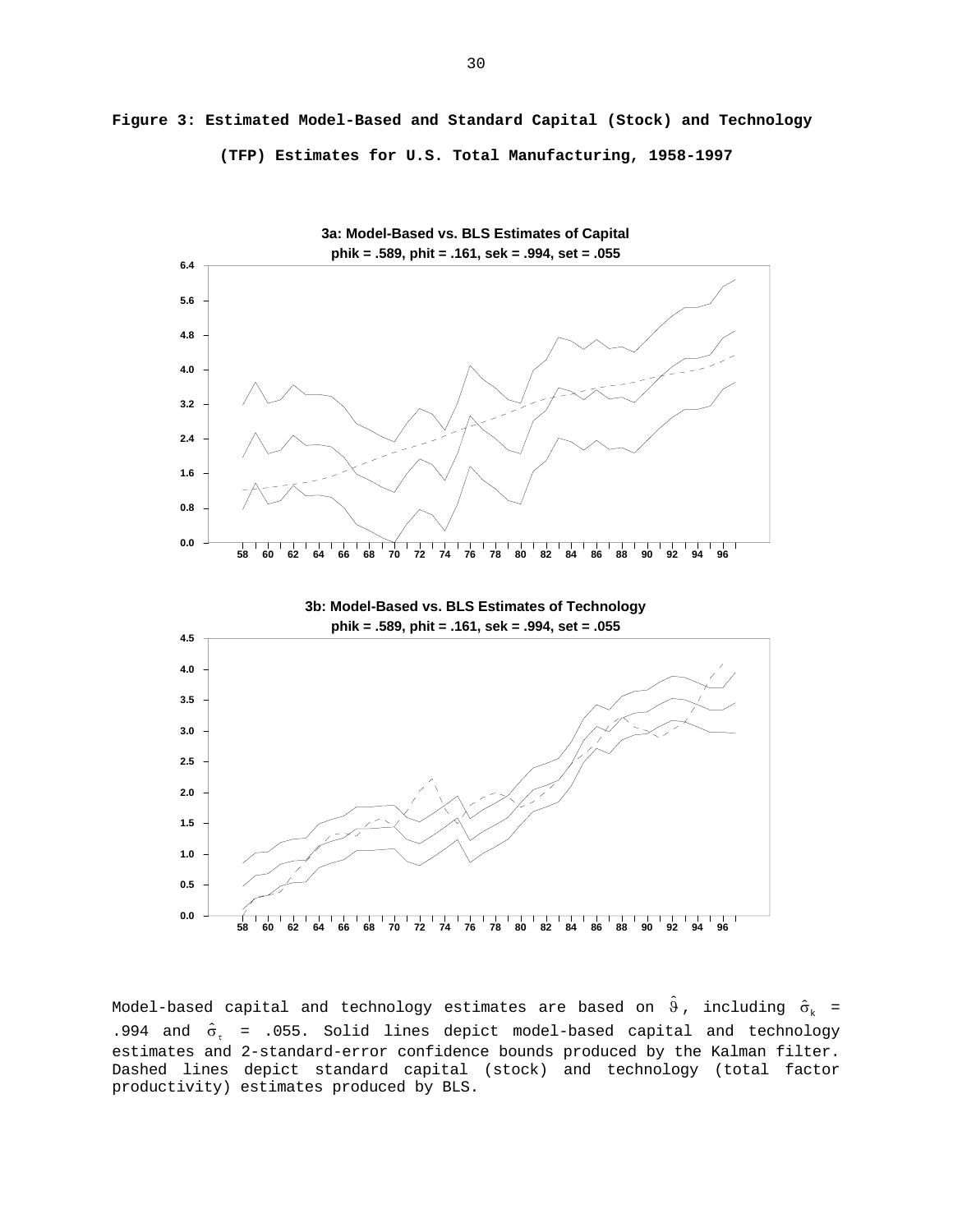Time-series properties of standard capital estimates depend entirely on time-series properties of investment and on capital depreciation in its perpetual inventory equation. For given time-series properties of investment, standard capital estimates should be smoother and more trendlike when capital depreciates more slowly. Time-series properties of model-based capital and technology estimates likewise depend on time-series properties of investment and research and on depreciation rates, but also on Kalman-filter estimates of disturbances in stochastic PIEs. For example, Kalman-filter estimates of capital, based on equation (2.9), are

$$
(4.6) \qquad \hat{k}_{t|t} = \phi_{k1} \hat{k}_{t-1|t} + \phi_{i0} i_{t} + \hat{\zeta}_{k,t|t},
$$

where  $\hat{k}_{s|t}$  denotes expected  $k_s$  conditional on  $\bar{Y}_t$ . Thus, time-series properties of model-based capital and technology estimates also depend partly on timeseries properties of estimated disturbances,  $\hat{\zeta}_{k, t|t}$ .

To consider how much noise the relatively large estimated standard deviation of the capital disturbance,  $\hat{\sigma}_{k}$  = .99, passes to the model-based capital estimates through equation (4.6), we recomputed the capital and technology estimates for virtually no capital and technology disturbances, for  $\hat{\sigma}_{k}$  =  $\hat{\sigma}_{\tau}$  = .0001 and the other parameters left at their set and estimated values. Thus, going from figure 3a to 4a, the sample average of estimated standard errors of model-based capital estimates declines 5-fold, from 1.03 to .205. Reducing  $\hat{\sigma}_{\kappa}$  and  $\hat{\sigma}_{\tau}$  in the move from figure 3a to 4a does not reduce capital's standard error proportionately, because it also depends on unchanged standard deviations of other variables' disturbances. Going from figure 3a to 4a, short-run variations of capital estimates also decline 5-fold, causing the estimates to become more trend-like and to conform better to the BLS estimates. Going from figure 3b to 4b, causes the sample average of the estimated standard error of model-based technology estimates to decline only slightly, from .089 to .060, and, correspondingly, for the technology estimates to change little.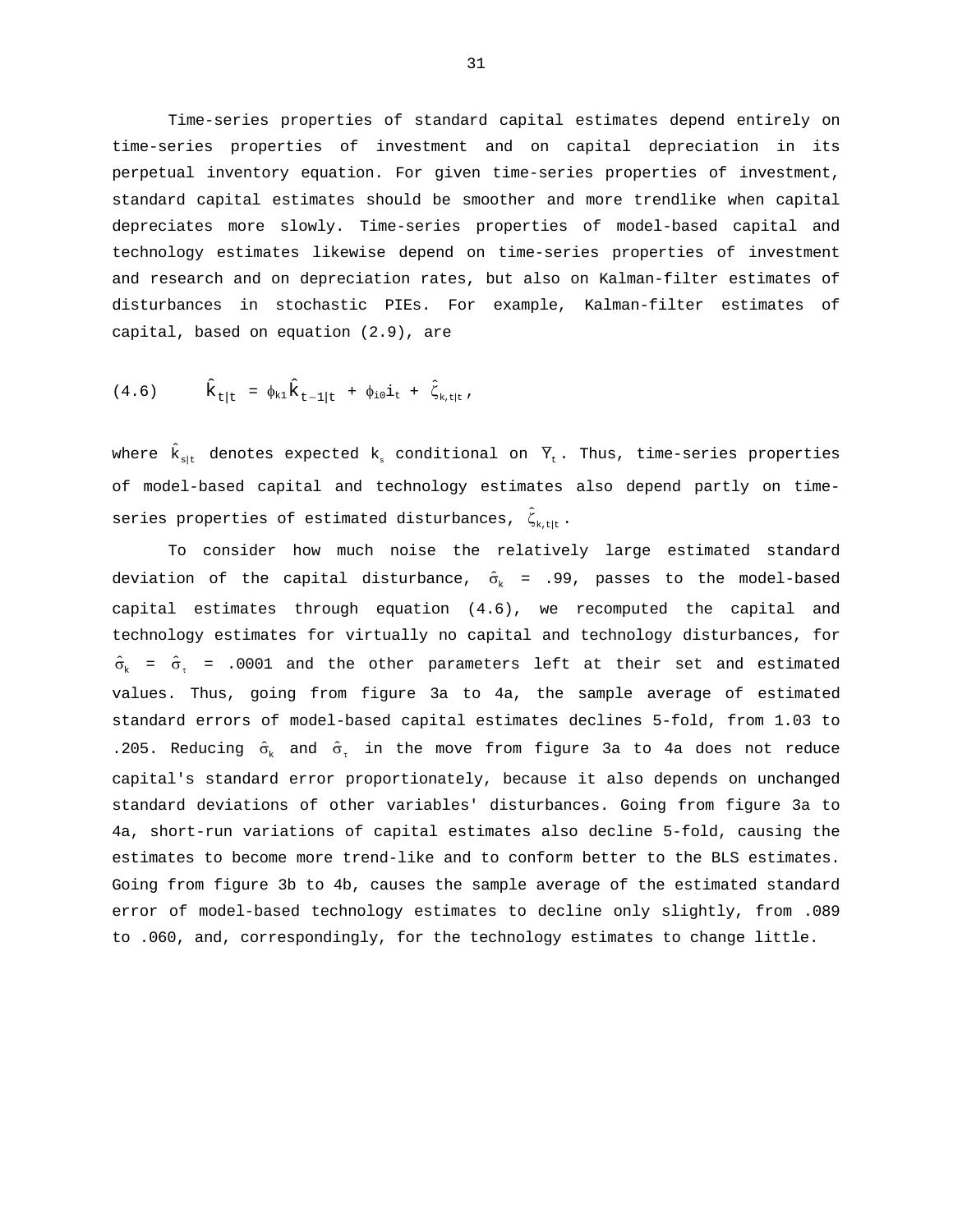

**(TFP) Estimates for U.S. Total Manufacturing, 1958-1997** 



Alternative model-based estimates are based on  $\hat{9}$ , except for  $\hat{\sigma}_{_\text{\tiny{K}}}$  =  $\hat{\sigma}_{_\text{\tiny{T}}}$  = .0001. Solid lines depict model-based capital and technology estimates and 2-standarderror confidence bounds produced by the Kalman filter. Dashed lines depict standard capital (stock) and technology (total factor productivity) estimates produced by BLS.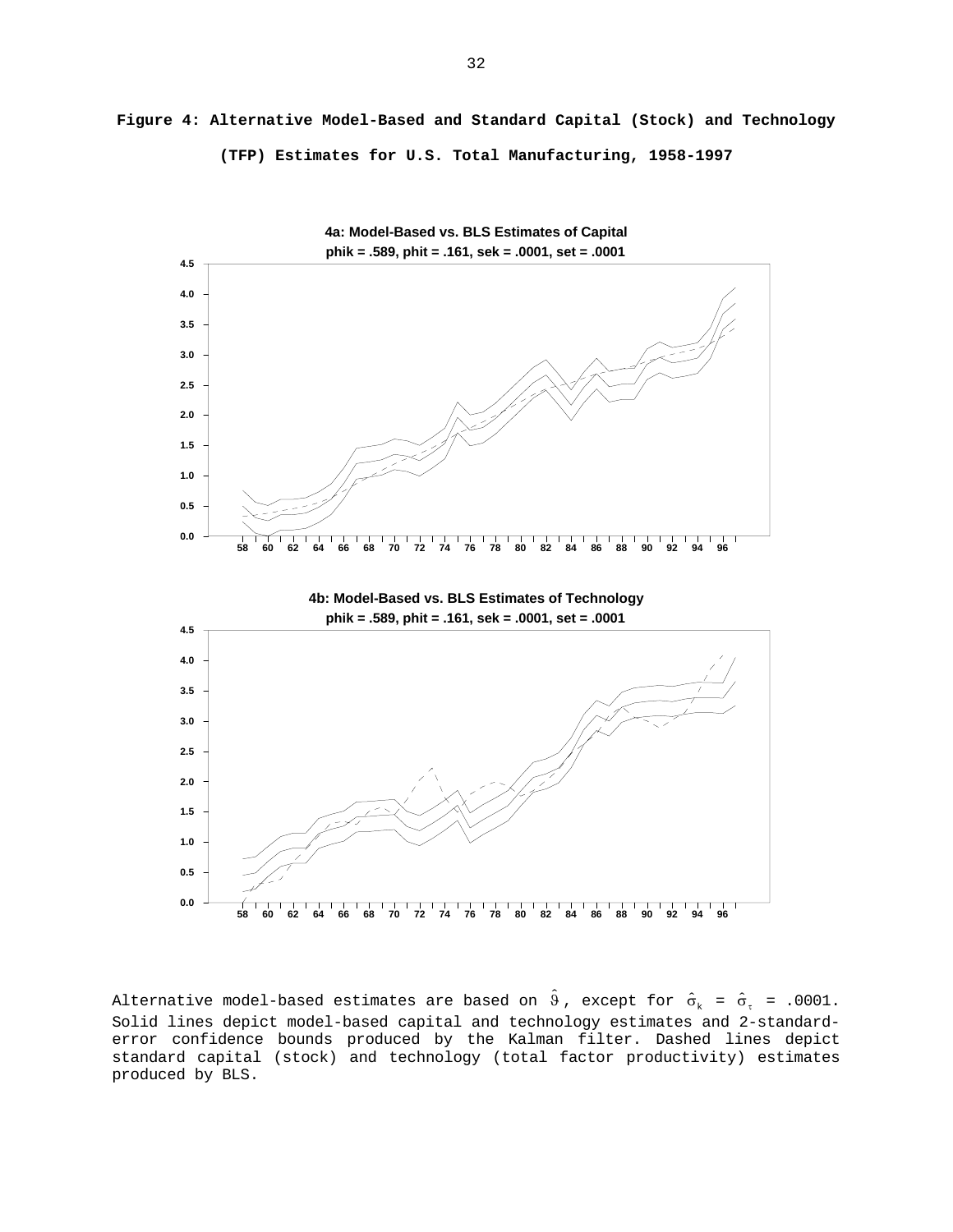Estimated annual capital and technology depreciation rates of  $1-\hat{\phi}_{k_1}$  = .39 and  $1-\phi_{t1}$  = .96 are very high, in particular, compared to Jorgenson and Stephenson's (1967) implied annual capital depreciation rate of .11. To check whether systemwide MLE caused the high estimated depreciation rates, we reestimated capital and technology equations  $(2.9)-(2.10)$  in terms of their underlying continuous-time parameters using nonlinear least squares (NLS) and the model-based and BLS capital-stock and technology estimates as data. Although NLS estimates of  $\hat{\phi}_{k1}$  and  $\hat{\phi}_{r1}$  in table 4 differ somewhat from ML estimates in table 2, they are very similar for model-based and BLS data. As usual, estimated equation fit depends on dependent variable noisiness, so that the estimated capital equation fits better with BLS data ( $R_k^2$  = .891) than with model-based data ( $R_k^2$  = .730) and vice versa for the technology equation. Although MLE  $\hat{\phi}_{k_1}$  = .589 and  $\hat{\phi}_{r_1}$  = .161 might seem low, they work econometrically, because, along with the other set and estimated parameter values, they imply an unrejected estimated model and model-based capital and technology estimates whose trends conform to the standard estimates.

For given depreciation rates, investment, and disturbance variances, model-based capital and technology estimates are smoother to the extent that reduced-form characteristic roots are near one. A reduced-form characteristic root is an eigenvalue of transition matrix  $\overline{F}$  of state equation (3.3). There are 26 such roots: 2 exogenous roots from demand-state process (2.3), 8 exogenous roots from input-price processes (2.7), 6 exogenous roots from residual autocorrelations, and 10 endogenous roots. The dynamic optimization problem suggests that one or more endogenous roots should be near one when  $\beta$  is negatively large, so that the input-substitution elasticity CES  $\cong$  0, and  $\rho$  is positively large, so that adjustment costs are high and the outputtransformation elasticity CET  $\cong$  0. The estimates in tables 1-2 imply that 8 of 16 exogenous roots are within .02 of one and table 2 indicates that  $\hat{\beta}$  = -9.14, CES =  $-.099$ ,  $\hat{\rho}$  = 275, and CET = .004, so that more than one endogenous root should be and is near one. To this extent, model-based capital and technology estimates should be smoother and more trendlike.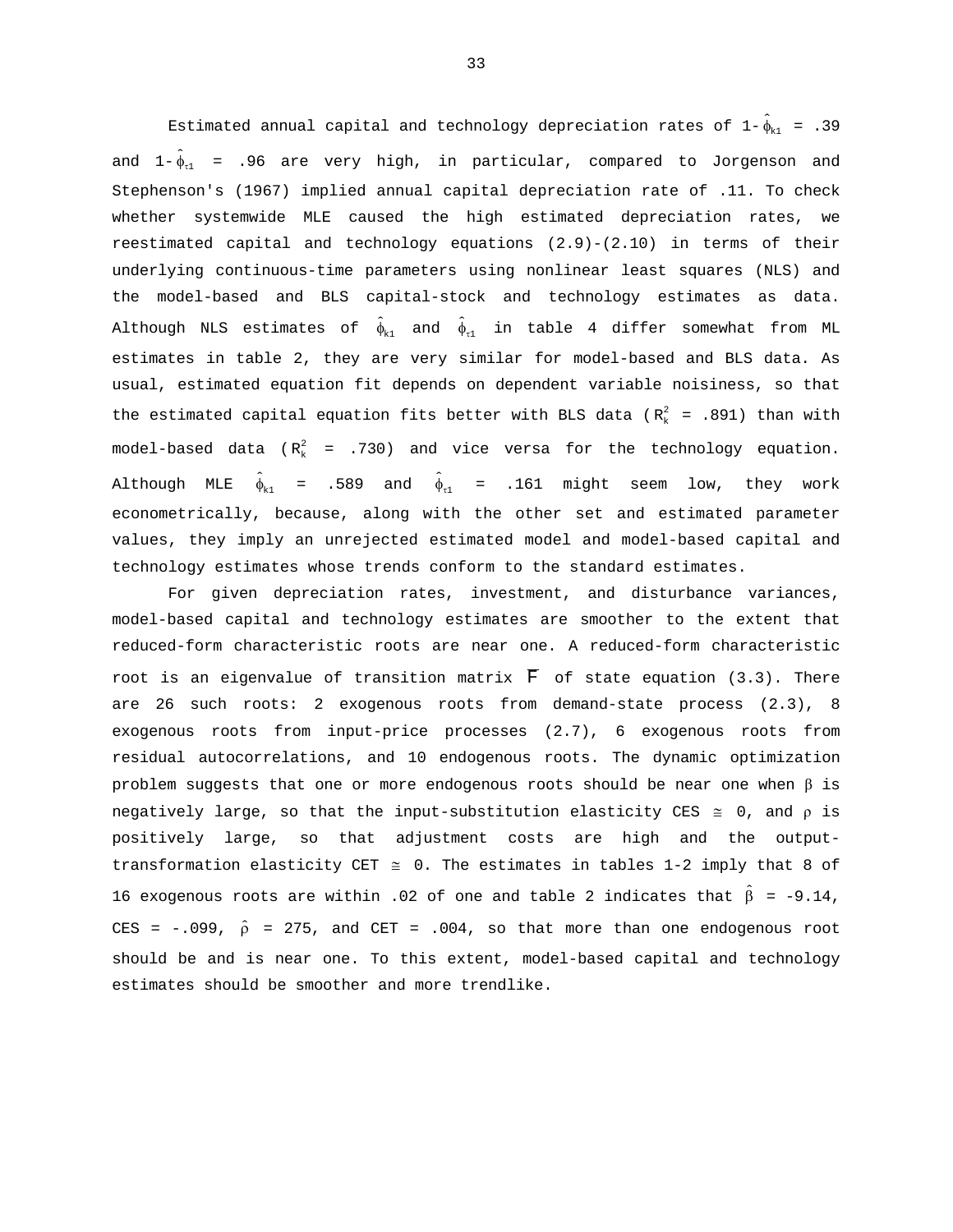| Capital Equation        |                                |                                              |              |  |  |
|-------------------------|--------------------------------|----------------------------------------------|--------------|--|--|
| Capital Data            | $\hat{\boldsymbol{\phi}}_{k1}$ | $\hat{\phi}_{i0}$                            | $R_k^2$      |  |  |
| Model-Based<br>Estimate | .336<br>(22.2)                 | .608<br>(9.14)                               | .730         |  |  |
| <b>BLS Estimate</b>     | .363<br>(78.1)                 | .629<br>(29.3)                               | .981         |  |  |
| Technology Equation     |                                |                                              |              |  |  |
| Technology Data         | $\hat{\phi}_{\tau 1}$          | $\hat{\phi}_{\scriptscriptstyle\mathrm{r}0}$ | $R_{\tau}^2$ |  |  |
| Model-Based<br>Estimate | .376<br>(118.)                 | .638<br>(42.2)                               | .992         |  |  |
| <b>BLS Estimate</b>     | .323<br>(50.8)                 | .599<br>(21.7)                               | .945         |  |  |

**Table 4: Nonlinear Least Squares Estimates of Capital and Technology** 

**Equations** 

Columns 2-3 show estimated discrete-time parameters,  $\phi$ , implied by estimated underlying continuous-time parameters, f. Absolute t statistics in parenthesis are based on linear approximations of the nonlinear mappings from  $f$  to  $\phi$ .

## **5. Conclusion.**

The paper has developed and applied an economic model-based method for estimating unobserved or latent stocks of production capital and technology or total factor productivity of U.S. total manufacturing industries for 1958-1997. The method involves estimating a dynamic structural economic model and computing estimates and standard errors of capital and technology by applying the Kalman filter to the estimated model and the data. Although, standard methods for estimating capital and technology are appealing in their theoretical and computational simplicity, they are unnecessarily restrictive in important respects, for example, ignore adjustment costs.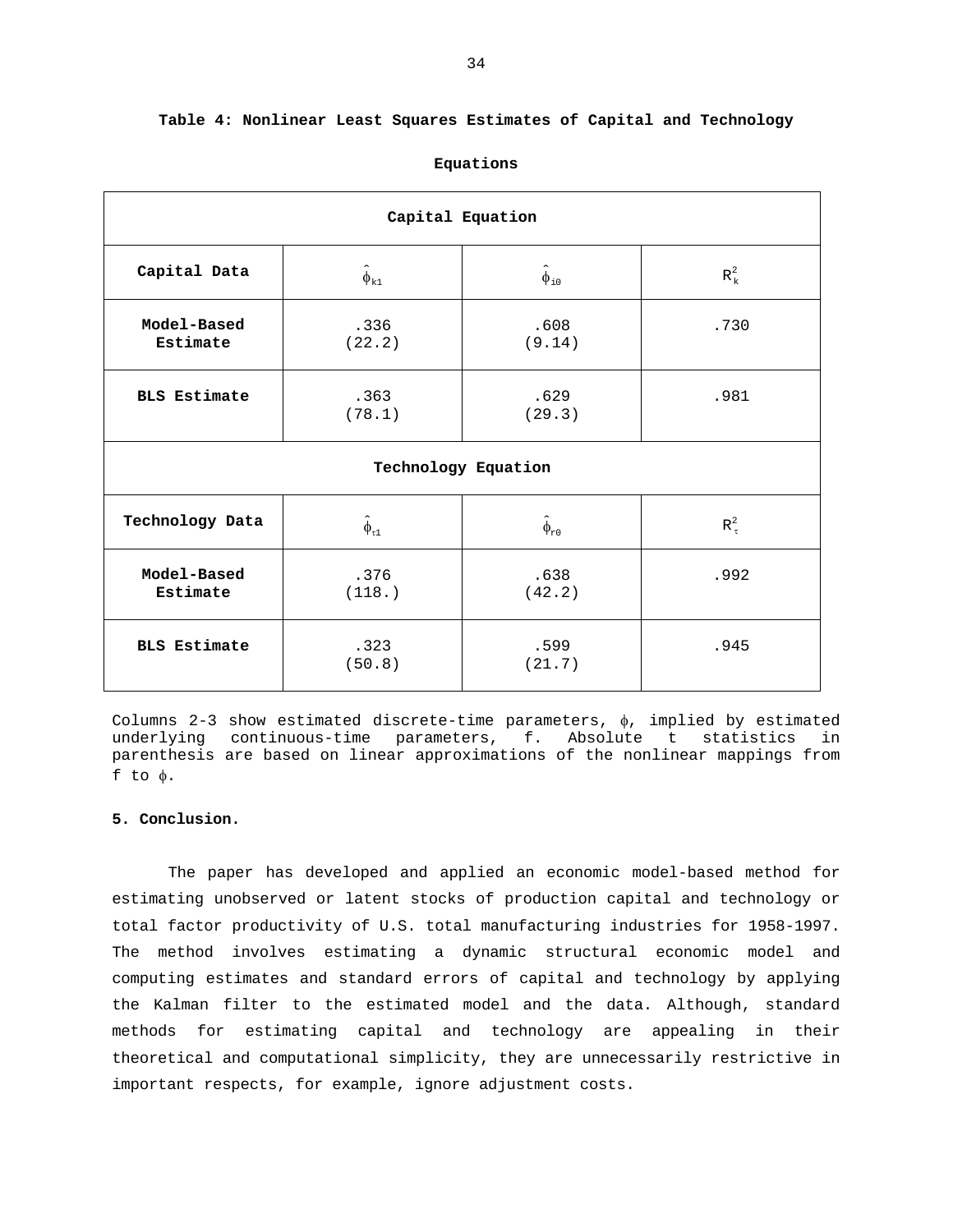The estimated model accounts for the 1958-1997 data in the sense that overidentifying restrictions are not rejected and suggests that investment and capital disturbances better account for variations of endogenous variables than do research and technology disturbances because they account for significantly more of overall variations (table 3, row 10). Figure 3 also suggests visually that in the 1990s above average capital growth, not above average technology growth, better accounts, in particular, for above average output growth. Trends of model-based and standard estimates of capital and technology for 1958-1997 are broadly similar and, therefore, reinforce each other. Model-based capital estimates are much noisier than standard estimates and vice versa for technology. Model-based capital estimates are about 10 times more uncertain than model-based technology estimates in terms of estimated standard errors.

The paper has the specific objective of comparing standard capital and technology estimates with model-based capital and technology estimates computed by applying the Kalman filter to an estimated model. The key economic features of the particular estimated model used here are a demandsupply (partial) equilibrium in an output market in which a static outputdemand curve is specified directly and a dynamic output-supply curve is derived from the solution of a representative production firm's dynamic optimization problem arising from adjustment costs. The paper suggests at least the following four extensions which could be considered in the future.

1. Capital and technology equations might be specified as rational distributed lags, with gestation lags and nongeometrical depreciation rates. For example, if in equation (1.1)  $\phi_{k1} = ... = \phi_{kp} = 0$ ,  $\phi_{i0} = ... = \phi_{ir} = 0$ , and  $\phi_{i,r+1}$  = ... =  $\phi_{iq}$  = 1, then, a unit of investment gestates for r periods, becomes a unit of productive capital for the next q-r periods, and becomes fully depreciated thereafter.

2. Capital embodiment of technology has been considered frequently, recently by Greenwood, Hercowitz, and Krusell (1997). Here, if the two identification conditions discussed at the end of section 3 hold, as they do in the application, then, the Kalman filter automatically and implicitly disembodies technology from capital. However, the question of the degree to which capital embodies technology is unlikely to be resolved theoretically using other specifications, only empirically using more accurate research data. A cross-sectionally disaggregated analysis is unlikely to resolve this question either, because disaggregated research data are also often inaccurate and incomplete. Research inputs and outputs may simply be inherently difficult to measure because research is largely a mental process.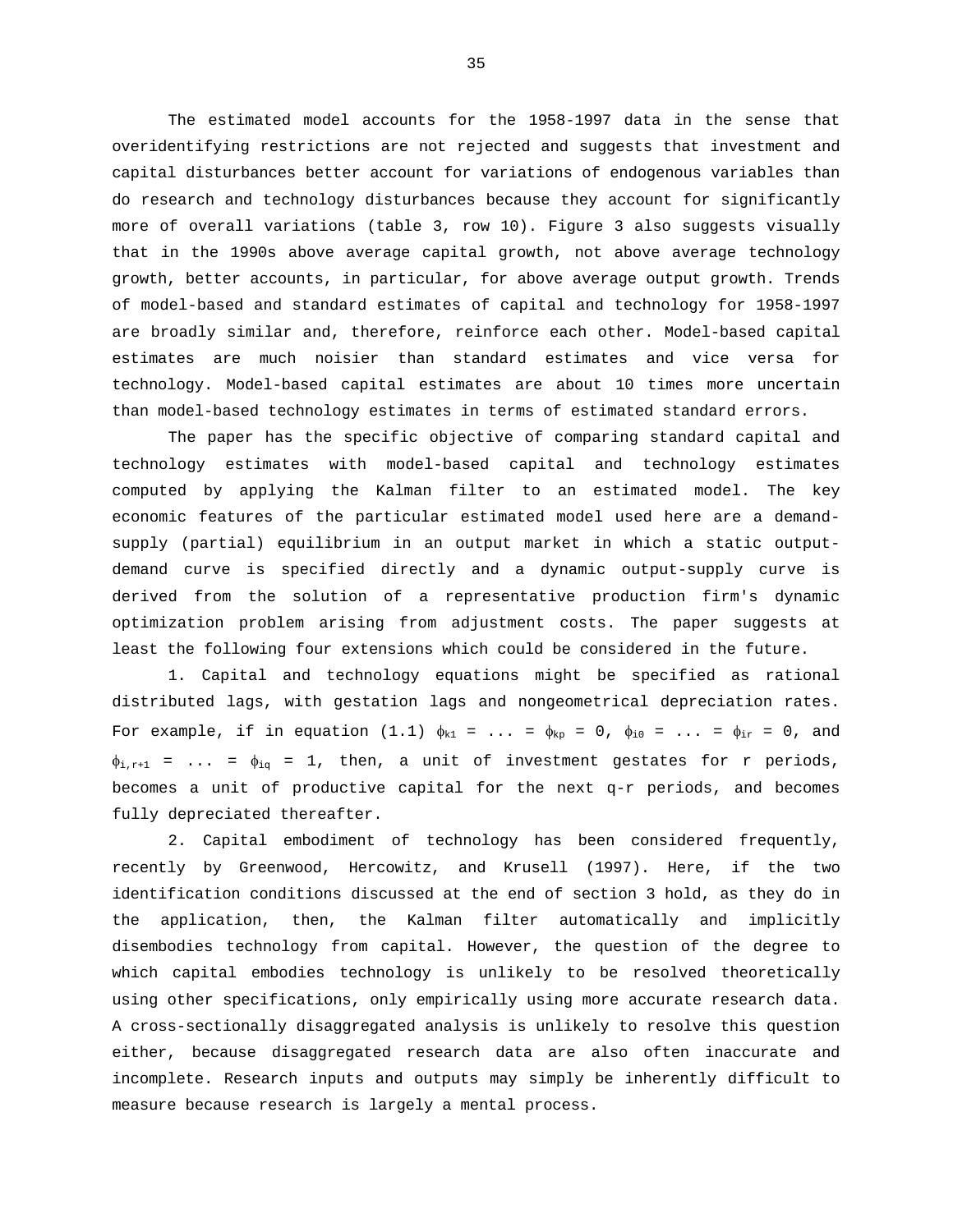3. Capital and technology are usually only partly utilized and somewhat misallocated in any period. Both the standard and the present model-based capital and technology estimates treat capital and technology as fully utilized and optimally allocated. Including capital and technology utilization and misallocation in the analysis would require including capital and technology utilization rates and capital and technology market valuations as variables in the model and data on them in the empirical analysis.

4. The analysis could be extended in several ways to a general equilibrium. Input prices are now treated as exogenous and determined by autoregressions (2.7), with a purely statistical role and no particular economic meanings. Input prices could also be partly determined by endogenously determined research and technology. Accordingly, more of the above average output growth in the 1990s would be attributed to research and technology and less to investment and capital if research and technology growth reduced prices of investment and, thus, increased demand for investment and capital. Also, the static output-demand curve could be extended to a dynamic, economically motivated, output-demand curve analogous to the dynamic output-supply curve. Such extensions should inform about how much the present model-based capital and technology estimates depend on the particular model used here.

#### **Appendix: Statement of Cost, Profit, and Reduced-Form Parameters.**

Because  $\nabla^2 \mathbf{c}_q(\mathbf{w}_0)$  is symmetric, it suffices to state its upper triangular part. Let  ${\tt c}_{\tt ij}$  denote element (i,j) of  $\nabla^2{\tt c}_{\tt q}({\tt w}_0)$ . Then, for  ${\tt w}_0$  = (1, 1, 1, 1, 1, 1,  $\alpha_2$ ,  $\alpha_4$ )<sup>T</sup>, we have:

$$
c_{11} = \gamma_1(1-\gamma_1)(\rho-1) + \gamma_1^2\alpha_1(1-\beta)/(1-\alpha_1)
$$
  
\n
$$
c_{12} = -\gamma_1\gamma_2[\rho-1 + \alpha_1(1-\beta)/(1-\alpha_1)]
$$
  
\n
$$
c_{13} = -\gamma_1\gamma_3[\rho-1 + \alpha_1(1-\beta)/(1-\alpha_1)]
$$
  
\n
$$
c_{14} = -\gamma_1\gamma_3[\rho-1 + \alpha_1(1-\beta)/(1-\alpha_1)]
$$
  
\n
$$
c_{15} = -\gamma_1(\alpha_1(1-\beta)/(1-\alpha_1))
$$
  
\n
$$
c_{16} = \gamma_1(1-\alpha_1\beta)/(1-\alpha_1)
$$
  
\n
$$
c_{17} = \gamma_1(1-\alpha_1)
$$
  
\n
$$
c_{18} = \gamma_1(1-\alpha_1)
$$
  
\n
$$
c_{19} = \gamma_1(1-\alpha_1)
$$
  
\n
$$
c_{10} = \gamma_1(1-\alpha_1)
$$
  
\n
$$
c_{10} = \gamma_1(1-\alpha_1)
$$
  
\n
$$
c_{11} = \gamma_1(1-\alpha_1)
$$
  
\n
$$
c_{12} = \gamma_2(1-\alpha_1)
$$
  
\n
$$
c_{13} = \gamma_3(1-\gamma_3)(\rho-1) + \gamma_3^2\alpha_1(1-\beta)/(1-\alpha_1)
$$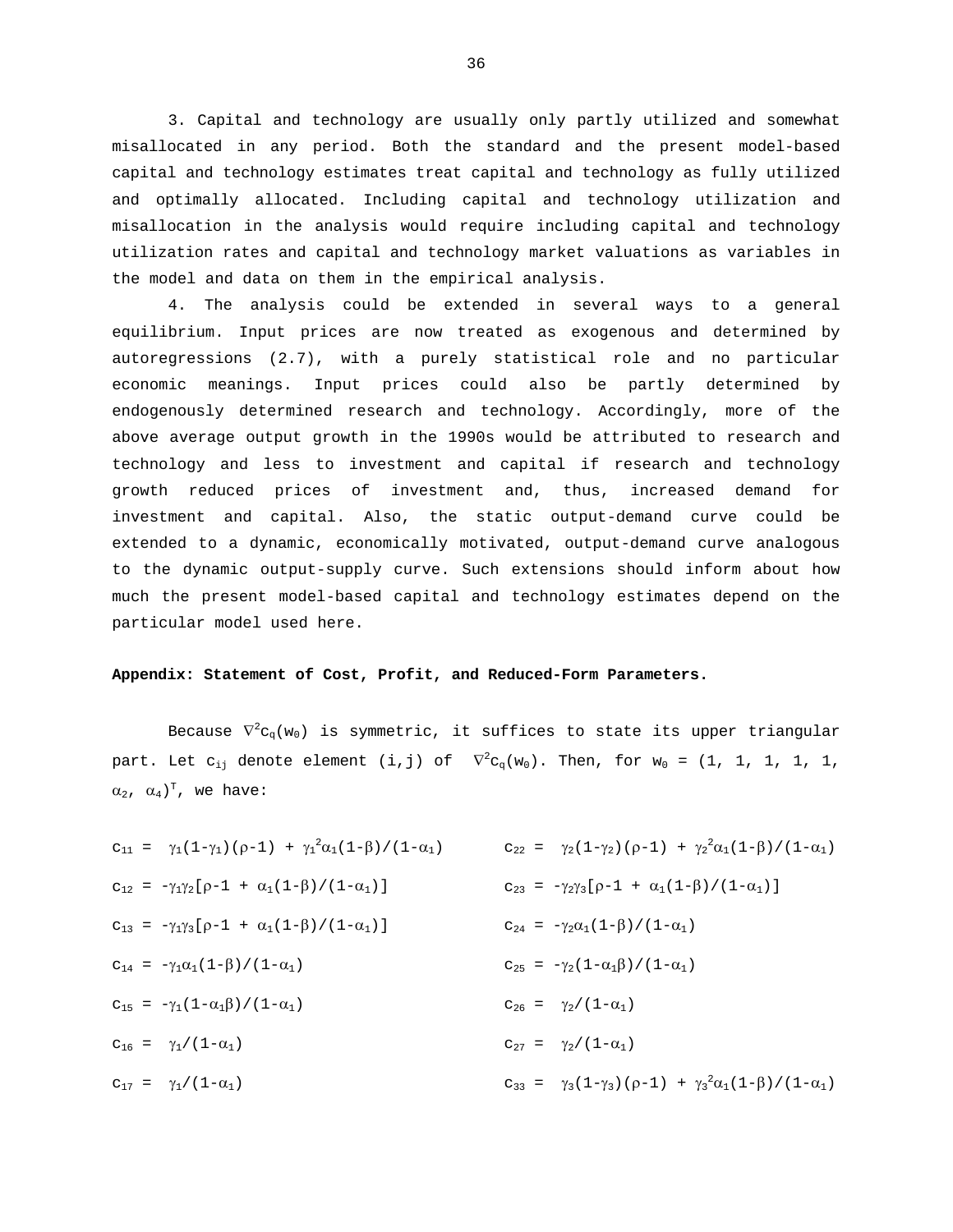|  | $C_{34} = -\gamma_3 \alpha_1 (1-\beta) / (1-\alpha_1)$                 | $C_{47} = -\alpha_1 / (1-\alpha_1)$                        |
|--|------------------------------------------------------------------------|------------------------------------------------------------|
|  | $C_{35} = -\gamma_3 (1-\alpha_1 \beta) / (1-\alpha_1)$                 | $C_{55} = (2-\alpha_1-\alpha_1\beta)/(1-\alpha_1)$         |
|  | $C_{36} = \gamma_3/(1-\alpha_1)$                                       | $C_{56} = -1/(1-\alpha_1)$                                 |
|  | $C_{37} = \gamma_3/(1-\alpha_1)$                                       | $C_{57} = -1/(1-\alpha_1)$                                 |
|  | $C_{44} = \alpha_1 (1-\beta) [1 + \alpha_1 (2-\alpha_1)/(1-\alpha_1)]$ | $c_{66} = -\alpha_3 / [\alpha_2 (1-\alpha_1) (1-\beta)]$   |
|  | $c_{45} = -\alpha_1 + \alpha_1 (2-\alpha_1-\beta) / (1-\alpha_1)$      | $C_{77} = -\alpha_2 / [\alpha_3 (1-\alpha_1) (1-\beta)]$ . |
|  | $C_{46} = -\alpha_1/(1-\alpha_1)$                                      |                                                            |

 Next, we state elements of 2×2, 2×14, and 14×14 coefficient matrices R, S, and Q, which define quadratic form (2.15). Because R and Q are symmetric, we state only their upper-triangular parts.  $R_{ij}$ ,  $S_{ij}$ , and  $Q_{ij}$  denote (i,j) elements of the matrices. To eliminate the common factor  $1/2$ , we scale  $\pi_t$  up by 2, which is allowed because optimal decisions are invariant to the scale of  $\pi_t$ . For simplicity, we state only nonzero elements of R, S, and Q, so that all unstated elements are zero. Thus, setting  $c_0 = (\eta + c_{11})^{-1}$ , we have

| $R_{11} = C_0C_{12} - C_{22}$                                                                              | $S_{17} = -C_0C_{12}$               | $Q_{12} = C_0 C_{14} C_{15} - C_{45}$ |
|------------------------------------------------------------------------------------------------------------|-------------------------------------|---------------------------------------|
| $R_{12} = C_0C_{12}C_{13} - C_{23}$                                                                        | $S_{21} = C_0C_{13}C_{14} - C_{34}$ | $Q_{15} = C_0C_{14}C_{16} - C_{46}$   |
| $R_{22} = C_0 C_{13}^2 - C_{33}$                                                                           | $S_{22} = C_0C_{13}C_{15} - C_{35}$ | $Q_{16} = C_0C_{14}C_{17} - C_{47}$   |
| $\label{eq:3.15} {\rm S}_{11}~=~{\rm C}_{0}{\rm C}_{12}{\rm C}_{14}~-~{\rm C}_{24}$                        | $S_{24} = -1$                       | $Q_{17} = -C_0C_{14}$                 |
| $S_{12} = C_0 C_{12} C_{15} - C_{25}$                                                                      | $S_{25} = C_0C_{13}C_{16} - C_{36}$ | $Q_{22} = C_0 C_{15}^2 - C_{55}$      |
| $S_{13} = -1$                                                                                              | $S_{26} = C_0C_{13}C_{17} - C_{37}$ | $Q_{25} = C_0C_{15}C_{16} - C_{56}$   |
| $S_{15}$ = $C_0C_{12}C_{16}$ - $C_{26}$                                                                    | $S_{27} = -C_0C_{13}$               | $Q_{26} = C_0C_{15}C_{17} - C_{57}$   |
| $\label{eq:3.16} \mathrm{S}_{16} \ = \ \mathrm{C}_{0}\mathrm{C}_{12}\mathrm{C}_{17} \ - \ \mathrm{C}_{27}$ | $Q_{11} = C_0 C_{14}^2 - C_{44}$    | $Q_{27} = -C_0C_{15}$ .               |

Finally, we state structural coefficient matrices  $A_k$ , for  $k = 0$ , 1, 2. Let  $A_{k,i,j}$  and  $K_{i,j}$ , respectively, denote elements (i,j) of  $A_k$  and K, the optimal investment-research feedback matrix. As before, only nonzero elements are stated. Also, because all diagonal elements of  $A_0$  are one, they are not stated. Proceeding row-wise across the matrices,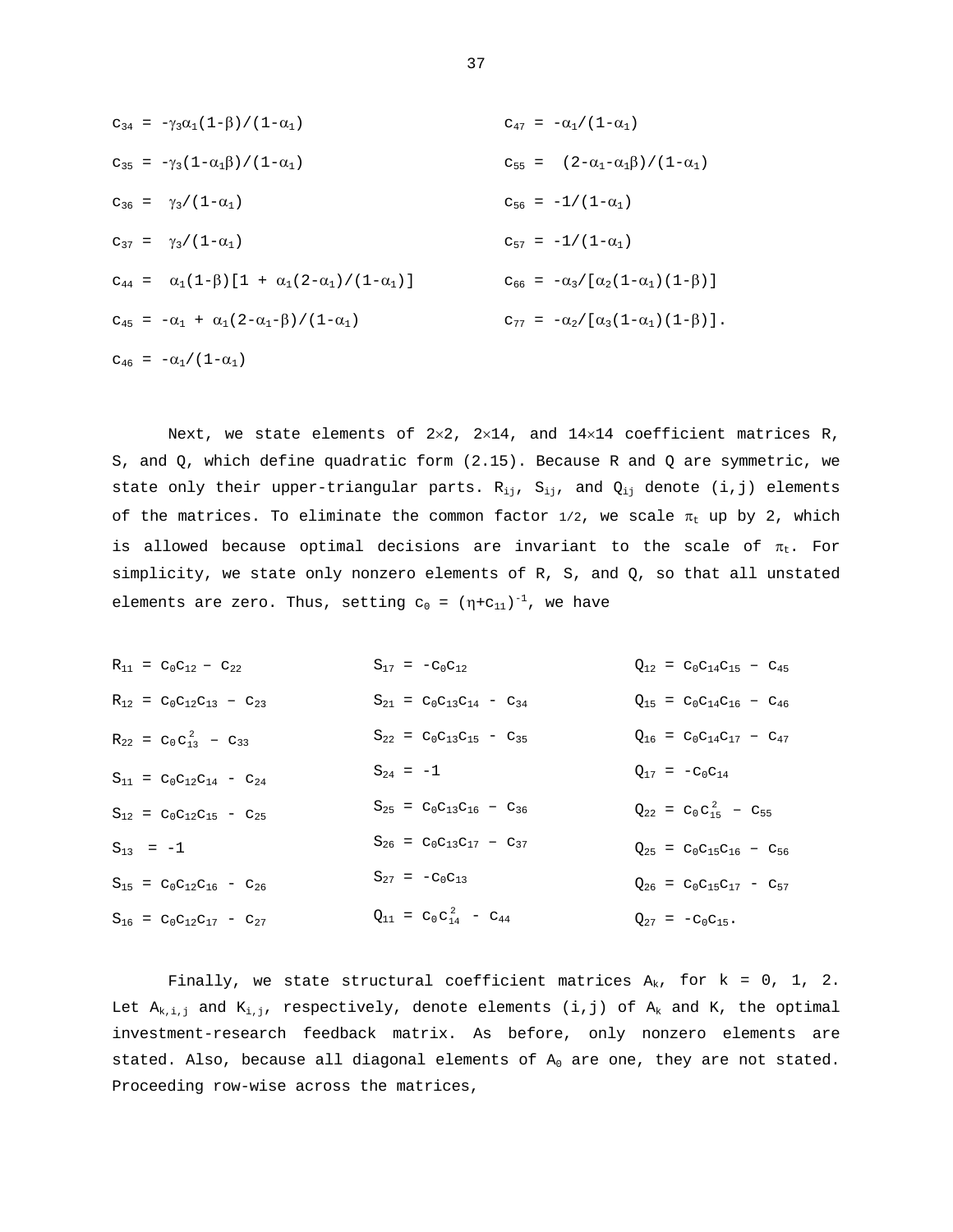| $A_{0,1,2} = \eta$                                                                                                                                                                   | $A_{0,3,2} = -c_{16}$  | $A_{0,4,6} = -C_{37}$    |
|--------------------------------------------------------------------------------------------------------------------------------------------------------------------------------------|------------------------|--------------------------|
| $A_{0,1,13} = -1$                                                                                                                                                                    | $A_{0,3,5} = -c_{26}$  | $A_{0,4,7} = -c_{47}$    |
| $A_{0,2,5} = C_0C_{12}$                                                                                                                                                              | $A_{0,3,6} = -C_{36}$  | $A_{0,4,8} = -C_{57}$    |
| $A_{0,2,6} = C_0C_{13}$                                                                                                                                                              | $A_{0,3,7} = -c_{46}$  | $A_{0,4,11} = -C_{67}$   |
| $A_{0,2,7} = C_0C_{14}$                                                                                                                                                              | $A_{0,3,8} = -C_{56}$  | $A_{0,4,12} = -C_{77}$   |
| $A_{0,2,8} = C_0C_{15}$                                                                                                                                                              | $A_{0,3,11} = -c_{66}$ | $A_{0,7,5} = -\phi_{10}$ |
| $A_{0,2,11} = C_0C_{16}$                                                                                                                                                             | $A_{0,3,12} = -C_{67}$ | $A_{0,8,6} = -\phi_{r0}$ |
| $A_{0,2,12} = C_0C_{17}$                                                                                                                                                             | $A_{0,4,2} = -c_{17}$  |                          |
| $A_{0,2,13} = -c_0$                                                                                                                                                                  | $A_{0,4,5} = -c_{27}$  |                          |
| $[A_{1,5,7}, \ldots, A_{1,5,13}] = [K_{1,1}, \ldots, K_{1,7}]$                                                                                                                       |                        |                          |
| $[A_{1,6,7}, \ldots, A_{1,6,13}] = [K_{2,1}, \ldots, K_{2,7}]$                                                                                                                       |                        |                          |
| $[A_{1,7,7}, \ldots, A_{1,13,13}] = [\phi_{k1}, \phi_{\tau1}, \phi_{\text{pi},1}, \phi_{\text{pr},1}, \phi_{\text{pr},1}, \phi_{\text{pm},1}, \phi_{\text{cm},1}, \phi_{\text{dl}}]$ |                        |                          |
| $[A_{2,5,7}, \ldots, A_{2,5,13}] = [K_{1,8}, \ldots, K_{1,14}]$                                                                                                                      |                        |                          |
| $[A_{2,6,7}, \ldots, A_{2,6,13}] = [K_{2,8}, \ldots, K_{2,14}]$                                                                                                                      |                        |                          |
| $[A_{2,7,7}, \ldots, A_{2,13,13}] = [0, 0, \phi_{p1,2}, \phi_{pr,2}, \phi_{p\ell,2}, \phi_{pm,2}, \phi_{d2}].$                                                                       |                        |                          |
|                                                                                                                                                                                      |                        |                          |

## **References.**

Adams, J.D. (1990), "Fundamental Stocks of Knowledge and Productivity Growth," Journal of Political Economy 98: 673-702.

Anderson, B.D.O. and J.B. Moore (1979), Optimal Filtering, Englewood Cliffs, NJ: Prentice Hall.

Ansley, C.F. and R. Kohn (1983), "Exact Likelihood of Vector Autoregressive Moving-Average Process with Missing or Aggregated Data," Biometrika 70: 275- 278.

Bureau of Labor Statistics (1997), BLS Handbook of Methods, Washington, DC: Government Printing Office.

Burmeister, E. and K.D. Wall (1982), "Kalman-Filtering Estimation of Unobserved Rational Expectations with an Application to the German Hyperinflation," Journal of Econometrics 20: 255-284.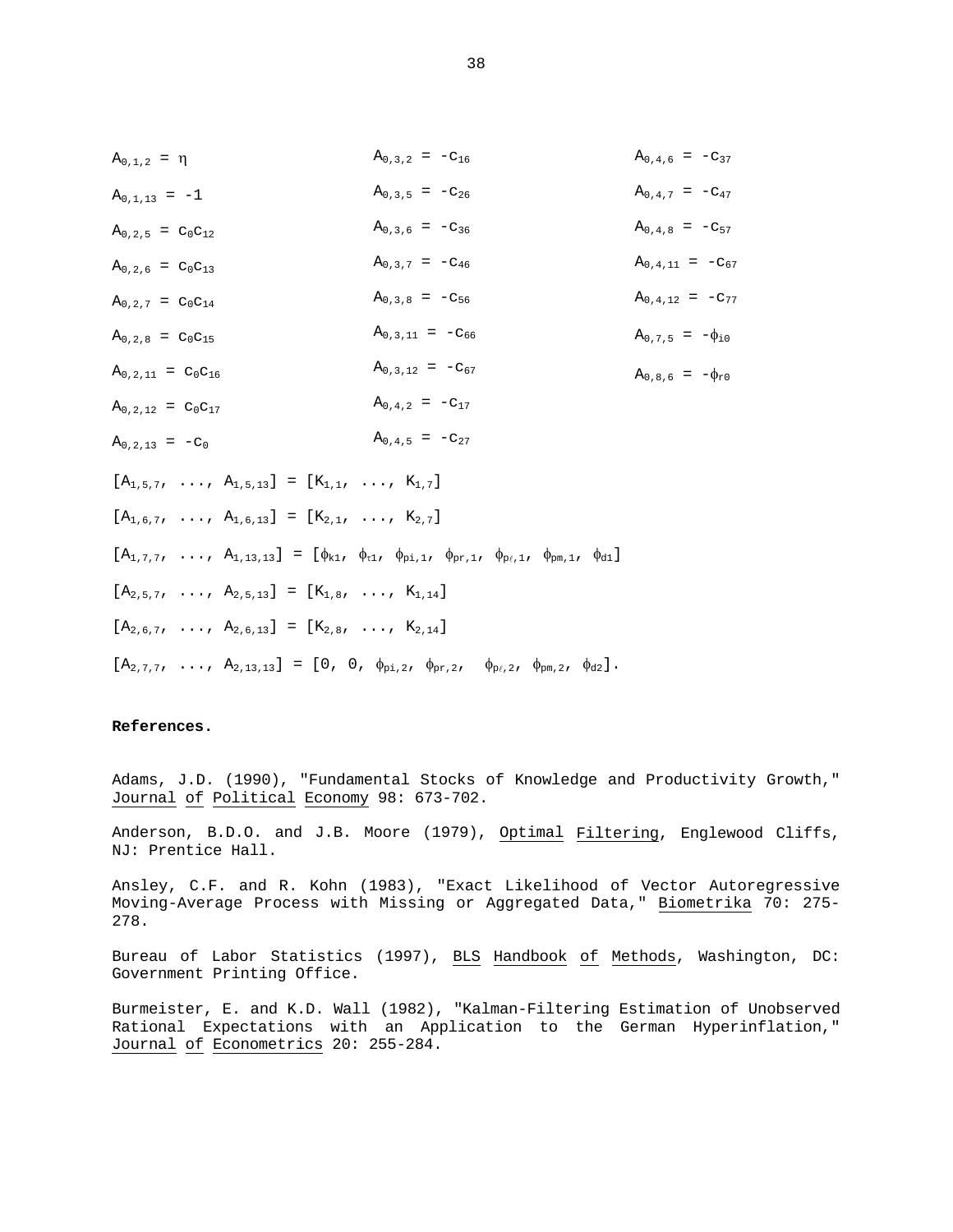Caballero, R.J. (1999), "Aggregate Investment," pp. 813-862 in Handbook of Macroeconomics, J.B. Taylor and M. Woodford (eds.), Amsterdam, The Netherlands: Elsevier.

Christensen, L.R., D.W. Jorgenson, and L.J. Lau (1971), "Conjugate Duality and the Transcendental Logarithmic Production Function," Econometrica 39: 255-256.

Christensen, L.R., D.W. Jorgenson, and L.J. Lau (1973), "Transcendental Logarithmic Production Frontiers," Review of Economics and Statistics 55: 28- 45.

Diewert, W.E. (1971), "An Application of the Shepard Duality Theorem: A Generalized Leontief Production Function," Journal of Political Economy 79: 481-507.

Efron, B. and R.J. Tibshirani (1993), An Introduction to the Bootstrap, Chapman and Hall/CRC: Boca Raton, FL.

French, M.W. (2000), "Estimating Changes in Trend Growth of Total Factor Productivity: Kalman and H-P Filters versus a Markov Switching Framework," Working Paper, Division of Research and Statistics, Federal Reserve Board, Washington, DC.

Gordon, R.J. (2000), "Does the 'New Economy' Measure up to the Great Inventions of the Past?" Journal of Economic Perspectives 14 (Fall): 49-74.

Greenwood, J., Z. Hercowitz, and P. Krusell (1997), "Long-Run Implications of Investment-Specific Technological Change," American Economic Review 87: 342- 362.

Griliches, Z. (1995), "R&D and Productivity: Econometric Results and Measurement Issues," pp. 52-89 in Handbook of the Economics of Innovations and Technological Change, P. Stoneman (ed.), Cambridge, MA: Blackwell.

Hall, R.E. (1973), "The Specification of Technology with Several Kinds of Output," Journal of Political Economy 81: 878-892.

Hamilton, J.D. (1985), "Uncovering Financial Market Expectations of Inflation," Journal of Political Economy 93: 1224-1241.

Jones, R.H. (1980), "Maximum Likelihood Fitting of ARMA Models to Time Series with Missing Observations," Technometrics 22: 389-395.

Jorgenson, D.W. (1963), "Capital Theory and Investment Behavior," American Economic Review 53: 247-259.

Jorgenson, D.W. (1966), "Rational Distributed Lag Functions," Econometrica 32: 135-149.

Jorgenson, D.W., F.M. Gollop, and B.M. Fraumeni (1987), Productivity and U.S. Economic Growth, Cambridge, MA: Harvard University Press.

Jorgenson, D.W. and J.A. Stephenson (1967), "The Time Structure of Investment Behavior in United States Manufacturing, 1947-1960," Review of Economics and Statistics 49: 16-27.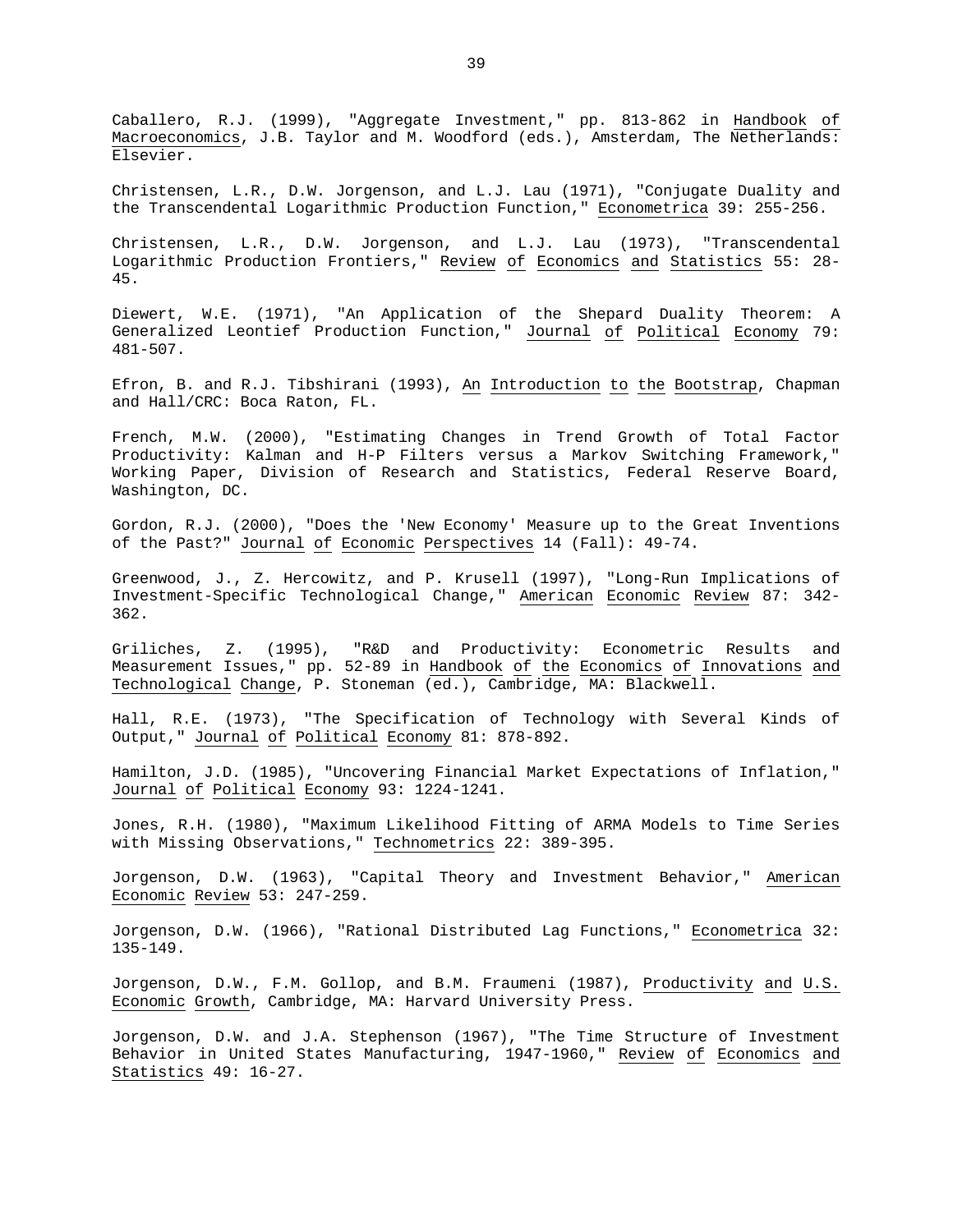Kwakernaak, H. and R. Sivan (1972), Linear Optimal Control Systems, New York, NY: Wiley-Interscience.

Kydland, F.E. and E.C. Prescott (1982), "Time to Build and Aggregate Fluctuations," Econometrica 50: 1345-1370.

Laub, A.J. (1979), "A Schur Method for Solving Algebraic Riccati Equations," IEEE Transactions on Automatic Control 24: 913-921.

Levy, D. and H. Chen (1994), Estimates of the Aggregate Quarterly Capital Stock for the Post-War U.S. Economy," Review of Income and Wealth 40: 317-349.

Levy, D. (2000), "Investment-Saving Comovement and Capital Mobility: Evidence from Century Long U.S. Time Series," Review of Economic Dynamics 3: 100-136.

Lucas, R.E., Jr. (1967), "Tests of a Capital-Theoretic Model of Technological Change," Review of Economic Studies 34: 175-189.

Lucas, R.E., Jr. and E.C. Prescott (1971), "Investment Under Uncertainty," Econometrica 39: 659-681.

More', J.J., B.S. Garbow, and K.E. Hillstrom (1980), "User Guide for MINPACK-1," Report ANL-80-74, Argonne National Laboratory, Argonne, IL.

Nadiri, M.I. and I.R. Prucha (2001), "Dynamic Factor Demand Models and Productivity Analysis," pp. 103-164 in New Directions in Productivity Analysis, E. Dean, M. Harper, and C. Hulten (eds.), Chicago, IL: University of Chicago Press.

National Science Foundation (1998), National Patterns of R&D Resources: 1998, Special Report, Division of Science Resources Studies, Arlington, VA; posted on internet site http://www.nsf.gov/sbe/srs/nprdr/start.htm.

Oliner, S.D. and D.E. Sichel (2000), "The Resurgence of Growth in the Late 1990s: Is Information Technology the Story?" Journal of Economic Perspectives 14 (Fall): 3-22.

Romer, C.D. (1989), "The Prewar Business Cycle Reconsidered: New Estimates of Gross National Product, 1869-1908," Journal of Political Economy 97: 1-37.

Sims, C.A. (1980), "Macroeconomics and Reality," Econometrica 48: 1-48.

Sims, C.A. (1986), "Are Forecasting Models Usable for Policy Analysis?" Federal Reserve Bank of Minneapolis Quarterly Review 70: 250-257.

Slade, M.E. (1989), "Modeling Stochastic and Cyclical Components of Technical Change: An Application of the Kalman Filter," Journal of Econometrics 41: 363- 381.

Solow, R. (1957), "Technical Change and the Aggregate Production Function," Review of Economics and Statistics 39: 312-320.

Stiroh, K.J. (2001), "What Drives Productivity Growth?" Federal Reserve Bank of New York Economic Policy Review 7: 37-59.